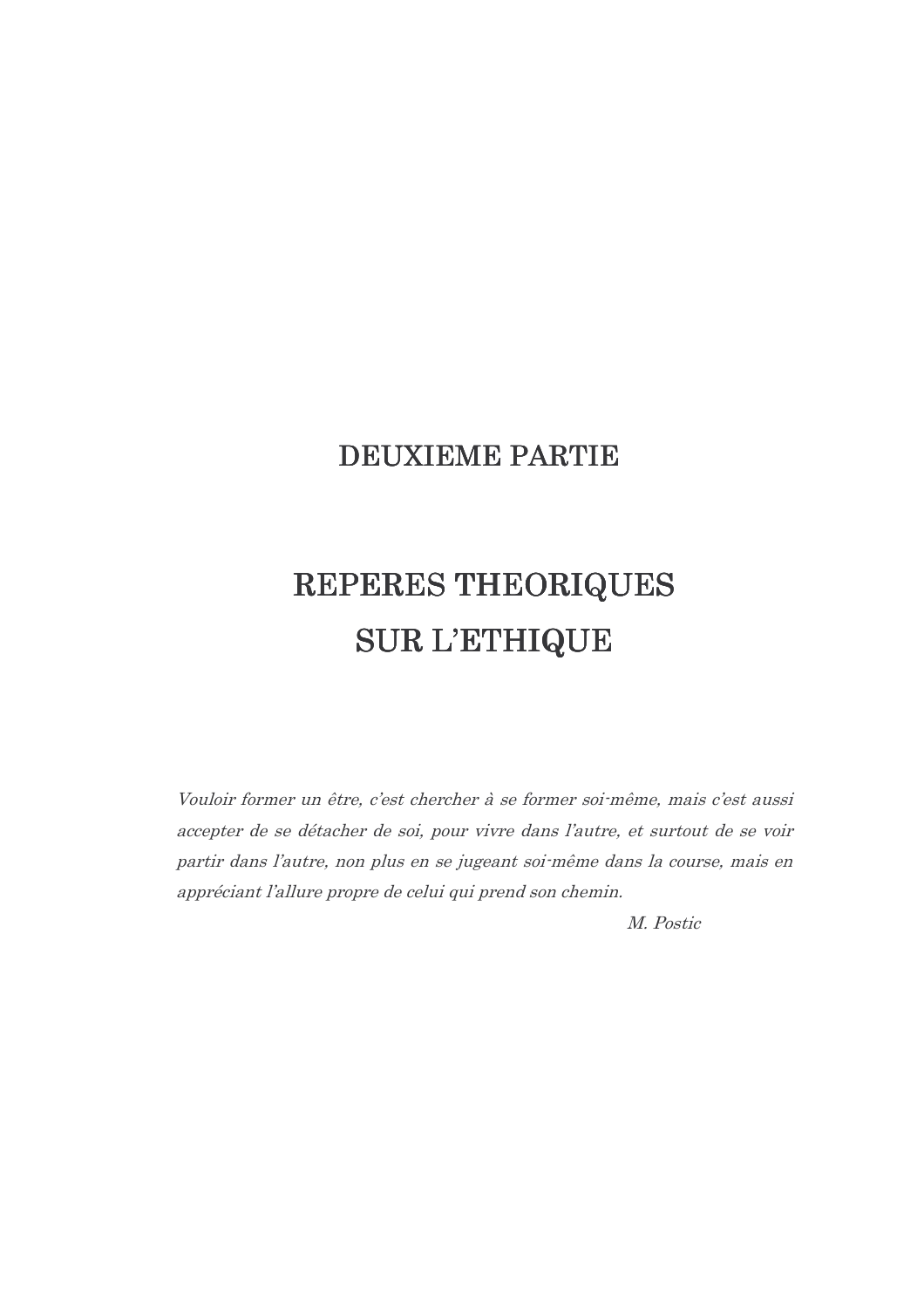# $2.1$ REPERES PHILOSOPHIQUES

A priori, rien ne distingue les notions de « morale » et d' « éthique » ; elles sont en effet deux expressions différentes renvoyant à une même référence : l'une d'origine latine « mores » l'autre d'origine grecque « ethos ». Ciceron se propose de traduire dans les premières lignes de son De fato « Parce qu'elle a trait aux mœurs, en grec éthos; nous, pour désigner cette partie de la philosophie, nous disons couramment « philosophie des mœurs », mais c'est le cas d'enrichir notre *langue et de l'appeler morale.* » Cependant si leur signification originelle est commune et très vaste : mœurs, coutumes, comportement humain en général, chacune de ces notions s'est profilée au cours de l'histoire de leur usage respectif (notamment à travers leur emploi philosophique) dans une perspective propre et s'est chargée de connotation spécifique. C'est finalement Paul Ricoeur (1989)<sup>1</sup> qui a formulé explicitement les divergences que sous-tendent ces deux notions et qui a arrêté « par convention » une définition particulière pour chacune d'elle. Il distingue derrière ces deux notions des héritages opposés; d'une part l'héritage aristotélicien où l'**éthique** est caractérisée par sa perspective téléologique (du grec « telos » qui signifie fin). Elle est la visée d'une vie accomplie, heureuse, sous le signe d'actions estimées bonnes. D'autre part l'héritage kantien qui délaisse ce qui est « estimé bon » pour ce qui « s'impose comme bon », c'est à dire qui promeut une **morale** définie par son caractère d'obligation de la norme. La perspective devient dès lors déontologique.

L'éthique, de plus, serait l'état effectif des mœurs et règles d'une société donnée ou d'une personne. Cela suppose d'emblée une inscription immédiate dans la pratique; en effet l'éthique part toujours de ce qui est déjà là, d'un donné particulier, elle est fondamentalement en situation. Mais cela ne signifie pas pour autant qu'elle est la simple répétition de ce qui est, une confortation des faits, ou une simple description de mœurs préexistantes. Elle se propose de

<sup>&</sup>lt;sup>1</sup> RICOEUR P *Ethique et morale* 1989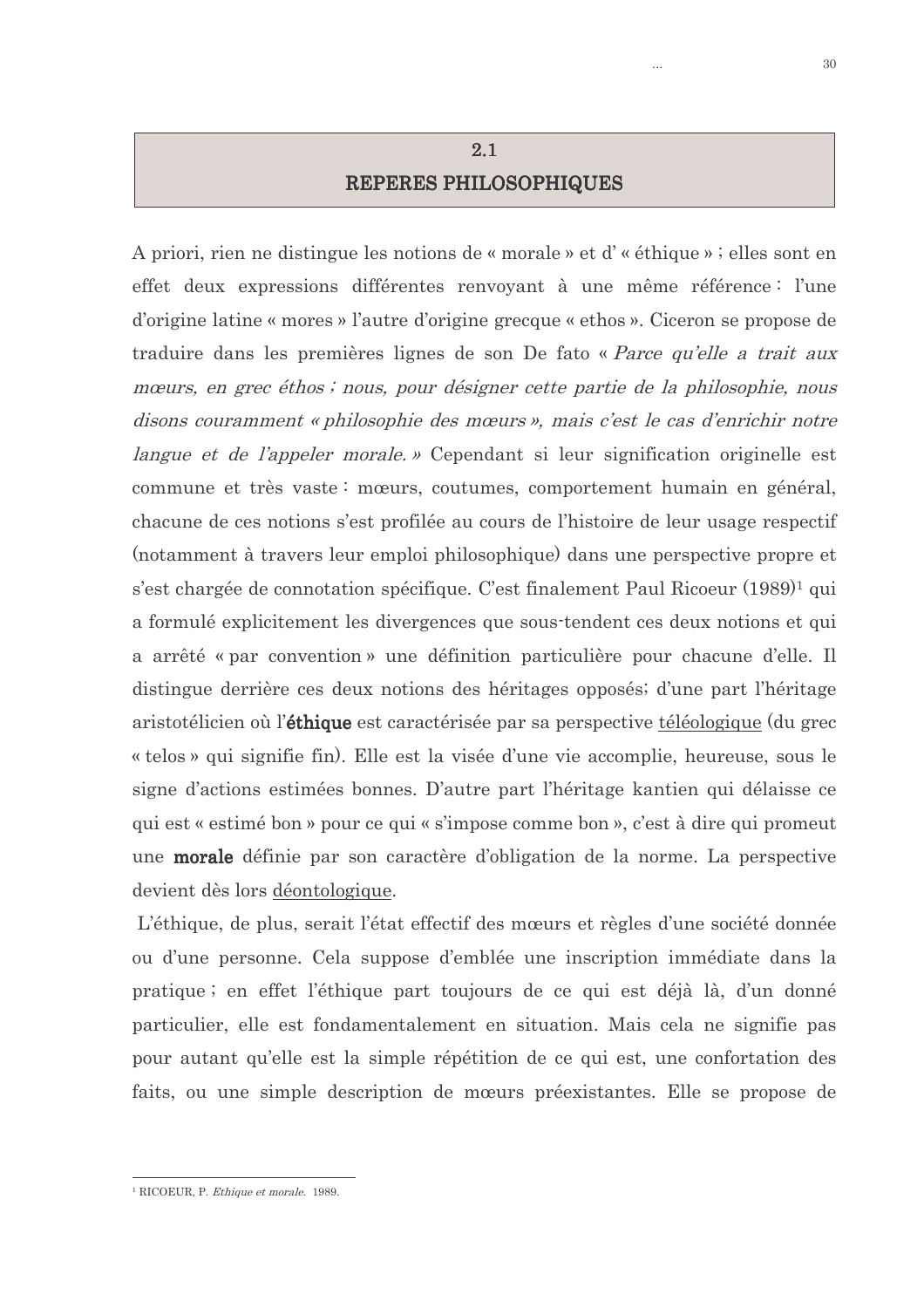questionner ce déjà là afin de l'améliorer, le repenser pour qu'il devienne porteur de sens et justifiable d'un point de vue éthique, estimé bon.

La morale au contraire aurait une origine moins spontanée, elle peut se construire à priori par un raisonnement formel sans qu'elle soit nécessairement précédée d'une pratique. Un système théorique peut fonder une morale sous des critères de cohérences et de rationalité, bien qu'en dernier lieu, c'est toujours vers une réalisation pratique qu'elle tend. Mais cette différence est d'emblée révélatrice quant aux différentes positions qu'elles vont développer: l'une part des faits, de ce qui est, l'autre d'un raisonnement, de ce qui doit être.

Mais pour l'une comme pour l'autre il s'agit de développer une réflexion d'ordre du devoir être, c'est-à-dire questionner ce qui doit être autrement que ce qui est. Cette nécessité humaine de ne pas se contenter d'approuver la réalité telle qu'elle est mais de chercher quelque chose de meilleur, cette aspiration idéale à ce qui n'est pas mais devrait être dans un monde meilleur ou idéal, est un questionnement qui a hanté la philosophie morale. Ce qui permet la philosophie morale (au sens large), c'est la liberté de l'homme qui fait qu'il n'est pas inscrit et déterminé complètement par ce qui est, mais s'en arrache, prend du recul pour imaginer d'autres possibilités, et adopter celle qu'il estime devoir prévaloir. Interroger l'origine de la morale (pourquoi cette aspiration à un meilleur ?), se poser la question de sa genèse, c'est remettre en cause la morale elle-même car c'est se mettre en posture de ne jamais pouvoir y répondre. C'est ce à quoi s'intéresse Nietzsche<sup>2</sup>, dans la Généalogie de la morale, où il rend suspectes nos intentions morales.

Pourtant donner du sens à notre agir et lui faire correspondre une valeur morale, le juger bon ou mauvais, est essentiel à notre existence, pour des raisons d'utilité communautaire (tout ne peut pas être permis vis à vis d'autrui si on veut qu'une cohabitation soit possible) ou existentielle (quel sens donner à travers mon agir à ma vie ?)

C'est d'abord par cette quête existentielle qu'a débuté notre réflexion éthique.

Nous allons partir de l'histoire de la philosophie morale en présentant dans un premier temps l'éthique telle que la concevaient les anciens puis, dans un second

<sup>&</sup>lt;sup>2</sup> NIETZSCHE. Généalogie de la morale. Paris : Ed. PUF, 1985.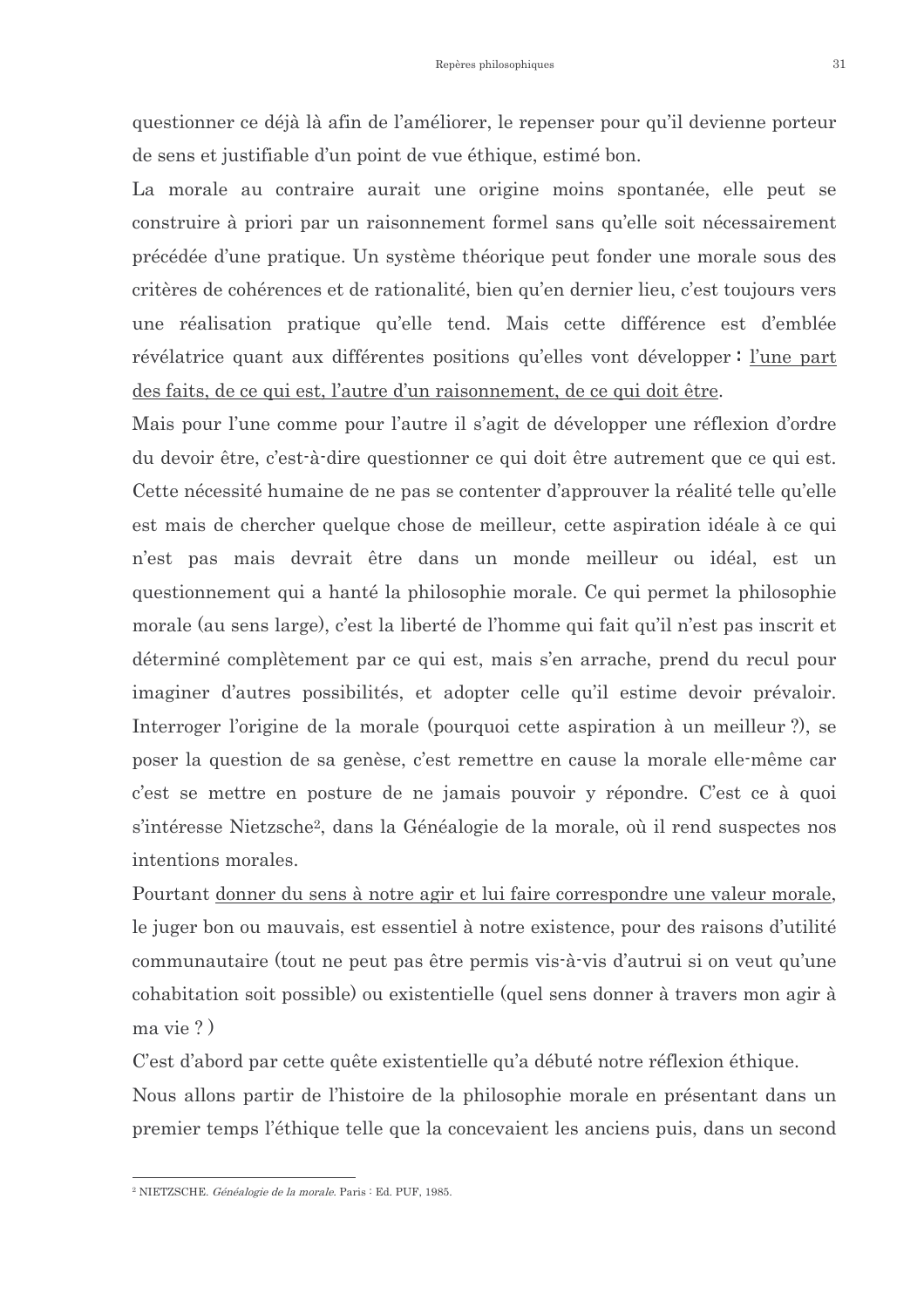moment, l'évocation de la morale des modernes nous amènera à questionner la possibilité d'une éthique repensée à partir de ces deux héritages, dans notre contexte contemporain.

#### 2.1.1 L'ETHIQUE DES ANCIENS

La question centrale que se posaient les anciens était : qu'est-ce qu'une vie heureuse? comment atteindre le bonheur? A cette quête eudémoniste (recherche du bonheur) correspondait une conception téléologique de la morale, c'est-à-dire que la morale était fondée, justifiée par une fin qui lui était externe : l'atteinte du souverain bien (le bonheur).

Que dois-je faire pour être heureux? L'éthique se fonde selon P. Ricoeur sur le dynamisme du « désir d'être », elle est une réflexion sur la manière de vivre et d'agir qui soit la meilleure du point de vue de notre existence : elle est l'ensemble réfléchi de nos désirs.

Mais dès lors où réside la dimension éthique?

Il faut donc penser un bien commun à tous, résout Platon, si on ne veut pas que cela dégénère en conflit selon lui le souverain bien était identifiable au politique, puisque c'est cela qui sert le bien de tous les hommes. En effet c'est par les lois politiques (interdisant et punissant le crime par exemple) que chacun va se trouver protégé des agressions des autres hommes et va pouvoir développer une existence heureuse sans nuire au projet similaire de ses semblables (car les lois valent pour lui comme pour tout homme de sa république)

Cependant le projet platonicien de fonder une république idéale s'est trouvé décu par les événements qui ont eu lieu lors du IIIème siècle av. J.C en Grèce. C'est en effet une période de troubles et d'instabilités sociales et politiques. Dans ce contexte l'épicurisme et le stoïcisme vont se développer indépendamment des utopies platoniciennes et vont fonder une nouvelle morale plus centrée sur l'individu que sur le groupe communautaire. De plus dans cette ancienne conception quelle était la place laissée à la morale? Elle n'avait pas à proprement parler de statut autonome vis-à-vis du politique. Or la politique ne donnait que la condition d'une vie heureuse, la possibilité formelle et non un réel contenu éthique.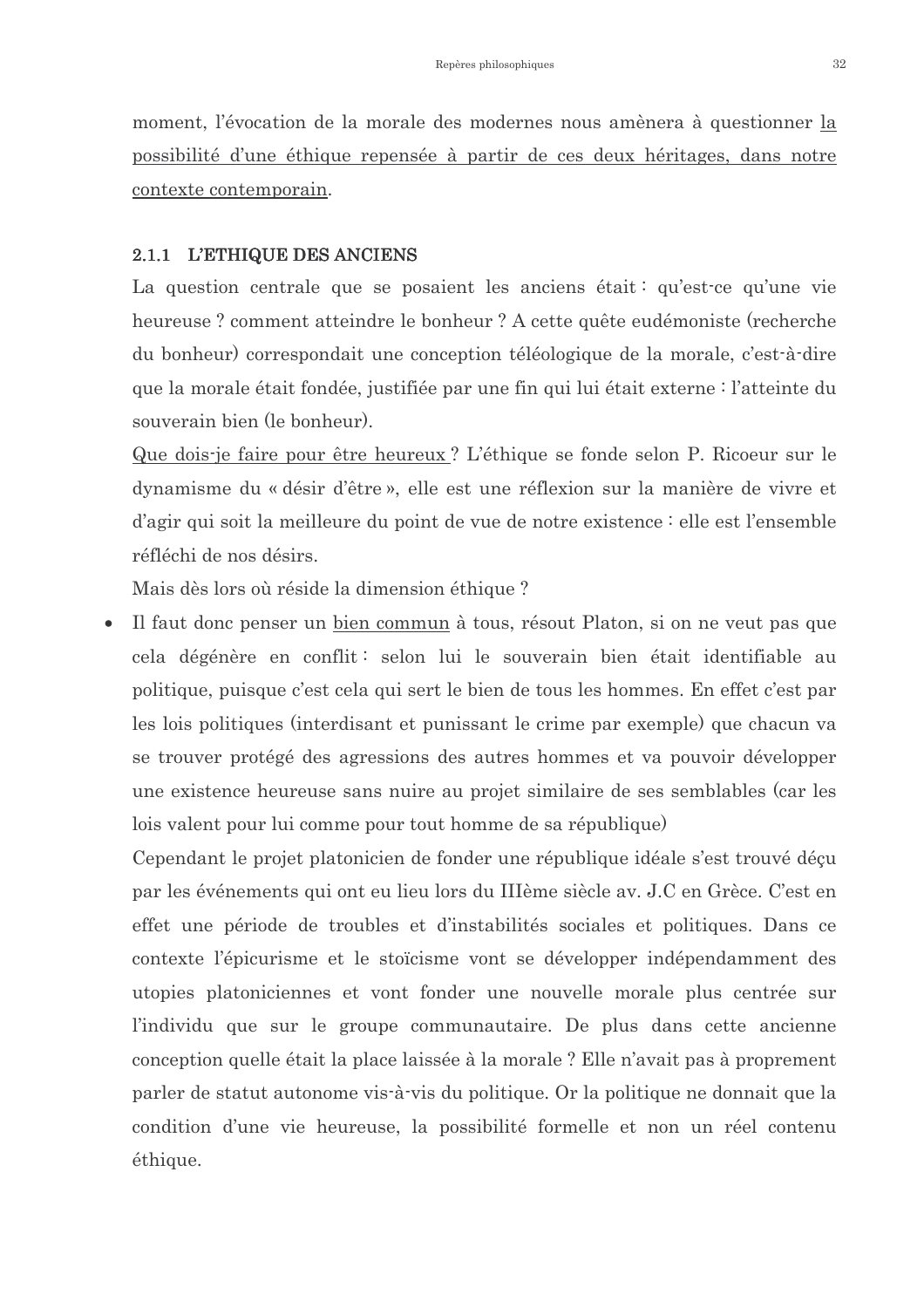• Les épicuriens de leur côté identifiaient le souverain bien au plaisir, en effet affirmaient ils « le *plaisir est le commencement et la fin d'une vie heureuse* ». Mais l'hédonisme qui est une philosophie du plaisir, contrairement à l'idée reçue Squi le réduit à une poursuite aveugle du plaisir sous toutes ses formes, se propose de réfléchir par quels plaisirs nous pouvons atteindre le bonheur. Au début de notre vie, nous sommes naturellement attirés par ce qui nous procure du plaisir et repoussés par ce qui est douloureux. Mais de cette recherche instinctive des plaisirs, une réflexion va ensuite s'élaborer afin d'opérer un tri entre les plaisirs « stables » qu'il sera bon de poursuivre, et ceux « inutiles ou instables » apportant plus de trouble que de repos à notre âme et qu'il faudra repousser.

D'autre part, selon cette école, tout ce qui nous détourne du bonheur est futile. L'éthique est dite téléologique, car elle a pour fin le bonheur et est pour ainsi dire la méthode qui nous permet d'atteindre cet état suprême de béatitude dans lequel l'âme est exempte de trouble. Ainsi toute leur éthique s'articule dans la compréhension et la mise en œuvre du principe d'ataraxie (absence de trouble, en grec), que chacun met en pratique dans le but de sa propre tranquillité, de son propre bonheur.

La réflexion commence sur la nature des désirs desquels Épicure donne une classification précise : il prescrit les « désirs naturels et nécessaires », qui sont à satisfaire car essentiels à notre santé physique et psychique, comme par exemple manger (pour vivre), mais il condamne les « désirs vains », désirs qui ne sont ni naturels ni nécessaires comme c'est le cas des orgies où l'on ne vit plus que pour manger, et qui ne peuvent mener qu'à une perpétuelle insatisfaction, à des déceptions toujours nouvelles.

Cependant toute l'éthique épicurienne, n'est orientée que par rapport à soi. Elle répond à la question « comment dois-je agir et penser pour réaliser mon bonheur?»; c'est par une sorte de mise en autarcie, de cloisonnement sur soi qu'on va se protéger des menaces extérieures qu'on ne maîtrise pas, qui ne sont pas dépendante de ma volonté, comme notamment autrui. L'autre n'est donc pensé que comme une menace potentielle de laquelle il faut se protéger. Mon rapport à autrui dans cette conception, n'est jamais pensé positivement : la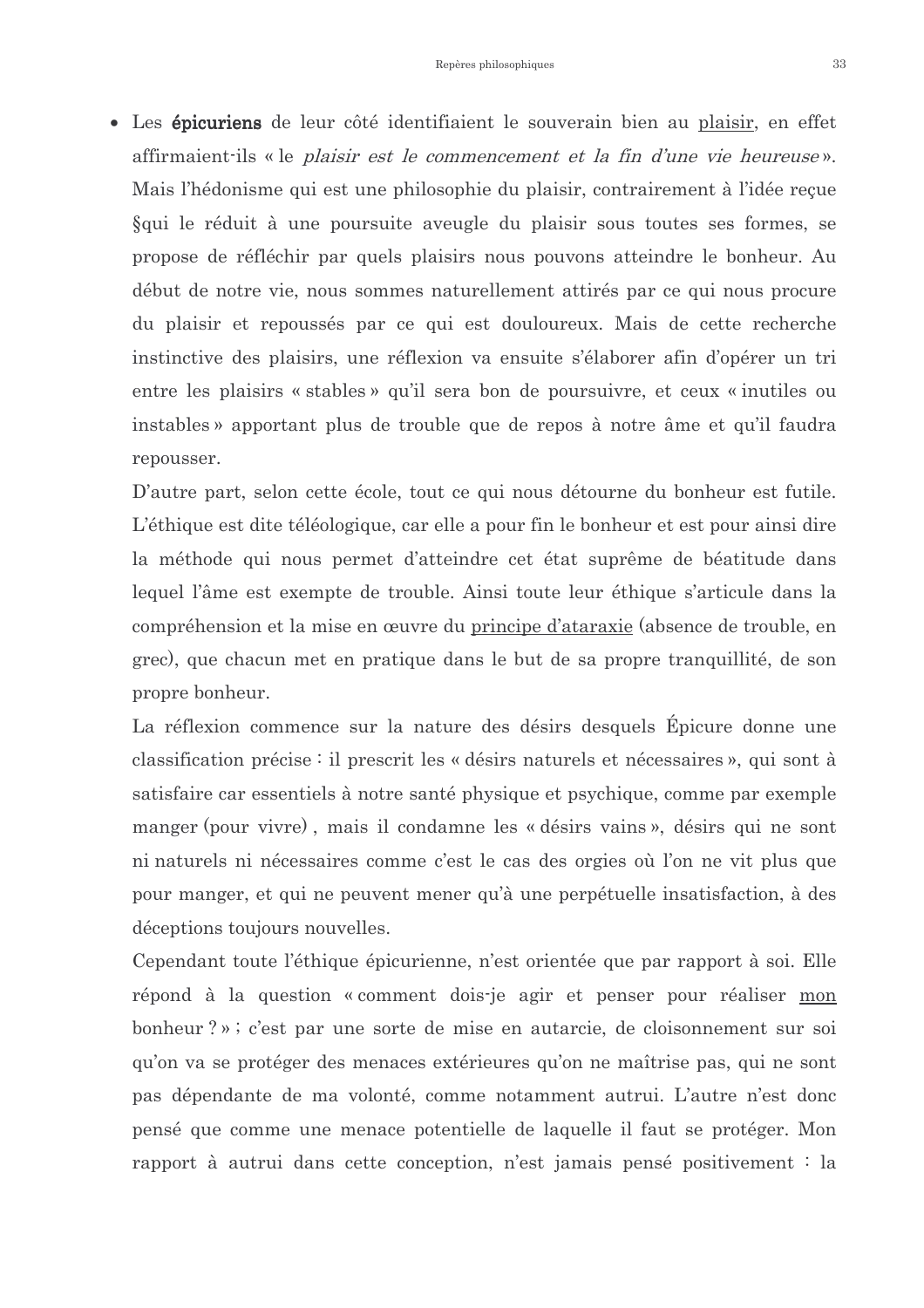question de lui faire du bien ou de lui faire du mal ne se pose pas. Mon rapport à l'autre est l'indifférence. Cependant il faut noter que l'épicurisme introduit une restriction; l'amitié est en effet considérée par le sage épicurien comme le trésor le plus précieux, « un bien éternel ». Mais cette altérité n'est pensée que dans le domaine privé.

Il est donc nécessaire de repenser l'éthique dans sa dimension essentielle : dans l'altérité complète, c'est à dire dans un rapport avec tout autre, y compris avec ceux qui n'appartiennent pas au groupe limité de mes amis.

• Les stoïciens, principaux interlocuteurs des épicuriens, développaient de leur côté une éthique également téléologique, c'est-à-dire qui ne va pas sans une rencontre finale avec le bonheur, mais ils se différencient des épicuriens car leur éthique se fonde dans un rapport essentiel à l'autre.

En effet « L'unique devoir de l'homme est d'être utile aux hommes » Sénèque<sup>3</sup>, ainsi le souverain bien est identifié à la vertu car ce n'est qu'en étant vertueux que l'on pourra être heureux. L'idée de **vertu**, qui était inexistante chez les épicuriens, apparaît. C'est par la pratique des vertus que l'homme s'accomplit en tant qu'homme, qu'il agit selon sa nature propre. De cette sorte, le principe central de l'école stoïcienne, que Zénon de Cittium (son fondateur) formule  $\sin\left(\frac{1}{x}\right)$  and  $\sin\left(\frac{1}{x}\right)$  and  $\sin\left(\frac{1}{x}\right)$  and  $\sin\left(\frac{1}{x}\right)$  and  $\sin\left(\frac{1}{x}\right)$  and  $\sin\left(\frac{1}{x}\right)$  and  $\sin\left(\frac{1}{x}\right)$  and  $\sin\left(\frac{1}{x}\right)$  and  $\sin\left(\frac{1}{x}\right)$  and  $\sin\left(\frac{1}{x}\right)$  and  $\sin\left(\frac{1}{x}\right)$  and hétéronomique (extérieur à l'homme) mais autonomique puisqu'en agissant conformément à la nature, on ne fait qu'agir selon sa nature. L'homme est compris comme partageant une nature commune avec la nature, il y est inscrit et appartient au même ordre que l'ordre universel. Il faut noter que c'est parce que l'homme a sa place définie dans le monde, qu'il vit dans une certaine sympathie avec celui-ci, que les anciens (et notamment les stoïciens) ont pu développer une éthique fondée et légitimée par la nature.

Cependant la raison, qui est la nature propre de l'homme, échappe aux déterminismes naturels en ce qu'elle a le pouvoir d'être dans le vrai comme celui de se tromper, de décider de bonnes actions comme de mauvaises actions. Ainsi il

<sup>&</sup>lt;sup>3</sup> SENEQUE, De otio, III.-IV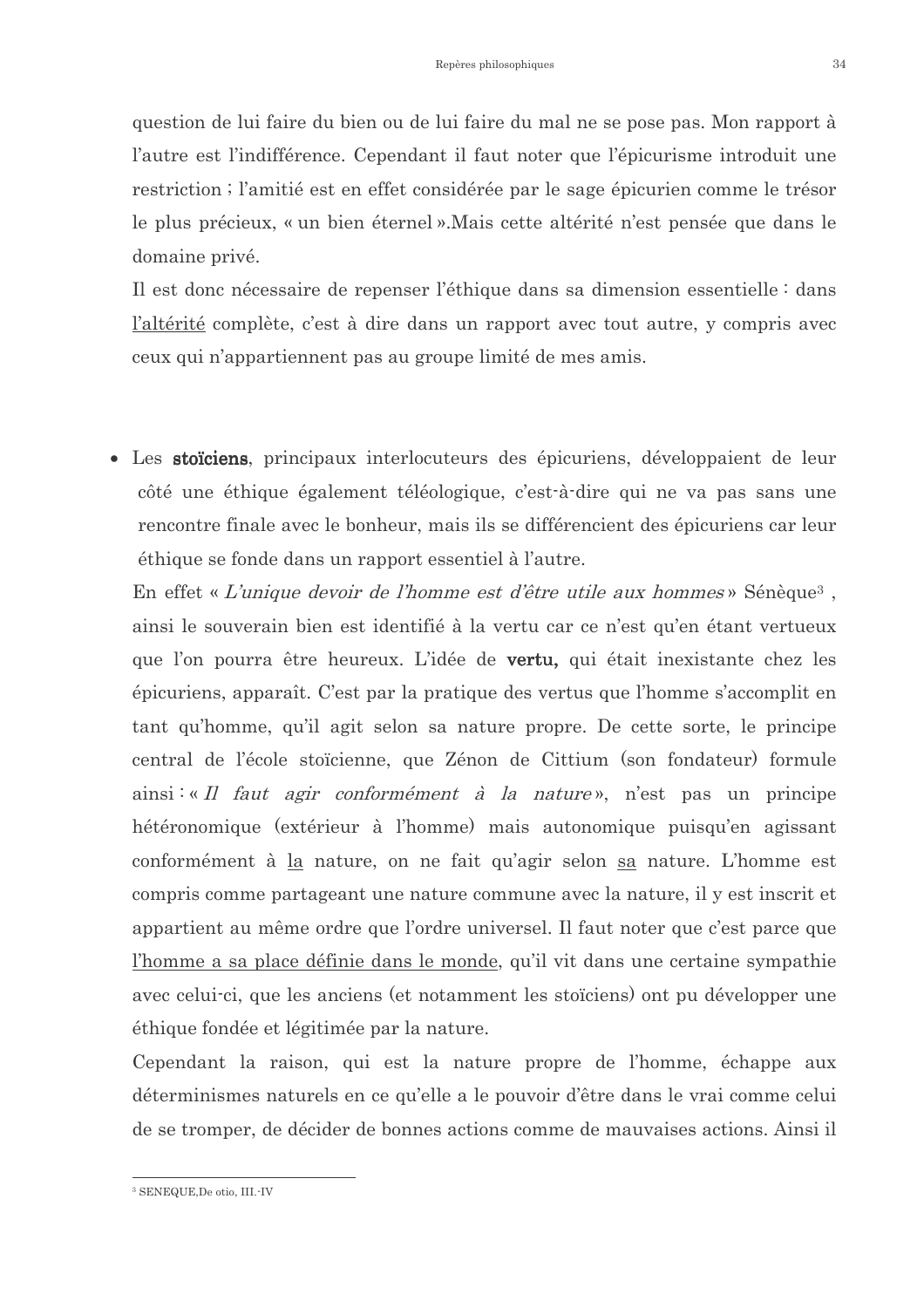faudra la développer afin que le devoir de suivre sa nature ait du sens il faut suivre la vertu qui est le fruit d'une raison de laquelle on a fait bon usage. Il faut donc l'éduquer, et par la connaissance du vrai (notamment la connaissance de la physique), l'homme agira de façon droite.

Cette morale dite intellectualiste, déjà présente chez Socrate qui disait « Nul *n'est méchant volontairement*», considère que les erreurs théoriques (faute de raisonnement, lacune de connaissances) engendrent des erreurs morales. Les méchants seraient donc des ignorants; il ne faut donc pas leur rendre l'agressivité qu'il nous témoignent « œil pour œil, dent pour dent », selon la loi du Talion mais au contraire leur enseigner la droite conduite, ce qu'est le bien.

D'autre part les stoïciens sont les pères de l'humanisme en ce qu'ils accordent la même dignité à tous les hommes, proclament l'égalité des hommes devant la loi d'une même république, et même au-delà des frontières d'une république. Tous les hommes sont égaux, car ils ont tous une raison (en cela les stoïciens sont les précurseurs des Droits de l'Homme); il faut donc les aider à développer au maximum leur raison afin qu'ils en fassent bon usage. Le savoir est démocratique, leur philosophie s'adresse à tous.

L'éthique d'Aristote s'inscrit dans la conception aristocratique de la morale grecque en général. « Elle ne pouvait convenir à une multitude comme celle que l'égalité et l'instruction croissantes appelaient à la vie morale dans l'empire romain<sup>4</sup>», dans lequel le stoïcisme a dominé. En effet Aristote ne s'adresse qu'à des hommes libres, cultivés et réfléchis, ayant fait de la pratique des vertus, une habitude consciente, à tous ceux qui sont doués de raison active.

Cependant si nous faisons ce retour chronologique vers Aristote (384-322) et revenons à une éthique quelque peu élitiste, c'est que le contenu de sa doctrine enrichi et dépasse une éthique formelle telle que l'élaboreront les stoïciens après lui. En effet il faut vivre vertueusement énoncent de toute éternité les stoïciens, oui mais comment? Qu'est-ce qu'être vertueux? Il faut pouvoir y répondre car, en connaissant la nature de ce bien suprême nous pourrons (pour reprendre l'image d'Aristote) tels des archers identifier la cible et « découvrir ce qu'il

<sup>&</sup>lt;sup>4</sup> BOUTROUX, L. *Questions de morale et d'éducation*. Paris : Ed. Grande Encyclopédie.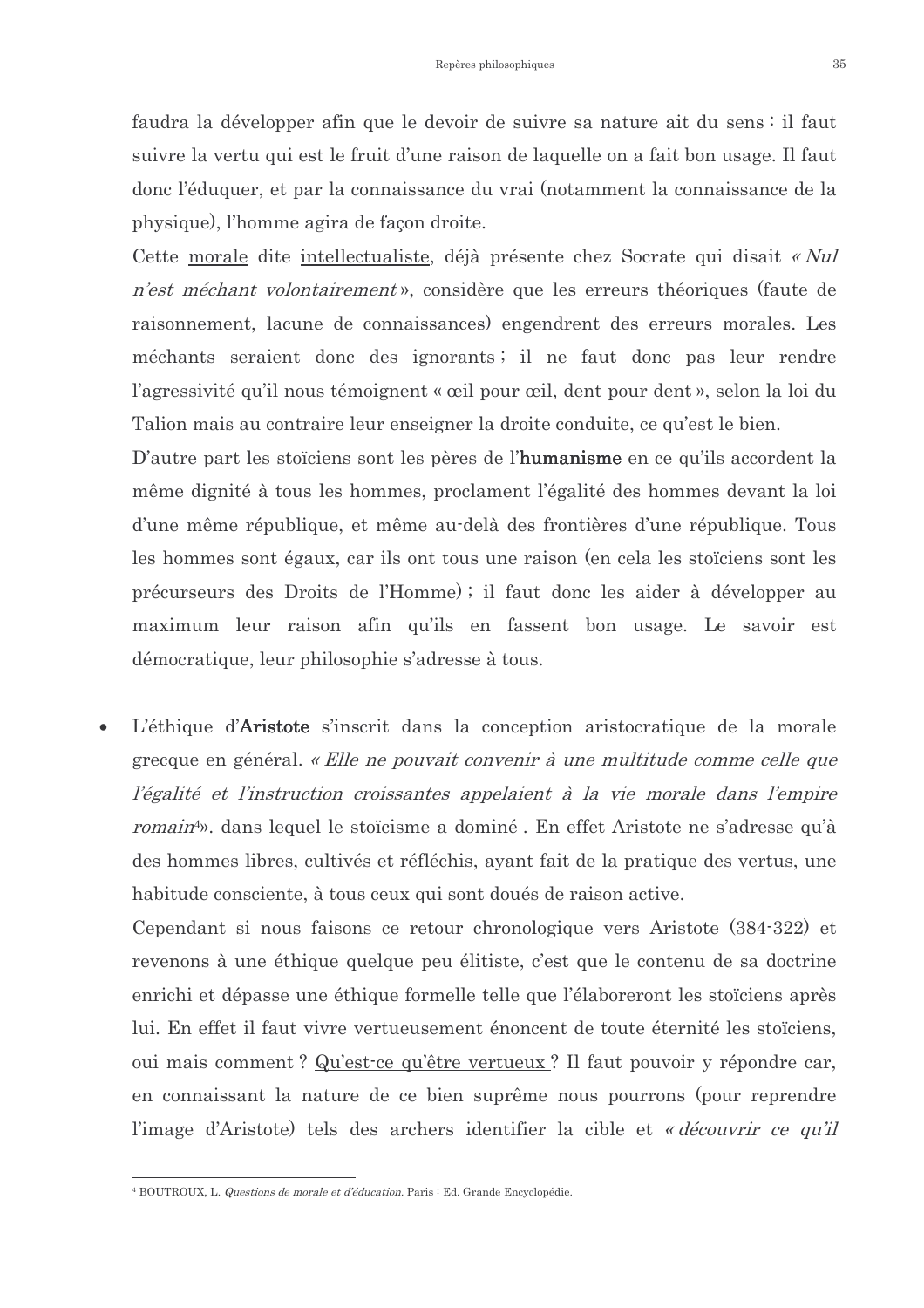*convient de faire*». C'est là que nous intéresse Aristote quant au rapport direct qu'il établit avec la pratique concrète.

Etre vertueux c'est réaliser la fin inscrite dans l'homme c'est-à-dire son essence. Selon Aristote, le bien de l'homme réside dans son activité purement humaine, dans ce qui le différencie des autres animaux. Or cette essence est double; l'homme est à la fois « un animal raisonnable » et « un animal politique » Cela met en parallèle une vie contemplative (connaissance par la raison théorique) et une vie politico-morale (menée par la raison pratique). Contrairement à la raison théorique qui porte sur des objets immuables et nécessaires, la raison pratique porte sur des objets d'expérience qui sont changeants et contingents. En effet une situation ne se reproduit jamais deux fois identique, il faut donc développer une sagesse pratique qui nous permet d'aborder la diversité des situations, qui nous apprennent à réagir adéquatement selon le contexte.

Cette sagesse pratique est la **prudence** (« phronèsis» en grec) qui nous enseigne comment évaluer ce qui est bien ou mal dans une situation donnée. Elle permet par la considération de chaque cas, de créer le comportement adéquat, d'ajuster au mieux notre action dans un contexte jusque là inconnu. La prudence est une des quatre vertus cardinales, (avec la justice, la tempérance et le courage); la vertu étant définie par Aristote comme une habitude qui, pour être complète, doit être volontaire, c'est-à-dire un choix de raison résultant d'une délibération. La prudence nous permet de choisir ente les possibles, de déterminer la fin bonne et les movens à mettre en œuvre afin d'atteindre le but fixé.

Cette vertu prône la capacité à contextualiser un raisonnement, elle sait repérer l'opportunité, le moment propice dit encore « kairos » en grec, pour agir. Savoir quand agir, tenir compte des circonstances pour mener une action c'est se donner la chance ou les moyens que la fin visée par l'action soit atteinte.

La justice est la vertu supérieure, « la plus importante et la plus admirable » Aristote,<sup>5</sup> car au-delà des vertus personnelles (tempérance, courage) elle est celle qui nous engage dans nos relations à autrui. « La justice est une vertu complète, non en soi, mais par rapport à autrui. » Tout le livre V d'Éthique à Nicomaque lui est consacré et elle est envisagée sous l'angle de la mesure équitable : il est juste

<sup>&</sup>lt;sup>5</sup> ARISTOTE *Ethique de Nicomaque*, Livre V, 1, Paris : Ed. Flammarion, 1992.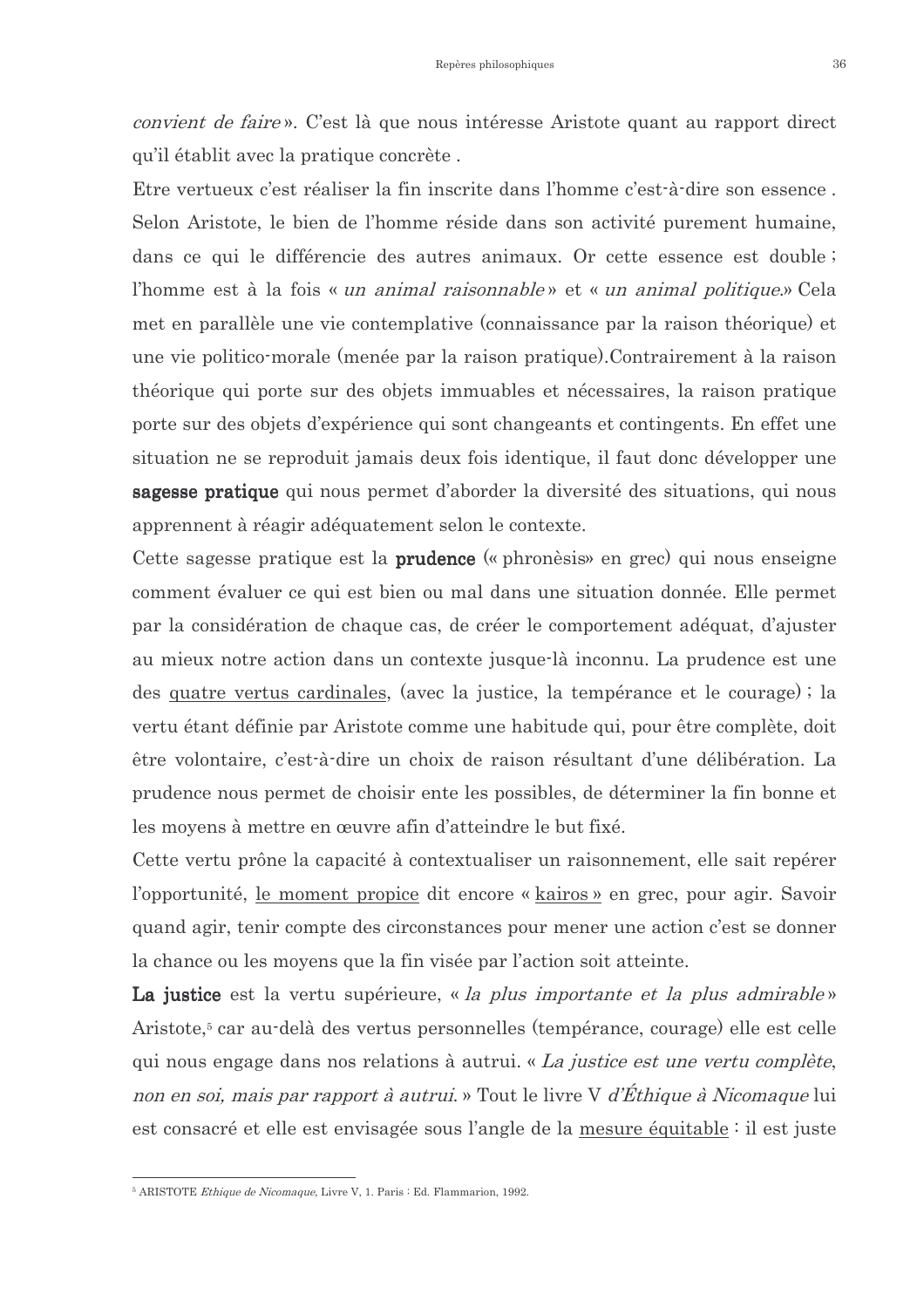de donner à chacun ce qui lui revient. En effet pour l'attribution des biens, le juste prend la forme d'une égalité de proportion. C'est-à-dire que les échanges de A et B doivent être proportionnellement égaux à ceux de C et D « la proportion est l'égalité entre les termes » et ajoute t-il dans le livre V, 4 « la proportion est un milieu et le juste consiste dans cette proportion ».

Comme toutes les autres vertus, elle est par excellence la juste moyenne, le milieu entre deux extrêmes. Là encore Aristote donne un contenu concret à la question du comment agir; il ne pose pas à la manière des stoïciens le vice et la vertu comme des absolus, mais considère que la vertu est le point d'excellence entre l'excès et le défaut. Par exemple le courage est le juste milieu entre la lâcheté et la témérité. Ainsi ce milieu n'est pas un milieu de médiocrité (répondant à faire le moins pire) mais un milieu d'excellence imposant de la mesure et de la circonspection dans toutes nos actions.

Le bonheur n'est pas confondu avec la vertu mais il est cependant ce qui est procuré par l'activité conforme à la vertu. En effet toute action vertueuse s'accompagne de plaisir : « *nul n'est bon s'il n'éprouve de la joie dans les belles* actions» Livre I.8. L'action ne doit pas se faire à contrecœur, elle doit être pleinement voulue, mieux, elle doit être désirée.

L'éthique aristotélicienne est toujours en acte, la vertu ne se réduit pas à une belle action tout comme le bonheur ne se résume pas à un instant de plaisir : c'est tout au long de sa vie que se continue la formation pour être vertueux.

Il faut noter qu'Aristote introduit une restriction dans l'identité vertu = bonheur. Il existe des méchants qui sont heureux et des bons qui sont malheureux, car un facteur intervient qui ne relève pas de notre volonté et qui est aléatoire : ce qu'Aristote nomme la fortune, équivalent à la chance ou au hasard. Mais cela ne déstabilise pas l'ensemble, car ces situations ne sont que des exceptions.

# 2.1.2 LA MORALE DES MODERNES

Le divorce entre le bonheur et la vertu va être définitivement prononcé avec Kant qui refusera toute morale téléologique (éthique), assujettie à un principe qui lui est externe (le bonheur), mais proposera une morale comme une fin en soi. Il n'y a dès lors plus de justification externe aux actions morales : on n'agit pas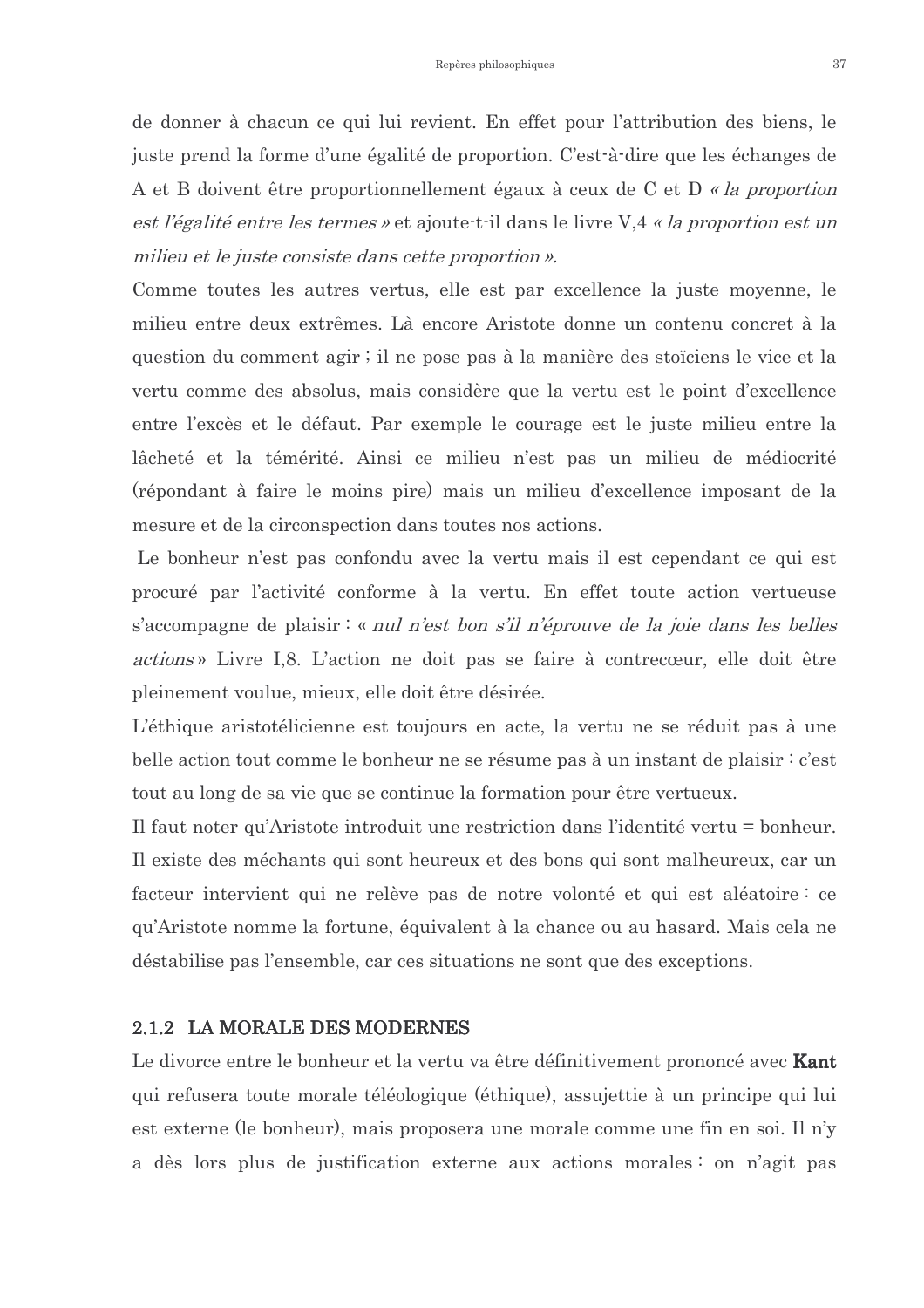moralement pour être heureux ou pour en tirer quelques plaisirs, mais par obligation, par la nécessité même qu'impose le **devoir moral**.

L'objectif de Kant est exposé clairement dans sa préface de sa Métaphysique des Mœurs : « comme mon projet porte ici proprement sur la philosophie morale, je limite la question posée à cette seule interrogation : ne pense-t-on pas qu'il soit de la plus extrême nécessité de mettre une bonne fois en œuvre une philosophie morale, qui soit complètement débarrassée de tout ce qui ne peut être qu'empirique et appartient à l'anthropologie ? »

Est empirique « toute philosophie s'appuyant sur l'expérience, et pure, à l'opposé toute philosophie qui expose ses doctrines exclusivement à partir de principes à priori uniquement tirés des concepts de la raison pure». D'où l'idée d'une Métaphysique des Mœurs : c'est par la raison pure (concept à priori) que va être conduite la raison pratique (in concreto dans la vie).

La question fondamentale ne va plus être « comment vivre ? » mais désormais « que dois-je faire ? ». C'est le devoir moral qui va présider les actions et qui va avant tout se dévoiler dans l'intention. En effet une action n'est bonne que si l'intention, c'est-à-dire de la volonté qui l'a précédée, est elle-même bonne. Ainsi ce n'est pas en fonction du résultat ou des conséquences que l'on va juger de la moralité de l'action mais seulement d'après la nature de la volonté : la volonté **bonne** est le seul critère qui vaille. Par exemple un passant qui s'empresse de porter de l'aide à une personne qui est en train de se noyer n'a pas agi moralement s'il l'a fait sous la menace juridique de non assistance à personne en danger ou encore si ce qui a motivé son acte était l'espoir d'une récompense ou d'une gloire. De même son action ne peut être qualifiée pleinement de morale si c'est parce qu'il connaît cette personne (entretenant avec celle-ci un lien affectif) qu'il s'est jeté à l'eau. L'action ne peut être dite morale que si on en a ressenti la nécessité, qu'elle s'est imposée d'elle-même sans autre considération d'intérêt ou de sentiment personnel, qu'elle était sa propre fin et avait valeur d'obligation en tant que telle. L'impératif catégorique correspond au devoir absolu, au « tu dois » que la loi morale commande en moi, dicte à ma raison et à laquelle selon Kant, personne ne peut-être sourd, (j'entends inévitablement cette loi morale en moi), et non à un impératif hypothétique « si tu fais ça alors tu auras... ». Et peu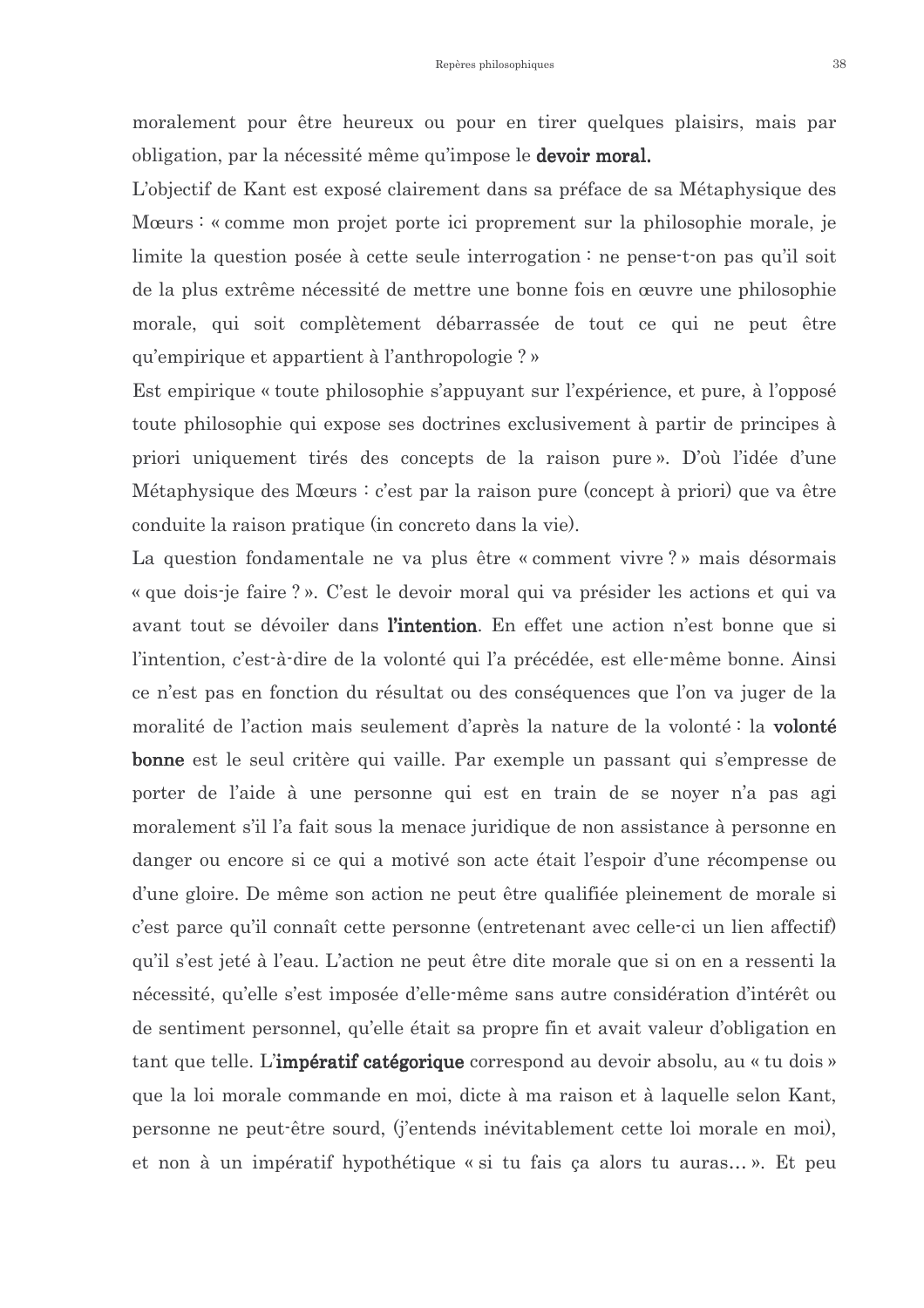importe que le sauvetage ait réussi ou échoué car l'intention seule compte du point de vue moral.

Or, seule la raison peut dicter ma conduite, car elle a une constance désintéressée qui lui assure l'universalité et l'objectivité alors que l'affection se révèle pour le moins inconstante et partielle.

« Ainsi faut-il comprendre également, sans nul doute, les passages des Ecritures dans lesquels il est ordonné d'aimer son prochain, y compris lorsqu'il s'agit d'un ennemi. Car l'amour, en tant qu'inclination, ne peut se commander, alors que faire le bien par devoir, tandis qu'absolument aucune inclination n'y pousse et qu'une aversion naturelle et irrépressible vient même s'y opposer, cela correspond à un amour pratique et non pathologique (déterminé par la sensibilité) qui est inscrit dans la volonté et non pas sur la pente de notre être sensible, dans des principes de l'action et non pas dans une sympathie qui nous fait fondre : or, seul cet amour peut être commandé», selon Kant. 6

Ainsi il y a un anti-naturalisme; la morale s'inscrit contre nos inclinations, nos passions naturelles (qui inclut aussi la pitié, la sympathie, le désir de ne pas souffrir et le désir de ne pas voir souffrir l'autre). Cet arrachement à ma nature sensible (ce qui est) pour ce qui doit être est rendu possible par la liberté qu'à ma volonté de s'opposer aux contraintes du monde des objets. Il y a autodétermination de ma volonté, elle se donne à elle-même ses propres lois. Kant parle d'autonomie de la volonté, car la volonté soumise à la loi morale est une volonté libre qui ne fait qu'obéir à elle-même. L'homme n'est pas que soumis au monde (des objets) déterminé de la nature ni aux lois divines : il est un être libre qui substitue sa propre législation à toute autre causalité.

Mes inclinations me portent à aimer mes amis, ma famille, mes proches, mais ma raison me dicte d'agir de la même façon avec tout homme, car je respecte en tous leur qualité d'homme (ce sont tous des êtres de raison), en chacun je reconnais la même dignité. « Agit de telle sorte que tu traites l'humanité aussi bien dans ta personne que dans la personne de tout autre, toujours en même temps comme une fin et jamais seulement comme un moyen », affirme Kant.<sup>7</sup>

<sup>&</sup>lt;sup>6</sup> KANT, E. *Métaphysique des mœurs*, 1<sup>ère</sup> section de la fondation, Paris : Ed. Flammarion, 1994.

<sup>&</sup>lt;sup>7</sup> KANT, E. *La métaphysique des mœurs*. Paris : Ed. Flammarion, 1994.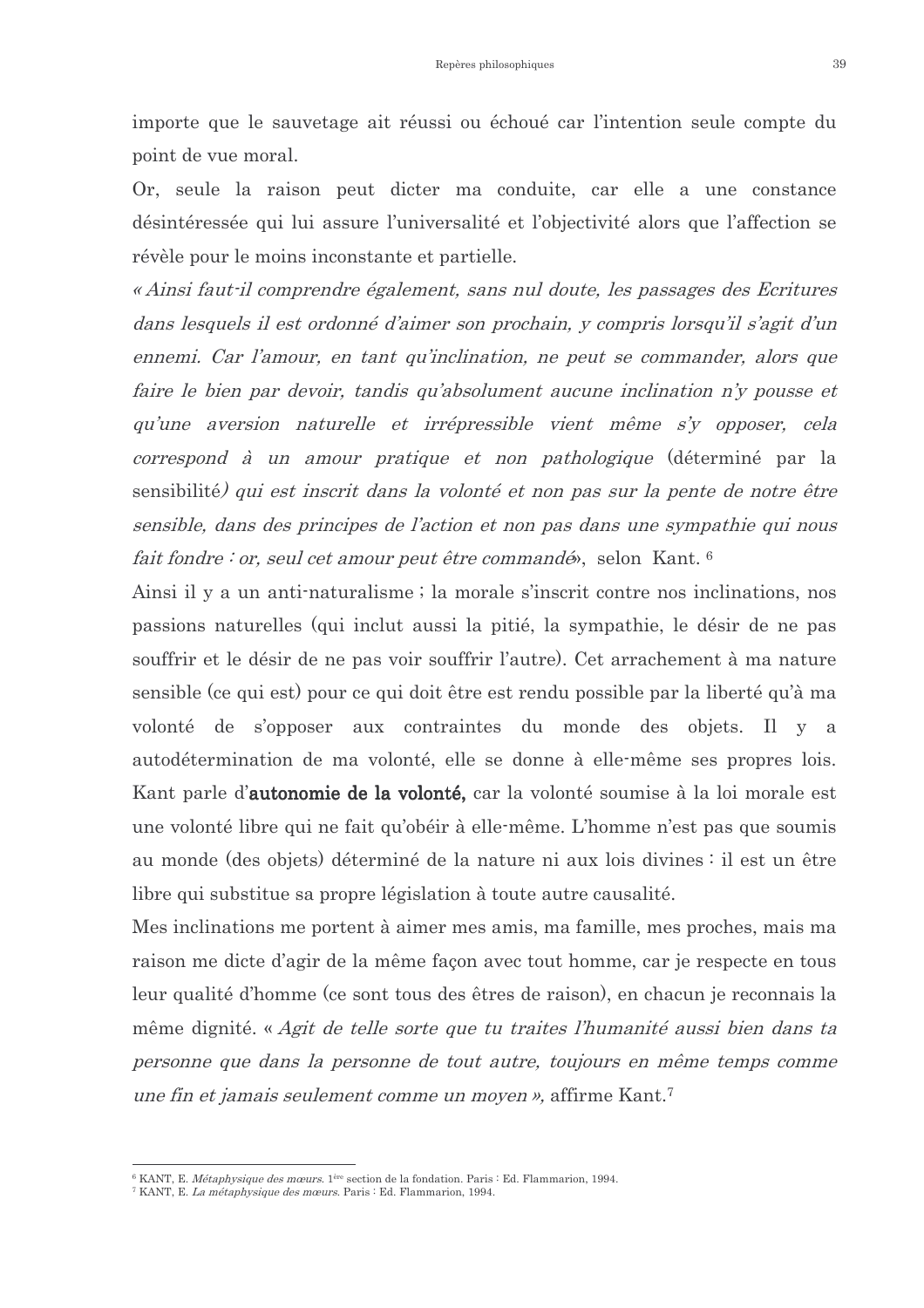Comment comprendre cette injonction des Ecritures qui met une valeur d'obligation à ce qui par définition ne peut en recevoir : l'amour. « Tu aimeras ton prochain comme toi même». Eriger l'amour de l'autre en obligation c'est le désincarner en tant que sentiment afin d'en retenir ce qu'il y a en lui d'universalisable : le respect qui est le sentiment moral, un sentiment de la raison envers la loi morale qui ne va pas sans un certain formalisme, mais il est comme le seuil minimal, définissant notre relation à autrui. Il prend plus la forme négative du « ne pas nuire » que l'apport positif « faire le bien » mais c'est la base obligatoire sur laquelle peuvent se greffer d'autres sentiments non obligatoires (sympathie, pitié). En ce sens la déclaration des Droits de l'Homme relève du kantisme car elle ne donne pas un contenu à mes relations envers autrui mais se limite à légiférer du point de vue formel, par exemple article 4 « la liberté consiste à pouvoir faire tout ce qui ne nuit pas à autrui »

C'est par sa raison que l'homme va pouvoir juger de la moralité de sa maxime (son intention, le principe de l'action). On peut déduire ces maximes à partir d'un raisonnement fondé sur l'universalisation « puis-je vouloir que la maxime de mon action devienne une loi universelle?» Il n'y a dès lors qu'un seul impératif catégorique duquel tout se déduit « agit uniquement d'après la maxime qui fait que tu peux vouloir en même temps qu'elle devienne une loi universelle. »

Nous avons une idée intuitive de cet impératif catégorique formel lorsque nous disons à un enfant (que nous voulons conduire à une prise de conscience morale au-delà du reproche sur tel ou tel comportement précis): « Que se passerait-il si tout le monde faisait comme toi ? ». Mais attention cette formule n'équivaut pas tout à fait à l'impératif kantien car elle est conséquentialiste (cherche à évaluer les conséquences engendrées si tout le monde faisait la même action or les conséquences ne sont pas prises en compte chez Kant.

Par l'universalisation de ma maxime, j'agis de telle façon que j'exemplifie la nature raisonnable dans mon acte. Je dois pouvoir souhaiter que chacun en fasse autant, je porte entièrement la responsabilité, j'engage avec moi l'humanité toute entière.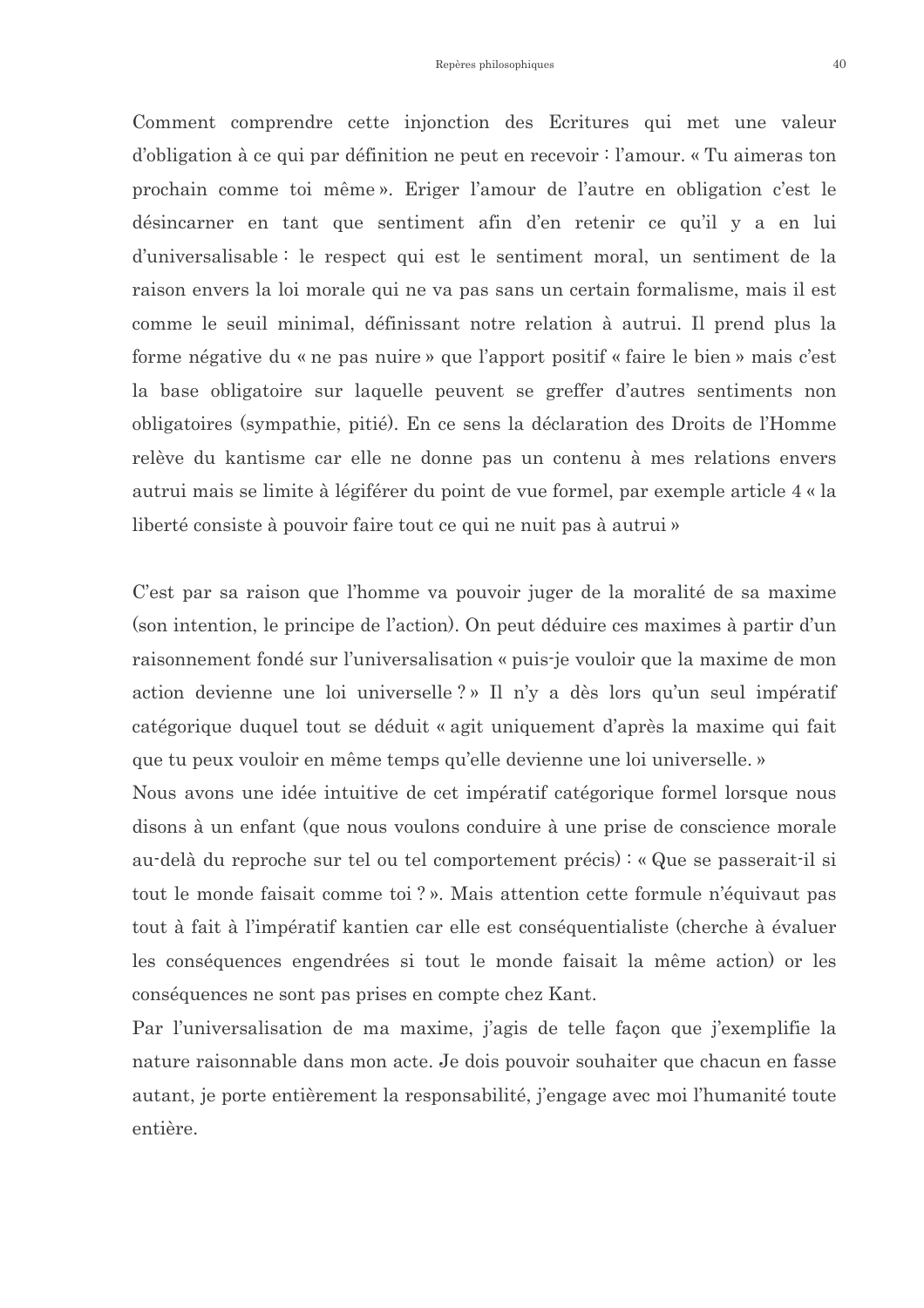#### 2.1.3 Les valeurs

Le terme de valeur peut être d'abord défini d'une manière générale comme ce qui vaut à nos yeux, ce à quoi on attache de l'importance, qui nous semble précieux. En effet, c'est ce à quoi nous sommes si intimement attachés (car il y a bien là un lien affectif, une adhésion non pas qu'intellectuelle mais qui relève aussi de notre sensibilité) qu'il nous est difficile de ne pas s'y identifier. Nos valeurs nous constituent, définissent, ce que nous sommes, concrétisent tout ce en quoi nous croyons. Ces croyances sont sous-jacentes dans tous nos actes et nos pensées. Elles sont la référence ultime à laquelle nous avons recours pour justifier nos actes. Mais il est vain de tenter de démonter ces valeurs, elles sont le socle principal au-delà duquel on ne peut remonter. Elles nous fondent, et en ce sens les valeurs sont le postulat qui justifie tout le reste de notre agir, mais elles n'ont pas de justification autre qu'elles-mêmes. Bien sûr nous essayons de justifier ces valeurs pour autant qu'elles soient conscientes, mais nous ne pouvons le faire que relativement à d'autres valeurs (supérieures).

Quand ces valeurs propres ne sont pas respectées (sans s'intéresser ici à savoir si elles sont bonnes ou mauvaises, sans chercher à les juger), le sujet est pris en étau, il est tourmenté par son remord. On parle de cas de conscience ; il a agi en contradiction avec lui-même et cela crée un mal être, une perte d'estime de soi.

D'ailleurs on qualifie d'« 'intègre » une personne qui agit en accord avec ellemême, qui se révèle fidèle à ses valeurs et ses principes. Mais on dit aussi « intégriste » celui qui n'admet pas d'autres principes que les siens. Cependant il faut noter, et cela présente un véritable intérêt quant à l'analyse des comportements humains, qu'il y a une certaine forme *d'intégrisme* inhérente à la notion même de valeur en ce qu'elle engage d'affectif, de croyance profonde, et de convictions qui prétendent à l'universalité. Par exemple, lorsque l'on s'indigne contre l'esclavagisme (les enfants qui travaillent, les femmes maltraitées) pratiquées dans certains pays, cela nous semble une aberration et d'une injustice incontestable et indiscutable. Ces valeurs que nous défendons, (formulées par la déclaration des droits de l'homme) sont la liberté, la légalité, la fraternité. D'autres prétendent que ce sont des valeurs pro-occidentales que nous voulons leur imposer comme une nouvelle forme de colonisation. Cet exemple extrême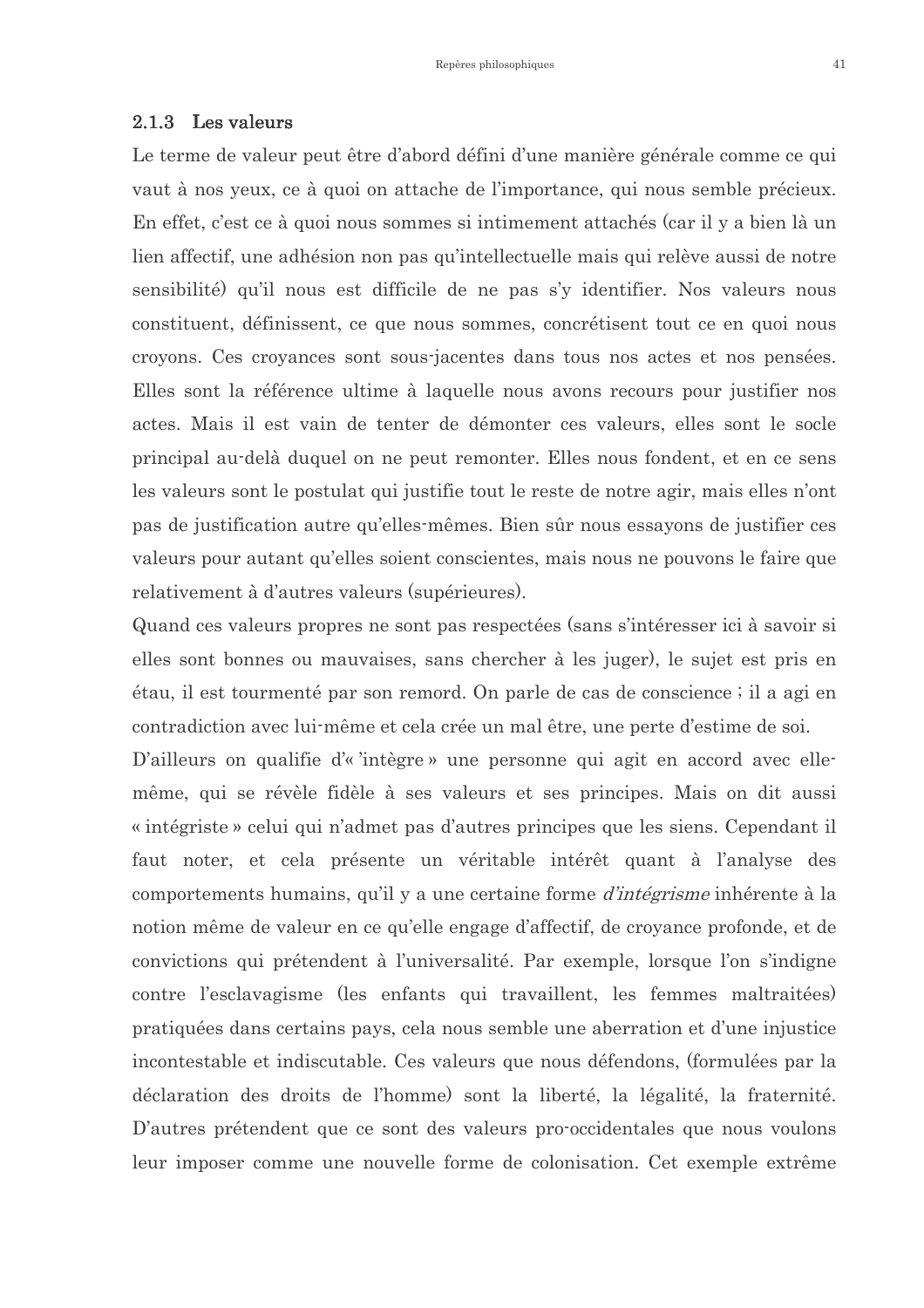souligne bien la difficulté de s'extraire de ses convictions, d'origine aussi culturelle, d'entrer en dialogue lorsqu'on ressent la nécessité d'aucun compromis. La communication est rendue extrêmement difficile voir impossible lorsque les valeurs fondamentales sont directement opposées. Nos valeurs s'imposent avec une telle force à nous-même que nous leur prêtons une valeur d'universalité : Tout homme devrait partager les mêmes valeurs (la liberté par exemple) C'est là la fragile limite entre les valeurs et l'intégrisme tranché qui peut facilement en découler. Au nom de valeurs religieuses notamment, et cela n'est que trop bien connu.

Les valeurs sont plus ou moins fortes, chaque individu les hiérarchise selon une organisation propre. Cette échelle de valeurs, hiérarchisée différemment en fonction de l'histoire de vie de chacun, va être la base de tous nos comportements. Seul un petit nombre de valeurs seront privilégiées par rapport à d'autres, jugées consciemment ou inconsciemment moins essentielles, et auront ainsi un pouvoir de motiver et d'orienter la personne notamment pour ce qui nous intéresse dans son agir professionnel. Se pose la question de la variabilité des valeurs, selon les époques et les sociétés (on l'a vu quant aux droits de l'homme à propos des valeurs culturelles) mais aussi entre les individus d'une même communauté culturelle lorsque s'opposent des valeurs personnelles (l'IVG). Selon son jugement personnel, un individu est plus ou moins en accord avec celui de la société de l'époque. Cela mène à poser la question des minorités culturelles ou sexuelles par rapport au groupe majoritaire, quant à la reconnaissance des valeurs de chacun. Et la variabilité a lieu également au sein d'un même individu car on peut définir la valeur comme ce qu'un individu croit être vrai et donc donne sens à son existence à un moment de sa vie. Les valeurs se modifient et évoluent à partir des expériences personnelles et professionnelles. L'individu qui est amené à procéder à un examen et à une révision de ses valeurs et celui qui réfléchit, accepte de se remettre en cause, ce qui est plus courageux et douloureux que de se conformer docilement aux dogmes, sans jamais se remettre en question.

Mais si les valeurs personnelles sont intimement liées à chaque individu, les valeurs ne tombent pas cependant dans un complet relativisme en ce que ces valeurs (au moins culturelles) sont transmises par la famille et l'éducation. Ce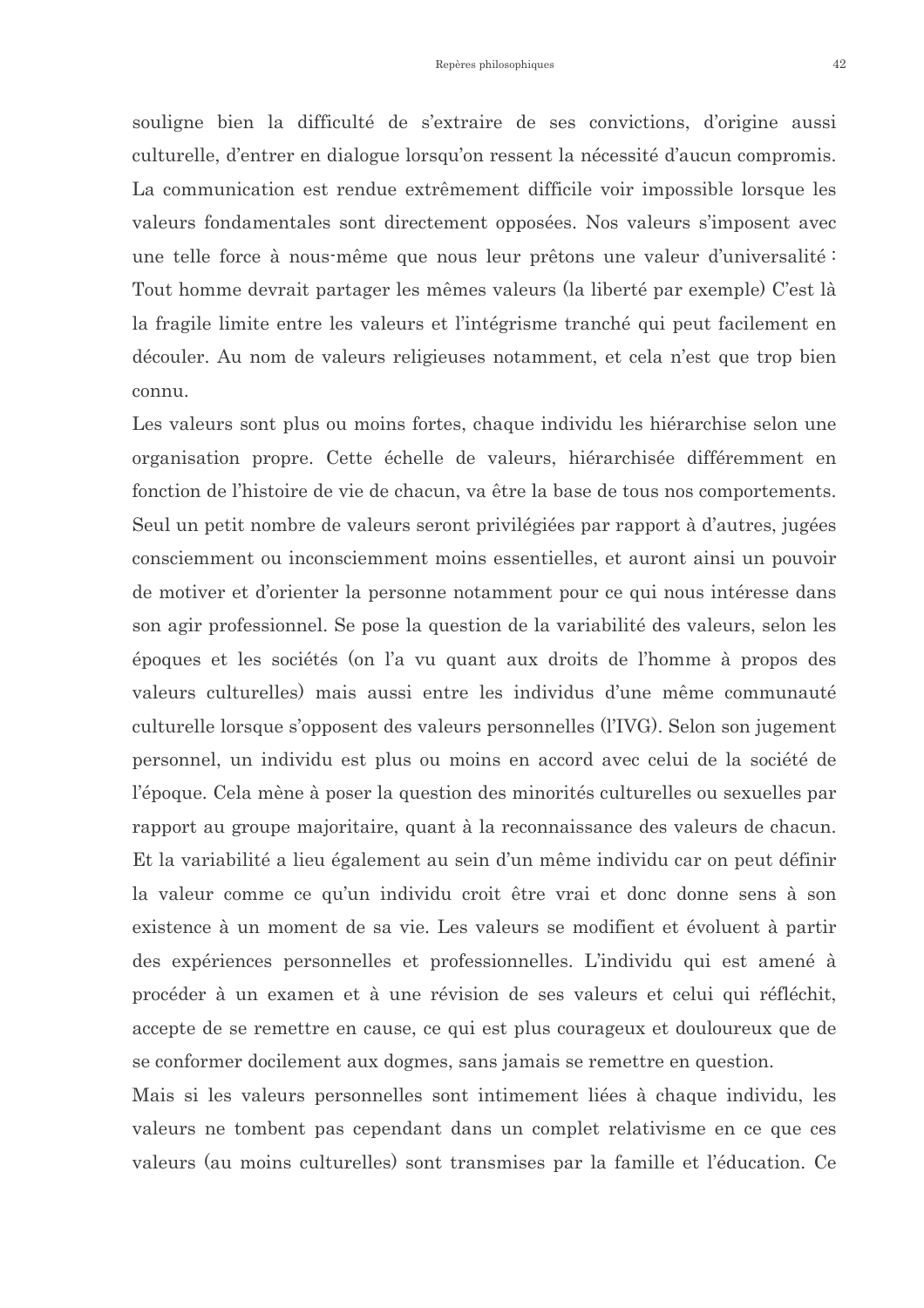qui peut apparaître le plus subjectif (les questions de goût; le beau étant conçu comme une valeur au même titre que le bon ou que le vrai) a été conditionné par une société. Certaines valeurs communes regroupent une communauté d'hommes notamment par le patrimoine culturel (linguistique, religieux...). Selon Julia Didier<sup>8</sup> (1997) la valeur est doublement composée :

- d'un élément dynamique, sous la forme d'un désir ou d'une sensibilité du côté du sujet.
- d'un aspect objectif ou statique, traditionnel ou universellement humain de la  $\blacksquare$ valeur (culture)

L'individu est toujours jeté dans une situation avec un regard qui ne peut jamais être impartial, un regard qui ne peut se porter objectivement ni se prétendre neutre. C'est toujours le regard de quelqu'un modelé de tout son système de valeurs. Pourtant il y a des données que l'on peut qualifier d'objectives dans la composition des valeurs. Par exemple, la société va prêter de la valeur à certaines tâches et en dévaluer d'autres; Cela va influencer profondément la perception qu'à l'infirmière de sa tâche.

Nous rejoignons Astrid Norberg (1994)<sup>9</sup> qui pense qu'il y a une inter-relation entre la perception que le soignant a du bénéficiaire de soin, (personne âgée qui crie à chaque fois qu'on la touche), la propre perception qu'il a de lui-même en tant que soignant et la perception du soin qu'il exécute. Ce qui signifie qu'une infirmière qui considère son patient comme une personne « sans valeur », ne trouve pas de sens ni de valeur à s'occuper de lui et à exécuter des actes insignifiants, et se sent par conséquent elle-même dévalorisée.

On peut alors remarquer, que si on arrive à changer de perception envers le bénéficiaire de soin, en la rendant plus positive et valorisante, on intervient en même temps sur le sens du soin et la perception que l'on a de soi-même.

Selon Veatch & Fry (1987)<sup>10</sup> afin de décider de ce qui est éthiquement correct de faire en matière de soins infirmiers, « *il convient en fait d'examiner les faits et* données concernant le patient dans le cadre ou dans le contexte d'un certain nombre de valeurs» Le comportement éthique va dès lors mieux se cerner si

<sup>&</sup>lt;sup>8</sup> DIDIER, J. Dictionnaire de la philosophie. Larousse, 1997.

<sup>&</sup>lt;sup>9</sup> NORBERG, A. Conférence 11<sup>ème</sup> journées de la recherche de l'ASI, 1994.

<sup>&</sup>lt;sup>10</sup> VEATCH&FRY. Case studies in nursing ethics. Philadelphia, PA : J.B. Lippincott, 1987.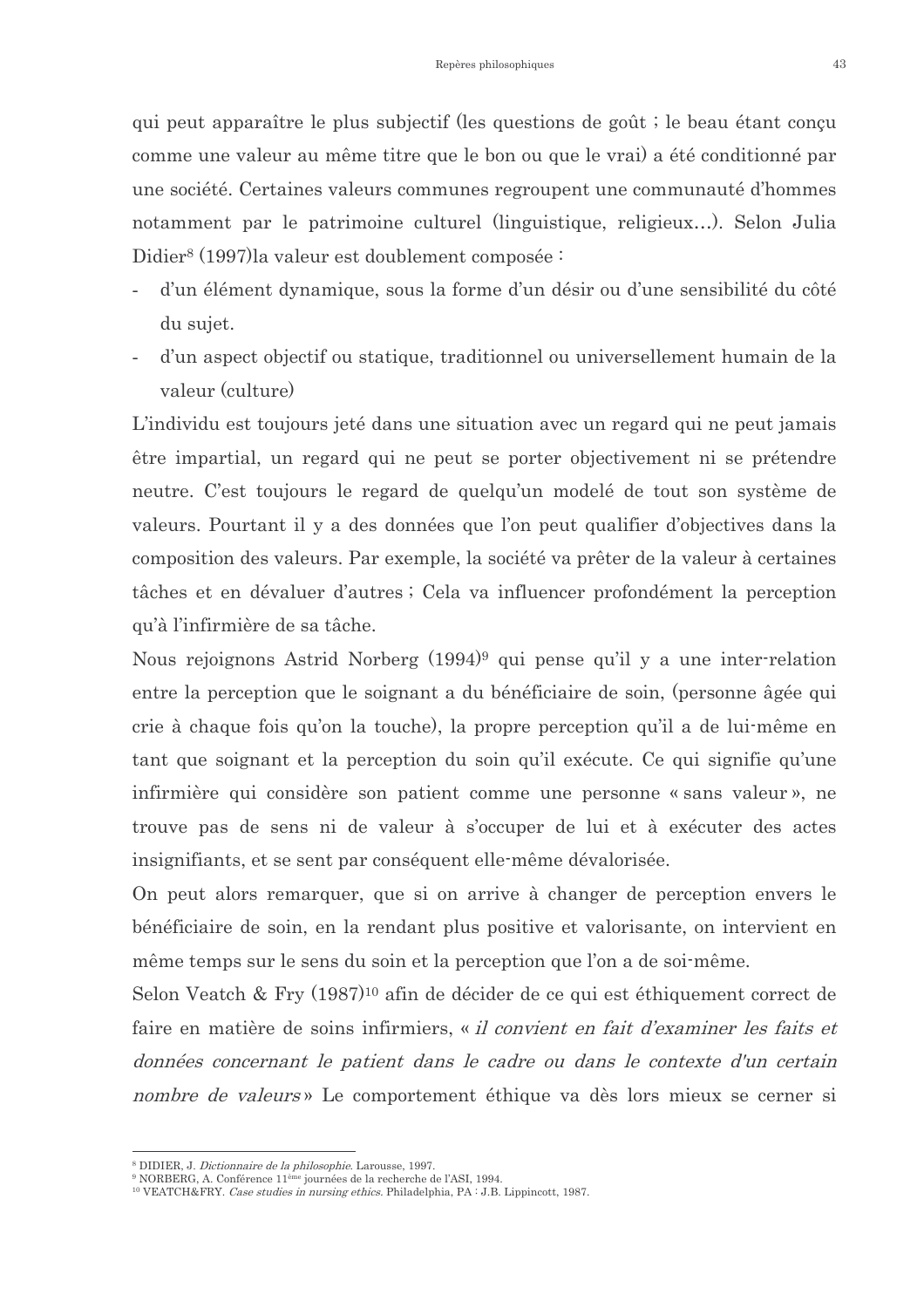l'ensemble des valeurs qui entrent en jeu lors d'un conflit ou même d'une situation banale (comme les soins quotidiens) vont être identifiées.

A partir de ces lectures nous nous sommes demandés, si pour accéder à un comportement éthique la « conscientisation » des valeurs était nécessaire : réfléchir sur soi, parvenir à nommer les valeurs profondes qui sont en jeu, pourrait être alors le fondement nécessaire du positionnement et de l'argumentation éthique.

#### 1. Les valeurs personnelles

Ce sont celles qui sont les plus ancrées en nous, les plus profondes car nous en avons été imprégnées depuis l'enfance par le biais de l'éducation familiale et religieuse. Ces valeurs forment nos convictions et influencent très fortement notre vision du monde, c'est-à-dire notre interprétation d'une situation (les éléments que l'on va retenir lors de l'analyse d'un cas complexe) ainsi que la manière dont les expériences sont vécues. Le système de valeurs personnelles est propre à chacun, elles sont dites idiosyncrasiques, relatives à la singularité de chacun, aussi ne peut-on jamais partir du principe que le système de valeurs personnelles d'une autre personne est semblable au sien. Burnard & Chapman(1988)<sup>11</sup>. Ces valeurs personnelles sont organisées hiérarchiquement selon l'importance que chacun leur accorde: l'individu va donc faire primer certaines qu'il jugera supérieur à d'autres et ce système de préférence inclinera les décisions professionnelles. Ces valeurs sont importantes pour l'infirmière, car elles vont intervenir dans le jugement de la décision éthique, qui va précéder l'agir professionnel.

Nous verrons comment l'identification des valeurs personnelles peut être un élément important pour prendre des décisions éthiques et que d'autre part ces valeurs vont à leur tour « contaminer » les valeurs professionnelles ou les discréditer.

Certaines de ces valeurs en effet pourraient ne pas être compatibles avec la profession d'infirmière<sup>12</sup>. Il peut aussi y avoir conflit entre l'échelle donnée par les valeurs personnelles et ce que recommande la profession.

<sup>&</sup>lt;sup>11</sup> BURNARD, P. CHAPMAN, C.M. *Professionnal and ethical issues in nursing*. New York: John Wiley &Sons, 1988.

 $12$  C'est ce que l'entretien d'admission à l'Institut de Formation en Soins Infirmiers devrait pouvoir entre autre diagnostiquer.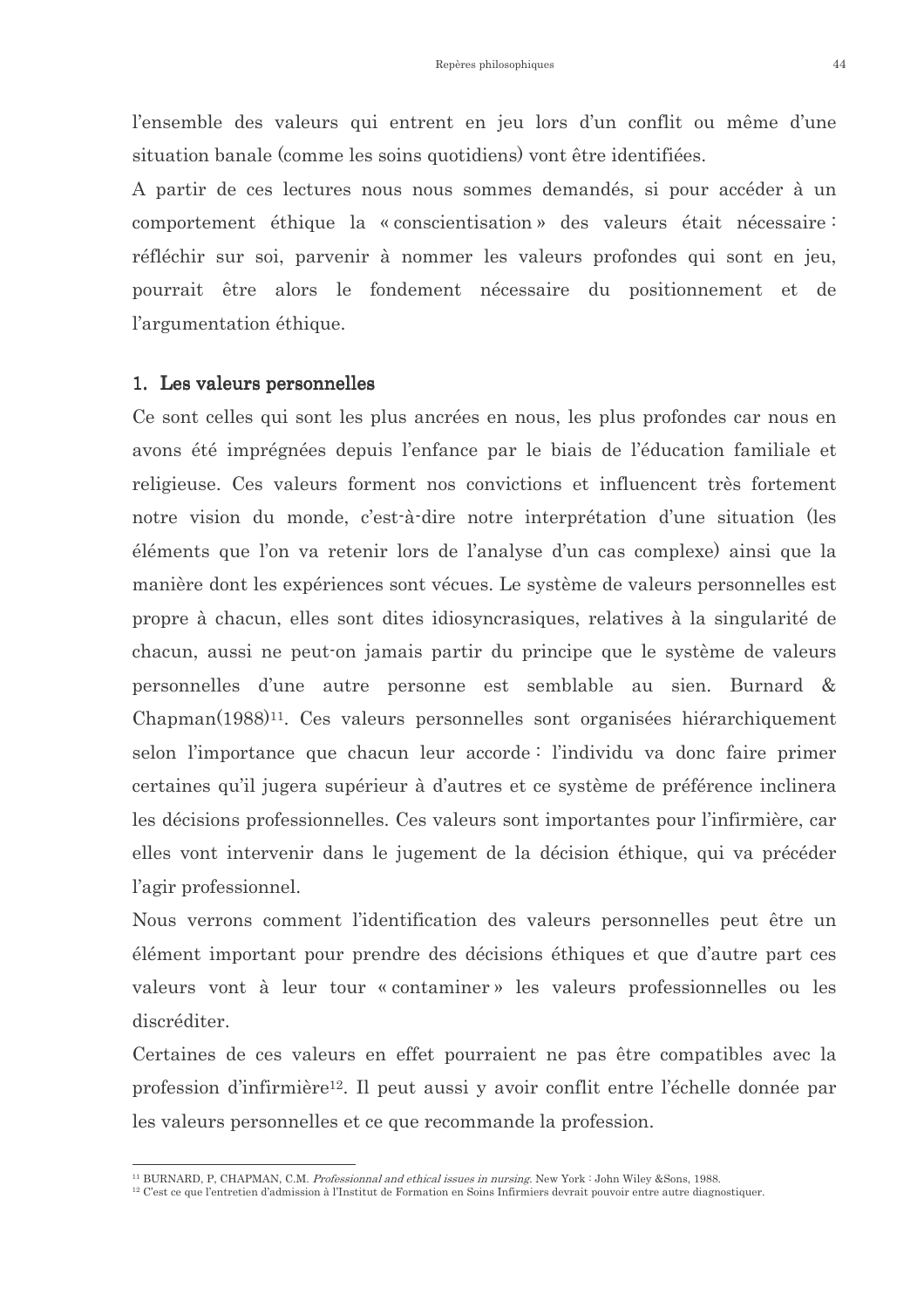#### 2. Les valeurs culturelles

Bien que nous en sommes imprégnés depuis l'enfance, tout comme les valeurs personnelles, on peut les en distinguer artificiellement en ce qu'elles sont des valeurs communes à un groupe, à une communauté. Le système hiérarchisé de d'organisation de ces valeurs n'est donc pas idiosyncrasique (c'est-à-dire différent chez chaque individu), mais on peut les retrouver à une plus large échelle : celle de la communauté culturelle (linguistique, politique, religieuse, historique...). Ces valeurs sont donc propres à notre culture d'appartenance et influence fréquemment nos convictions ou croyances concernant la santé et la maladie, les moyens de santé mis en œuvre ainsi que notre conception de la mort.

Sur ce point, il y a de grandes différences d'une culture à l'autre. Par exemple la culture occidentale attache une importance particulière au choix individuel, et cela est issu d'une tradition historique, notamment modelé par la Déclaration des Droits de l'Homme et du Citoyen. Au contraire, la tradition du confucianisme puissante en Asie a eu tendance à effacer l'individu au profit de l'intérêt commun du groupe. D'autre part, la culture asiatique accorde plus de valeur que dans d'autres régions aux personnes âgées, la Chine attache une grande valeur au maintien de la santé et à la prévention de la maladie.

Ce qui engendra aussi comme implication dans les soins des postures de soignants différentes en fonction de leur culture respective. Par exemple, les soignants suédois choisissent le plus souvent de ne pas alimenter un patient démentifiés en respectant son désir de ne pas être alimenté par une sonde gastrique, le principe de « faire le bien » étant à leurs yeux le plus important, alors qu'en Israël les soignants sont plus enclins à alimenter les patients démentifiés qui refusent la nourriture, se référant à leur philosophie de vie, le judaïsme qui place le caractère sacré de la vie en tête des principes éthiques. Jansson & Norberg. (1992).<sup>13</sup>

Par conséquent cette culture d'appartenance va renforcer et influencer les valeurs personnelles.

L'infirmière est confrontée dans le monde hospitalier à de nombreuses cultures différentes qui vont l'obliger à comprendre les valeurs sous-jacentes de ces

<sup>&</sup>lt;sup>13</sup> JANSSON, L. NORBERG A. Ethical reasoning among registered nurss experienced in dementia care. Interviews concerning the feeding of severely demented patients. Scandinavian journal of Caring Sciences, 6, 1997.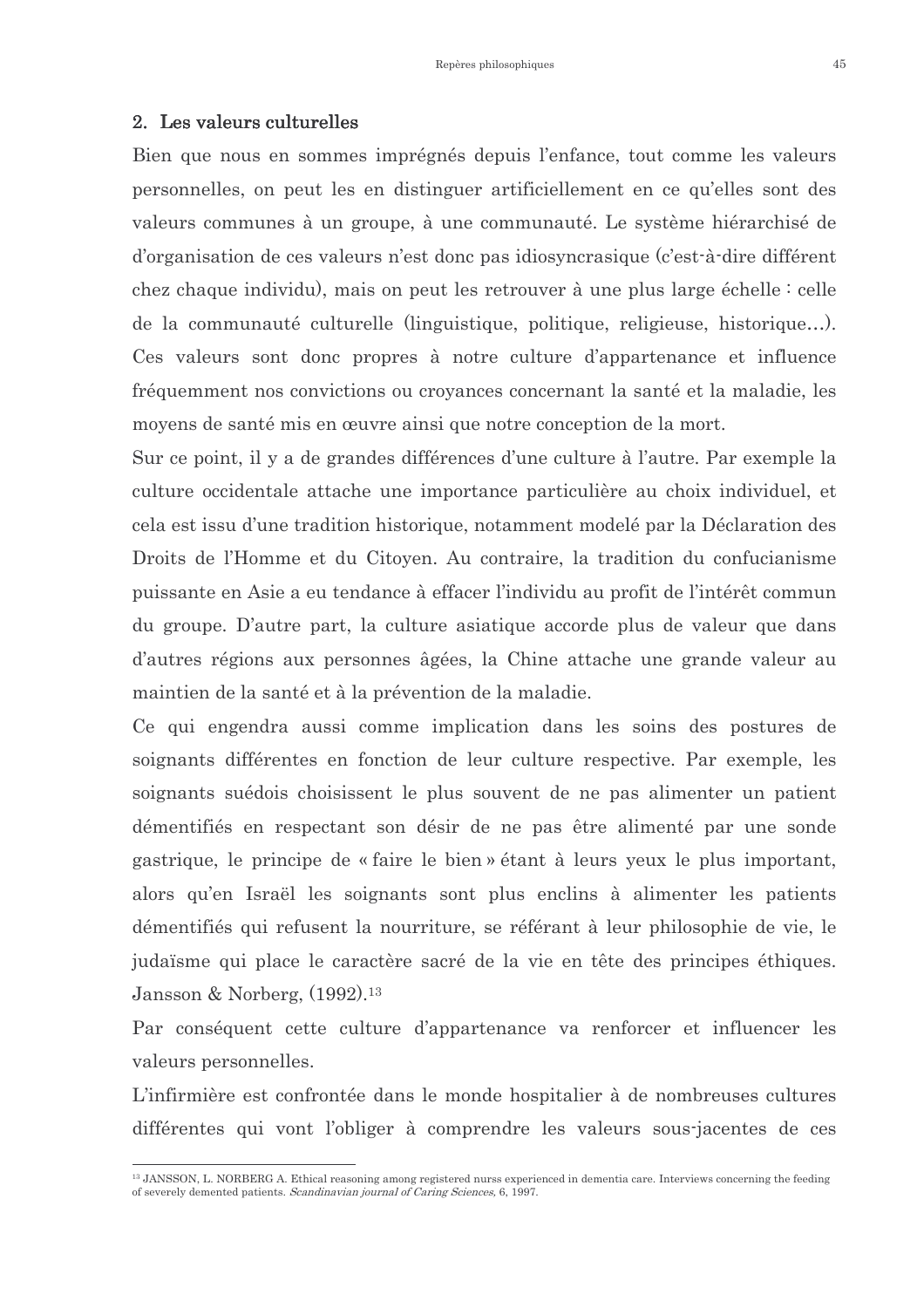différentes cultures qui pourraient influencer les interventions en soins infirmiers que l'on souhaite réaliser.

Selon Burnard & Chapman(1988) « Ces valeurs sont profondément ancrées dans le passé et l'expérience d'un individu et elles ne peuvent pas être remises en question sans mettre en cause l'idée que l'intéressé se fait de lui-même et son approche générale de la vie».

Par exemple depuis des décennies, nous avons *intériorisé le précepte que la santé* n'a pas de prix. Mais cette représentation de la santé, nous avons occulté d'autres aspects plus concrets qui sont directement impliqués par cette valeur : celui des coûts réels de la santé et de l'éducation de la santé notamment. Le curatif devenu une valeur culturelle s'est imposé à toute notre société tendant à masquer les problèmes de financement et de politique de la santé.

#### 3. Les valeurs professionnelles

Selon le CII (1994) « Les valeurs professionnelles sont les qualités générales estimées comme telles par une profession. Pour les soins infirmiers, ce sont celles que font prévaloir les codes de déontologie professionnelle et la pratique même des soins » Les valeurs professionnelles des soins infirmiers sont énoncées dans des textes officiels suivants :

- les Droits de l'Homme
- le Code de déontologie
- le Code de l'infirmière du CII
- les règles professionnelles
- la Charte du patient hospitalisé

Il faut noter que certaines valeurs professionnelles infirmières traditionnelles ne sont pas d'ordre moral comme : le sens de l'organisation, la propreté, la rapidité, l'efficacité, alors que d'autres le sont : le devoir, la compassion, la discrétion.

Chaque IFSI, dans son projet pédagogique, défini la philosophie des soins et les valeurs sur lesquelles la formation va se construire.

Dans le cadre du Projet d'établissement des Hôpitaux de France, chaque Service Infirmier énonce dans le Projet des Soins Infirmiers les valeurs professionnelles.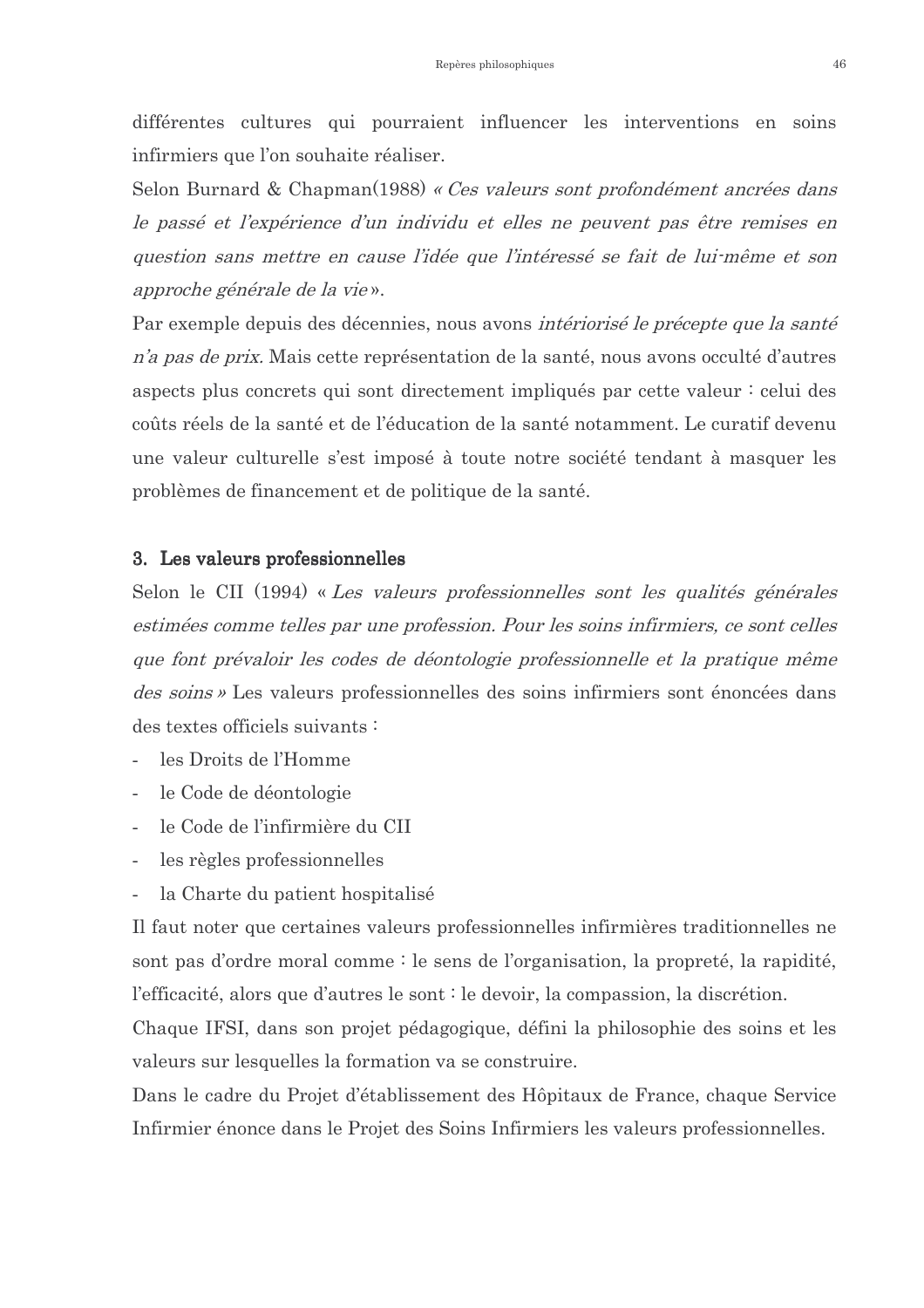Les services de soins à leur tour et plus particulièrement ceux des soins palliatifs clarifient leurs valeurs et leur mission dans le cadre du projet de service.

Pourtant, malgré la production de ces nombreux documents, les infirmières semblent relativement peu averties des valeurs véhiculées par la profession et mal informées des missions de soin de l'établissement de santé dans lequel elles travaillent. Mais, outre les textes officiels formulés déontologiquement par les établissements, nous pouvons considérer tout simplement que la valeur professionnelle est ce qui est considéré comme important pour l'infirmière, c'està-dire tout ce qu'il est possible de mettre sous le terme individuellement *désirable* et au regard de ce qui est *socialement préférable*. Besanceney, (1996).

#### Les conflits de valeurs

Il va de soi, dès lors, étant donné les diverses sources des valeurs (personnelles, culturelles et professionnelles), que celles-ci peuvent entrer en conflit les unes avec les autres et que les infirmières sont amenées à vivre des conflits de valeurs notamment, les valeurs personnelles qui sont adoptées par l'infirmière peuvent s'opposer aux valeurs culturelles dominantes (on parle de marginalité ou de minorité culturelle) qui peuvent être en conflit avec les valeurs de la culture professionnelle et plus particulièrement avec les règles professionnelles imposées à la profession et aux codes et chartes auxquels il faut se soumettre. Dans ce cas, les occasions conflictuelles dans les soins sont fréquentes, voire quotidiennes. Par exemple, la valeur de l'infirmière qui consiste à agir dans l'intérêt du bénéficiaire de soin, peut entrer en conflit avec le respect du choix de la personne. La valeur de l'infirmière de soulager la souffrance (qui l'oblige à augmenter les doses médicamenteuses et risquer un arrêt respiratoire par exemple) peut entrer en conflit avec celui de respecter la vie. La valeur de l'infirmière qui est de développer ou de maintenir au maximum l'autonomie d'une personne peut encore entrer en conflit avec un souci de sécurité car cette personne peut chuter. La valeur de l'infirmière qui est de respecter le rythme du patient peut entrer en conflit avec les besoins et l'organisation du service. La valeur de l'infirmière qui est de respecter la culture de l'autre peut entrer en conflit avec l'ordre de transfuser, par exemple si le sujet la refuse. La valeur de l'infirmière qui désire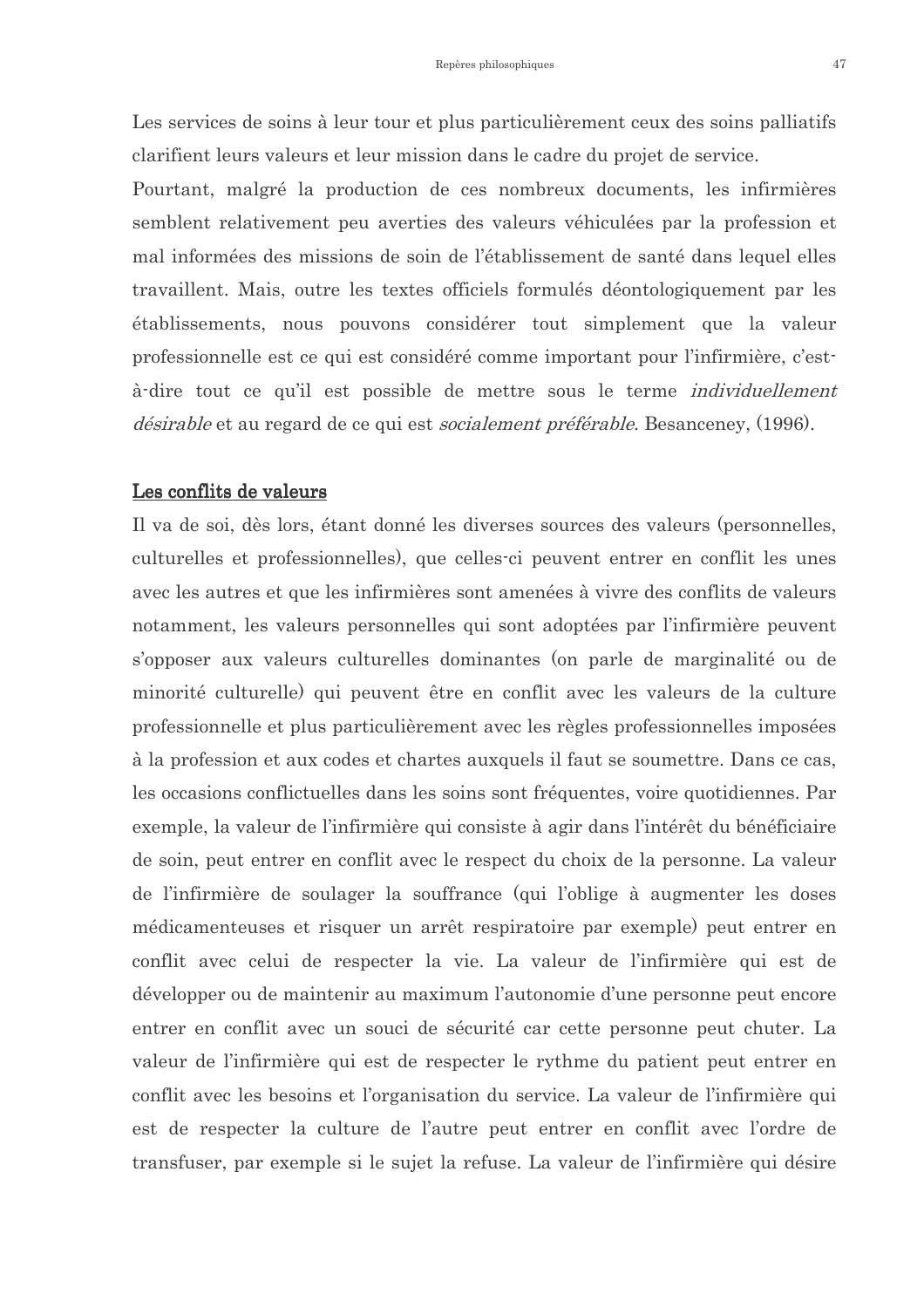respecter les habitudes de vie de cette personne âgée qui ne se lave qu'une fois par semaine peut entrer en conflit avec l'exigence du service de la toilette quotidienne etc....

Les opportunités de conflits de valeurs sont nombreuses dans la pratique de soin. La formation ne leur apprend pas et ne peut leur apprendre quelle sera la valeur qui aura priorité absolue sur les autres. C'est pourquoi ces situations sont souvent douloureuses et conflictuelles, d'autant plus qu'elles vont mettre l'infirmière en conflit avec elle-même, ce qu'il est appelé couramment un conflit intra personnel.

Selon Wright (1991) « il peut en effet sembler erroné qu'un patient reste sans soins uniquement parce que les convictions religieuses de l'infirmière ne lui permettent pas de dispenser tel ou tel type de soins. Pourtant, il n'en demeure pas moins qu'aucune infirmière ne devrait être obligée de dispenser des soins allant à l'encontre de ce que lui dicte sa conscience.

Dans ce cas précis, le CII (1973)<sup>14</sup> prend position. Les *infirmières sont* habituellement tenues de dispenser des soins à un patient quelles que soient leurs valeurs personnelles, surtout lorsque aucune autre infirmière n'est disponible pour le faire. La responsabilité première de l'infirmière consiste à s'occuper de ceux qui ont besoin de soins infirmiers.

La seule exception à cette règle générale est le cas où une intervention en soin implique un risque pour la santé de l'infirmière. Dans ce cas, c'est à l'infirmière d'évaluer au mieux le degré du risque encouru. CII (1986)<sup>15</sup>, c'est elle qui prend finalement la décision.

On peut penser qu'une identification de la nature des valeurs d'ordre moral et des autres valeurs amène une meilleure compréhension de l'importance relative des valeurs personnelles, professionnelles et culturelles dans la pratique de soins. Cette posture permettrait de mieux respecter les valeurs des autres, et trouver un juste équilibre entre les droits du bénéficiaire de soin, les règles professionnelles et ses propres valeurs.

<sup>&</sup>lt;sup>14</sup> International Council of Nurses. *Code de l'Infirmière* Genève 1973

<sup>&</sup>lt;sup>15</sup> International Council of Nurses, Prise de position du CII. Le rôle de l'infirmière dans la sauvegarde des droits de l'homme. Genève 1986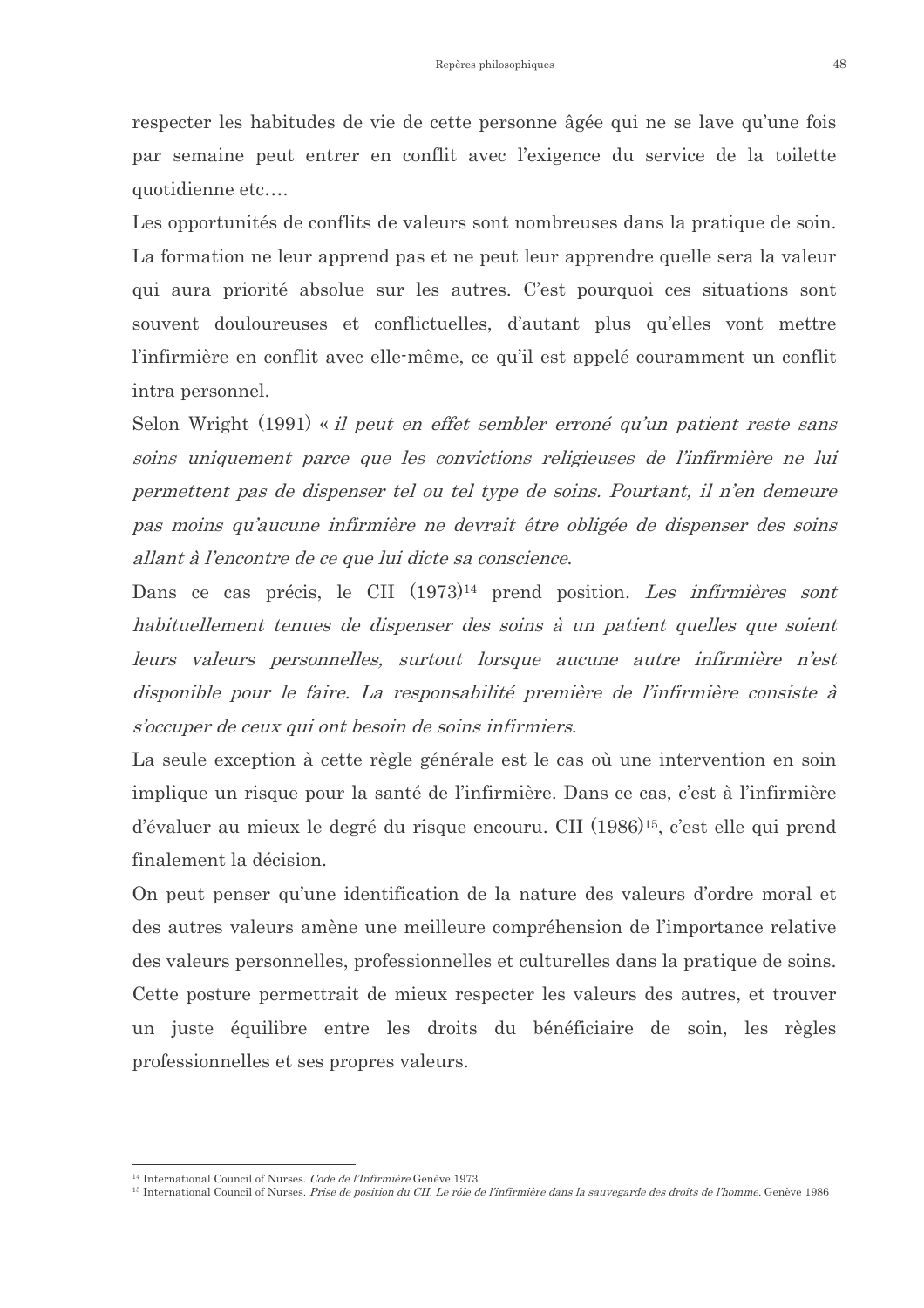#### Les dilemmes éthiques

Emprunté au latin *dilemma*, lui-même pris du grec *dilêmma*, le dilemme a d'abord un sens général, c'est l'argument par lequel on pose une alternative entre deux arguments contraires. L'étymologie de ce mot est composé de *di*, deux et de lêmma, ce que l'on prend d'un des prémisses d'un syllogisme, (raisonnement composé de deux prémisses) généralement la majeure.<sup>16</sup>

Un dilemme est un raisonnement théorique qui consiste à présenter deux propositions telles que, si l'une d'elles est fausse, l'autre est nécessairement vraie. Par extension, obligation de choisir entre deux partis possibles.

Un dilemme éthique selon M.G. Bedin (1996)<sup>17</sup> « se pose à l'individu quand il est obligé de faire un choix entre des alternatives également insatisfaisantes. La difficulté vient du fait que chaque alternative peut être justifiée sur la base de principes moraux différents ».

Avant de vouloir trouver une solution au problème éthique, il est impératif de se questionner sur ce qui est en jeu dans le dilemme éthique.

# De quoi s'agit-il?

Avant il semble nécessaire de formuler le problème en dilemme éthique c'est-àdire de tenter de le préciser en terme de valeurs.

## Le jugement de valeur

« Le jugement est l'acte de la pensée qui affirme ou nie, et qui ainsi pose le vrai. Plus largement c'est le point d'arrêt d'un problème, qui s'achève dans la *décision* »<sup>18</sup> Dans le jugement il y a un rôle actif de l'esprit qui dépasse le stade de la simple réception pour faire le tri et délibérer. Le jugement se trouve à l'intersection de multiples approches : la psychologie, la logique ou encore la sociologie, qui s'intéressent au sujet selon différents angles et dans le lien à l'activité.

Il revient ainsi à la logique d'étudier la structure propositionnelle du jugement et des modalités de l'affirmation. Comment un raisonnement s'articule-t-il d'un point de vue logique, quels sont les liens, les connections qui opèrent dans l'affirmation?

<sup>&</sup>lt;sup>16</sup> Dictionnaire historique de la langue française. Le Robert 1995.

<sup>&</sup>lt;sup>17</sup> BEDIN, M.G. Au cœur des soins : l'éthique. 13<sup>ème</sup> journée de recherche de l'A.S.I, 1996.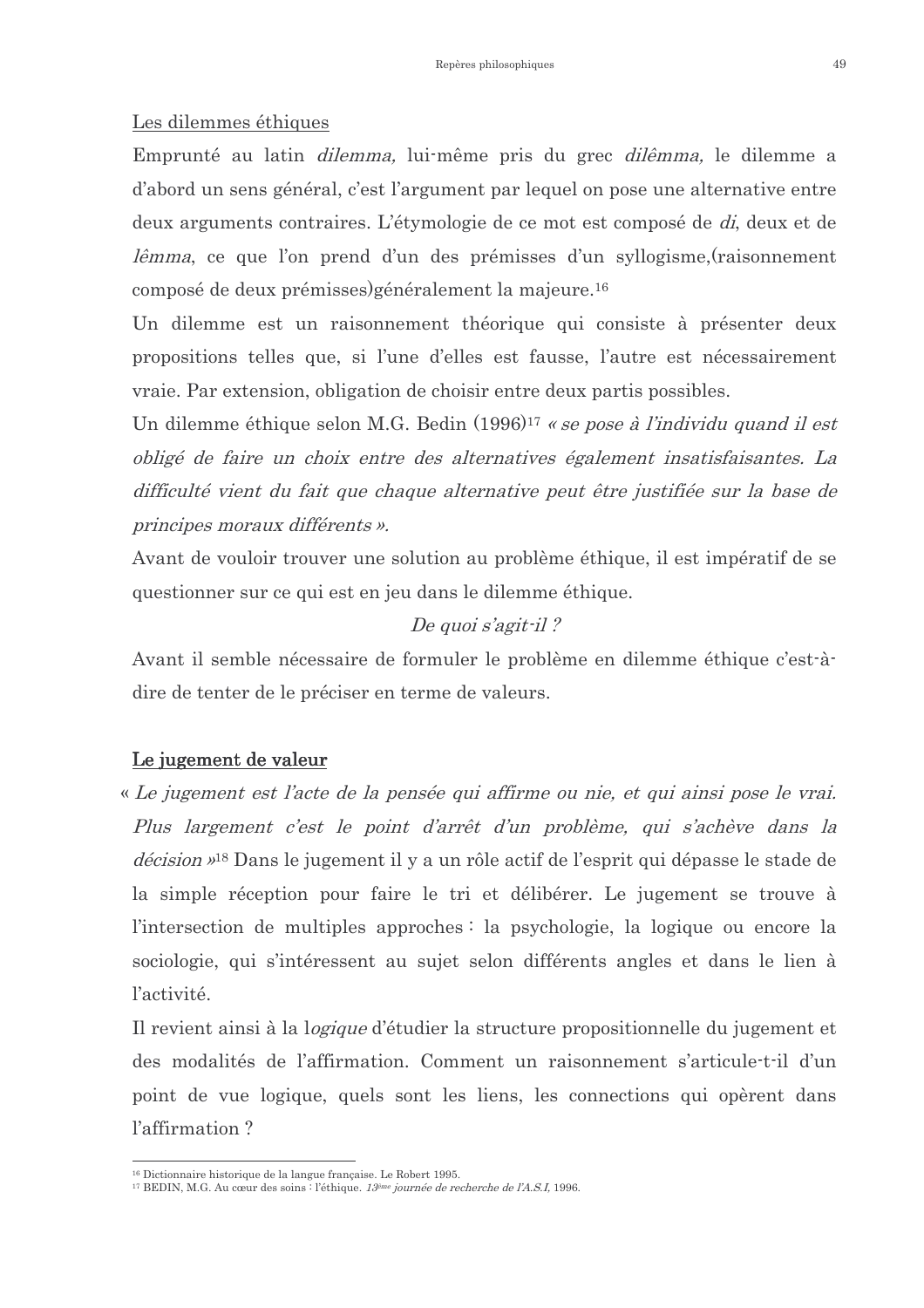Le point de vue *psychologique* va s'intéresser aux facteurs des croyances qui vont intervenir et influencer les prises de positions et la manière de juger de la réalité. Le regard *sociologique* va tenter de mettre à jour les croyances collectives qui vont influencer les représentations de la situation de dilemme et sa délibération. Le jugement provient étymologiquement du terme de *Judicium* qui renvoie à la décision judiciaire qui est un des aspects parmi d'autres des bases normatives du jugement. : on parle du jugement de goût qui est le discernement des valeurs esthétiques ou culturelles, ou du jugement moral, qui est le discernement dans le domaine des mœurs. (Encyclopédie Universalis). Le jugement de valeur va se former à partir de mécanismes divers afin de se positionner dans une situation conflictuelle et de trancher au nom de telle valeur qui paraît « vitale » aux yeux de l'individu.

Une philosophie du jugement doit porter attention aux liens qui vont structurer les divers éléments du jugement ainsi que de l'activité. Elle donne une place au jugement parmi les actes porteurs de sens.

#### Les principes éthiques

Les principes éthiques vont servir de guide pour la prise de décision éthique et l'engagement dans un acte moral et seront essentiels à la formation des jugements moraux qui interviendront au cours de la pratique d'une profession. Beauchamp & Childress. (1989)<sup>19</sup>

Ils consistent généralement à affirmer la manière dont il faut (ou il ne faut pas) agir et servent à justifier les règles qui sont souvent suivies des interventions en soins aux patients. (selon le CII)

Ces principes ont une portée universelle, et prennent toute leur importance pour les professionnels de la santé. Néanmoins, chaque culture appréciera ces principes, et leur application peut différer d'une culture à l'autre selon la primauté qu'elle accorde à certaines valeurs.

<sup>&</sup>lt;sup>18</sup> Encyclopédie Universalis France 1997

<sup>&</sup>lt;sup>19</sup> BEAUCHAMP & CHILDRESS, J.F. Principes of biomedical ethics. Nev York: Oxford University Press, 1989.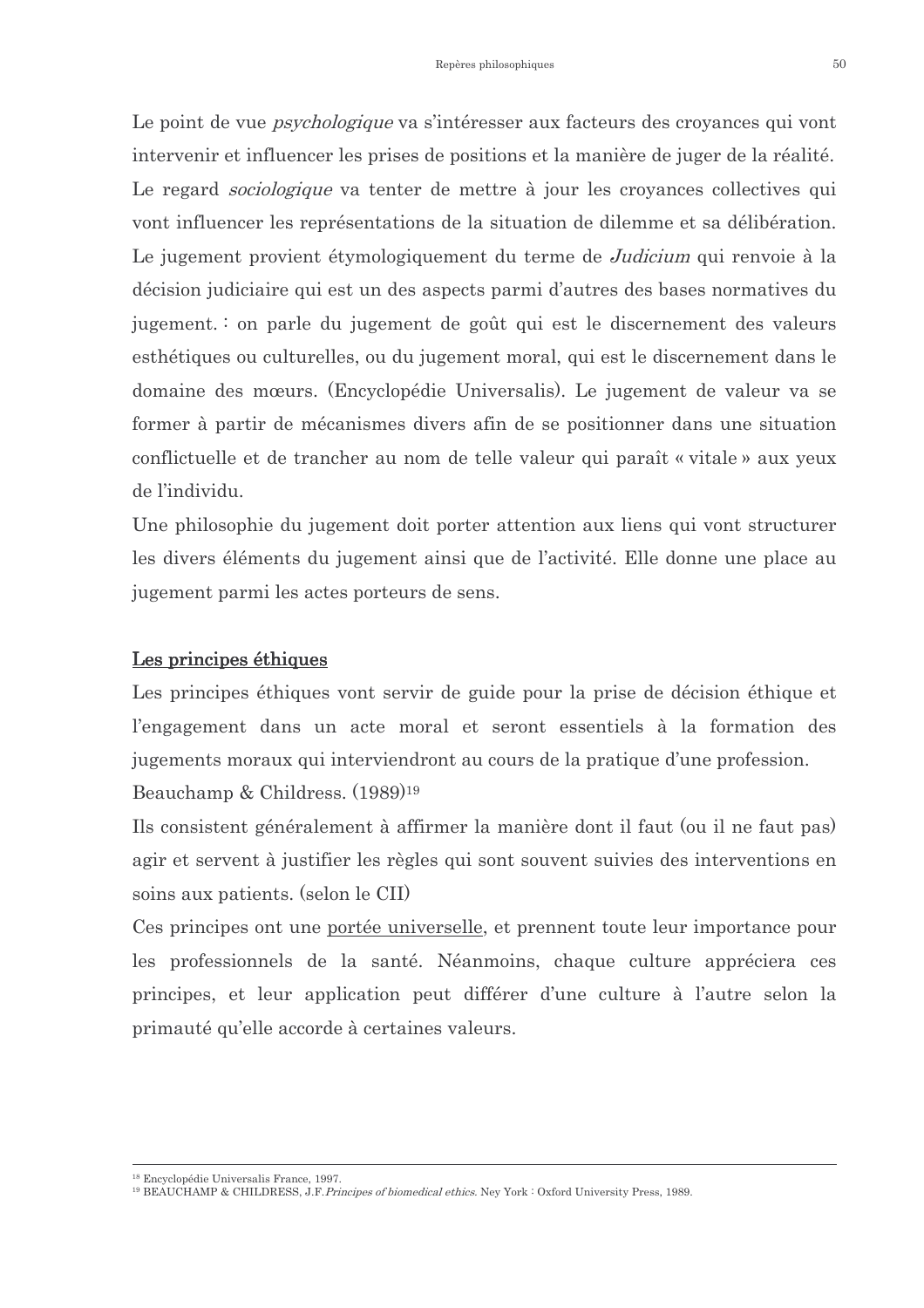Selon Beauchamp & Childress. (1989) qui sont une référence en la matière citent huit principes éthiques:

- le respect de l'autonomie du patient  $\mathbf{r}$
- la non-malfaisance
- la bienfaisance
- la justice
- la véracité  $\sim$
- l'inviolabilité
- la confidentialité
- la fidélité ou la loyauté

Selon Cécile Lambert, 6 valeurs orientent la pratique professionnelle infirmière et interviennent dans la résolution des dilemmes éthiques

- La vie (respect de la vie)
- L'autonomie de la personne (autodétermination)
- L'égalité des personnes (justice et équité)  $\overline{a}$
- Vouloir le bien d'autrui (bienveillance)
- Ne pas nuire à autrui (non-malfaisance et bienfaisance)
- La relation de confiance

Les cinq principes infirmiers les plus importants pour la pratique des soins infirmiers selon le CII et S. Fry & Veatch (1987) sont :

- Le souci de faire le bien
- La justice  $\sim$
- L'autonomie
- La véracité  $\mathbf{r}$
- La fidélité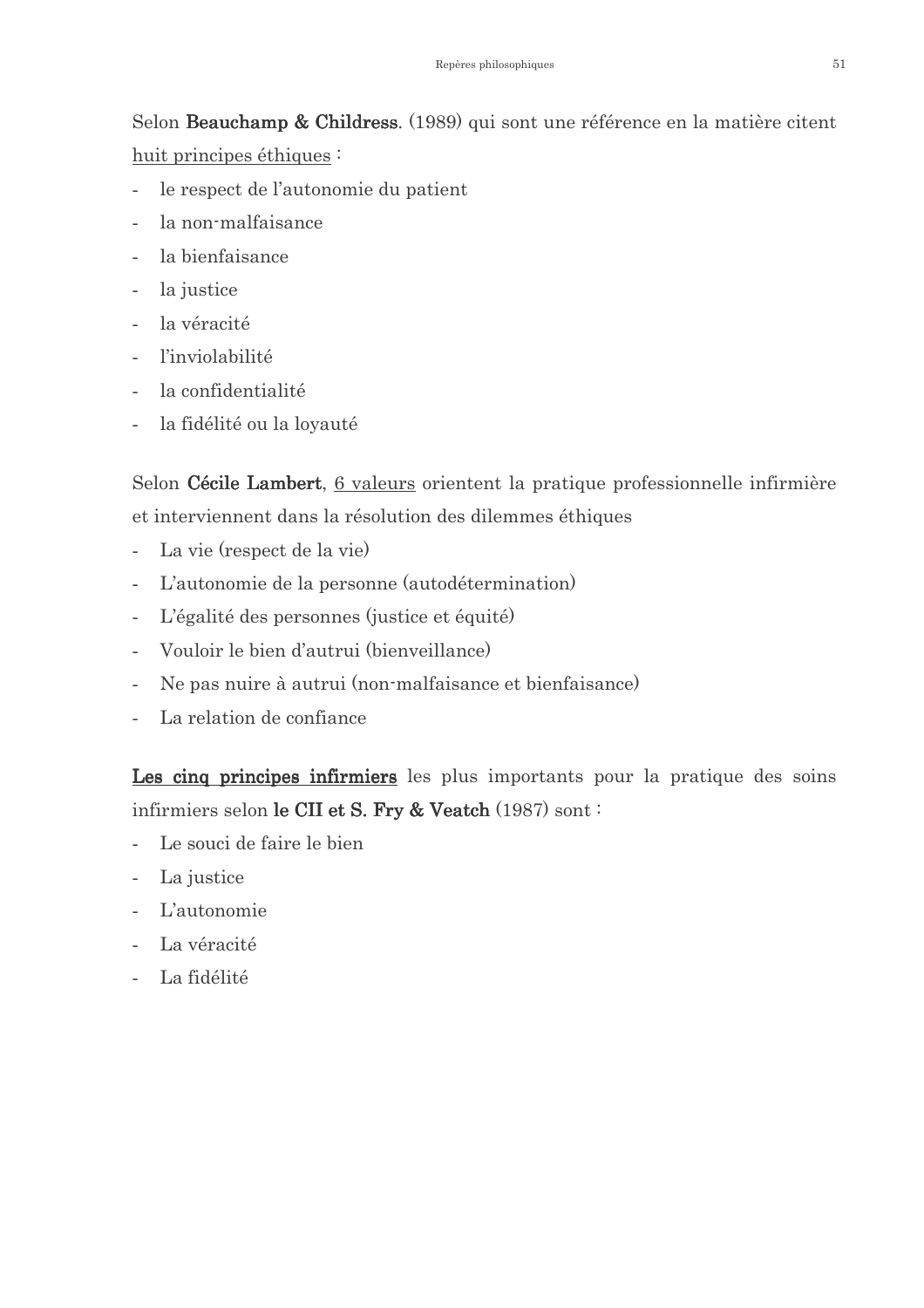|                  | Beauchamp &      | $S.$ Fry $\&$     | C. Lambert     | Principes        |
|------------------|------------------|-------------------|----------------|------------------|
|                  | <b>Childress</b> | Veatch            |                | retenus          |
| <b>PRINCIPES</b> |                  |                   |                |                  |
|                  | 8 principes      | 5 principes       | 6 principes    | 5 principes      |
|                  |                  |                   |                |                  |
| Bienfaisance     | X                | Souci de faire le |                | Souci de faire   |
|                  |                  | bien              | $\overline{X}$ | le bien          |
|                  |                  | Souci de faire le |                |                  |
| Non-malfaisance  | X                |                   | X              | Souci de faire   |
|                  |                  | bien              |                | le bien          |
|                  |                  |                   |                |                  |
| Justice          | X                | X                 | X              | X                |
|                  |                  |                   |                |                  |
| Autonomie        | X                | X                 | X              | X                |
|                  |                  |                   |                |                  |
| Véracité         | X                | X                 |                | X                |
|                  |                  |                   |                |                  |
| Fidélité         |                  | $X$ (ou           |                | $X$ (ou          |
|                  | X (ou loyauté)   | confidentialité)  |                | confidentialité) |
| Confidentialité  | X                |                   | X              |                  |
|                  |                  |                   |                |                  |
| L'inviolabilité  | X                |                   |                |                  |
|                  |                  |                   |                |                  |
| Le respect de la |                  |                   |                |                  |
|                  |                  |                   | X              |                  |
| vie              |                  |                   |                |                  |

#### Tableau de comparaison

### Le souci de faire le bien (bienfaisance et non-malfaisance)

Les obligations de faire le bien et d'éviter de faire du mal peuvent se regrouper afin de constituer le même principe éthique le souci de faire le bien. Frankena, W.K. (1973)<sup>20</sup>

Le respect de ce principe signifie aider la personne à obtenir ce qui lui est bénéfique, ce qui va favoriser son mieux-être tout en réduisant les risques encourus en minimisant les maux. Mais la mise en pratique de ce principe pose le problème de savoir si l'obligation de faire le bien a priorité sur celle d'éviter le  $m<sub>3</sub>$ 

Si nous nous référons au corps médical, nous constatons qu'avant toute chose il doit éviter le mal, *primum non nocere*, que nous retrouvons dans la tradition hippocratique de la pratique de la médecine, Jonsen (1977)<sup>21</sup>. Ainsi ne pas nuire à la personne constituerait le premier objectif, c'est-à-dire que toutes les

<sup>&</sup>lt;sup>20</sup> FRANKENA, W.K. *Ethics*. Ed. Englewood Cliffs, N.J. Prentice-Hall, 1973.

<sup>&</sup>lt;sup>21</sup> JONSEN, A. Do no harm: Axiom of medical ethics. *Philosophical medical ethics*.Dordrecht, Holland: D.Reidel Publishing Company, 1977.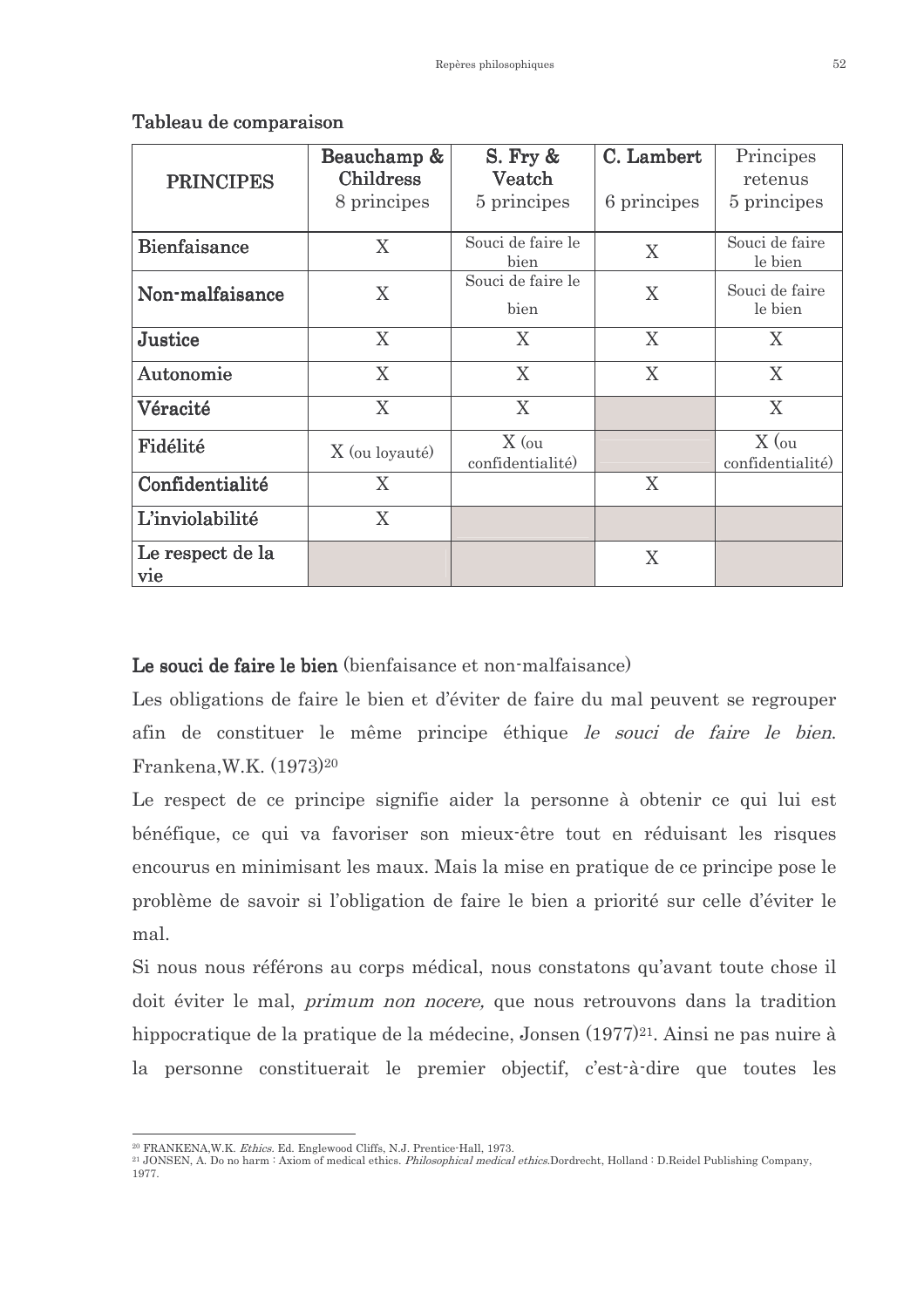interventions en soins sont dirigées par le seul but d'éviter des douleurs, des souffrances et la mort dans la perspective de maintenir la personne en vie.

« Les infirmières sont-elles censées respecter une semblable obligation d'éviter de faire du mal avant tout, et même avant de faire le bien ?» Jonsen (1977), car ne pas faire de mal est un concept purement négatif, une sorte de seuil minimal qu'il faut désirer mais qui est insatisfaisant à poser comme but ultime de soins. Il apparaît insuffisant et doit être subordonné à un concept positif « faire le bien », c'est là ce que soutiennent Beauchamp & Childress (1989)

Dans la pratique des soins infirmiers selon le CII, il y a complémentarité, le fait d'éviter le mal est analysé au regard de la nécessité de faire ce qui est bénéfique pour la personne. Les normes de pratique ainsi que le code de déontologie de la profession prévoient des degrés ou des fourchettes à ne pas dépasser dans l'équilibre entre le risque de faire mal et la nécessité d'agir positivement.

Les deux concepts sont donc à prendre en compte simultanément dans la pratique, chaque cas devra avoir sa propre évaluation et trouver un équilibre juste.

#### La justice

C'est un principe qui consiste à se soucier de la distribution des soins de santé sous le signe d'une répartition juste et équitable entre les patients.

Selon Veatch & Fry (1987), « c'est se préoccuper de la façon dont les prestations et les charges doivent être réparties parmi les patients ».

Mais qu'est-ce qu'une juste répartition des soins? Cela ne semble pas signifier que tous les patients doivent être traités de la même manière uniformément. Paradoxalement si nous agissons de facon absolument similaire avec tous les patients, sans faire de distinction ce serait s'assurer de ne pas être équitable et par conséquent non éthique. Car tout comportement éthique réside dans le regard porté à chacun, la capacité d'adapter un soin adéquat à tel besoin et non dans la distribution de soin indifférenciée et décontextualisée. Les patients qui ont les mêmes besoins de santé recevront le même type de soin, c'est-à-dire qu'ils seront traités de manière égale, alors que ceux qui sont dans des situations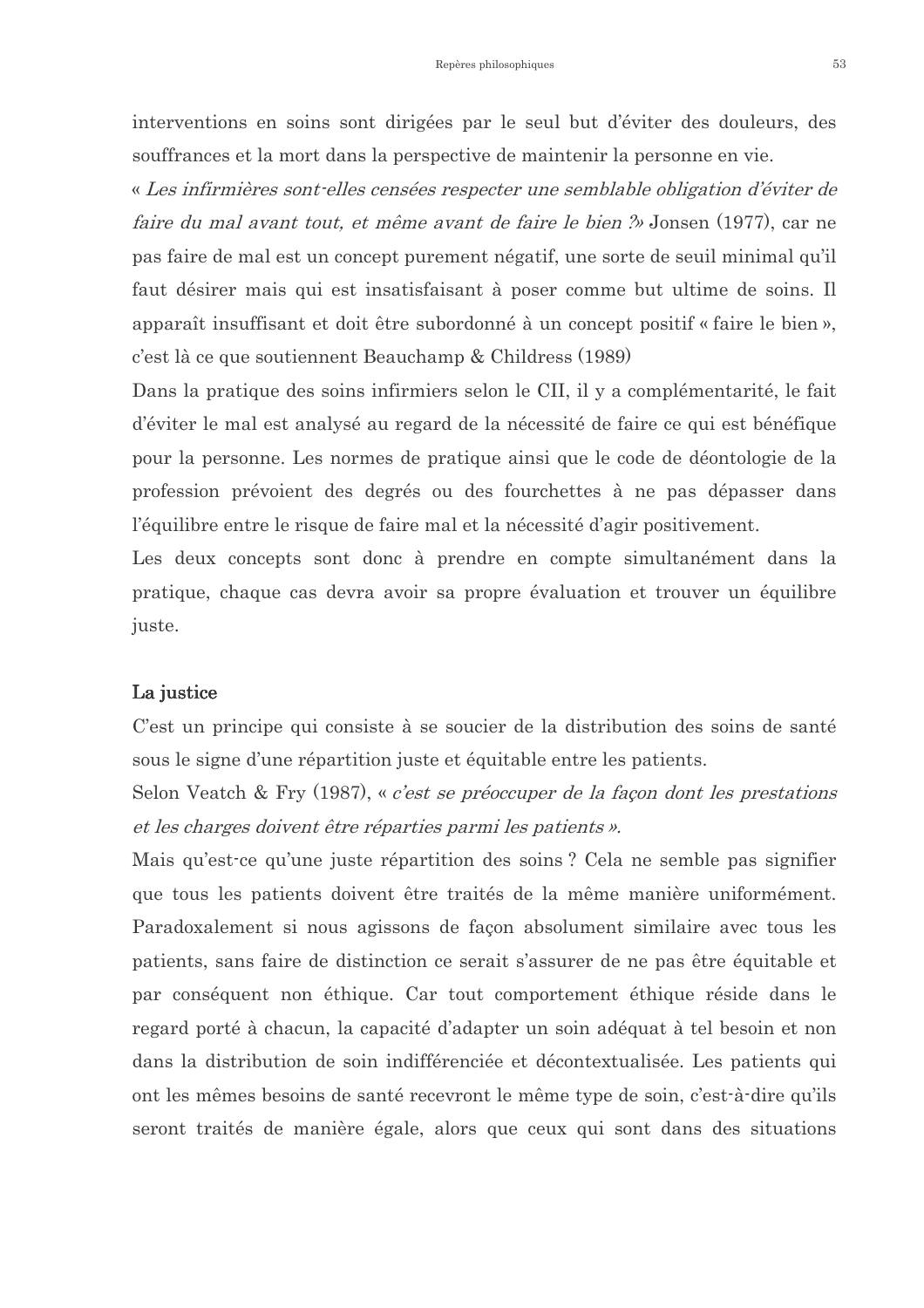différentes et qui ont des besoins autres seront traités différemment mais toujours en fonction de leurs besoins, selon Beauchamp & Childress, (1989).

Bien évidemment s'il y a distribution différenciée des soins de santé afin de répondre d'une manière équitable, il doit au contraire y avoir totale égalité devant l'accès au système de soins de santé. Il y a par là même un impératif de mettre les critères politiques, culturels, moraux et sociaux de côté afin de dispenser les soins nécessités.

#### **L'autonomie**

Selon ce principe éthique, on considère le patient comme un sujet libre et responsable. On se doit par conséquent de laisser à chacun la liberté de décider de ce qui le concerne, de déterminer ses propres actes en fonction des volontés personnelles formulées, Veatch & Fry, (1987). C'est non seulement reconnaître la personne en tant que sujet autonome, c'est-à-dire comme raisonnable et apte à se gouverner, mais cela implique aussi de respecter ses choix résultants de ses convictions et de ses valeurs personnelles.

Dans l'application aux soins infirmiers, ce principe pose le problème d'évaluer le degré d'autonomie du bénéficiaire de soin : de ses facultés mentales, de son degré de conscience, de la situation contextuelle de la maladie, du volume d'informations fournies pour lui permettre de faire des choix en toute connaissance de cause ...

Il pose également une seconde difficulté à savoir si le respect du choix du patient est vraiment dans son intérêt ou s'il ne serait pas préférable d'endosser une attitude *paternaliste*. Cette attitude, selon Beauchamp & Childress (1989) *est le* fait de passer outre aux choix individuels ou aux actes intentionnels de quelqu'un dans l'intérêt de celui-ci.

#### La véracité

Le principe de véracité se définit comme l'obligation de dire la vérité et par conséquent de ne pas mentir ni de tromper le bénéficiaire de soins.

Dans de nombreuses cultures, le fait de dire la vérité est depuis longtemps considéré comme essentiel si l'on veut que la confiance règne entre les individus.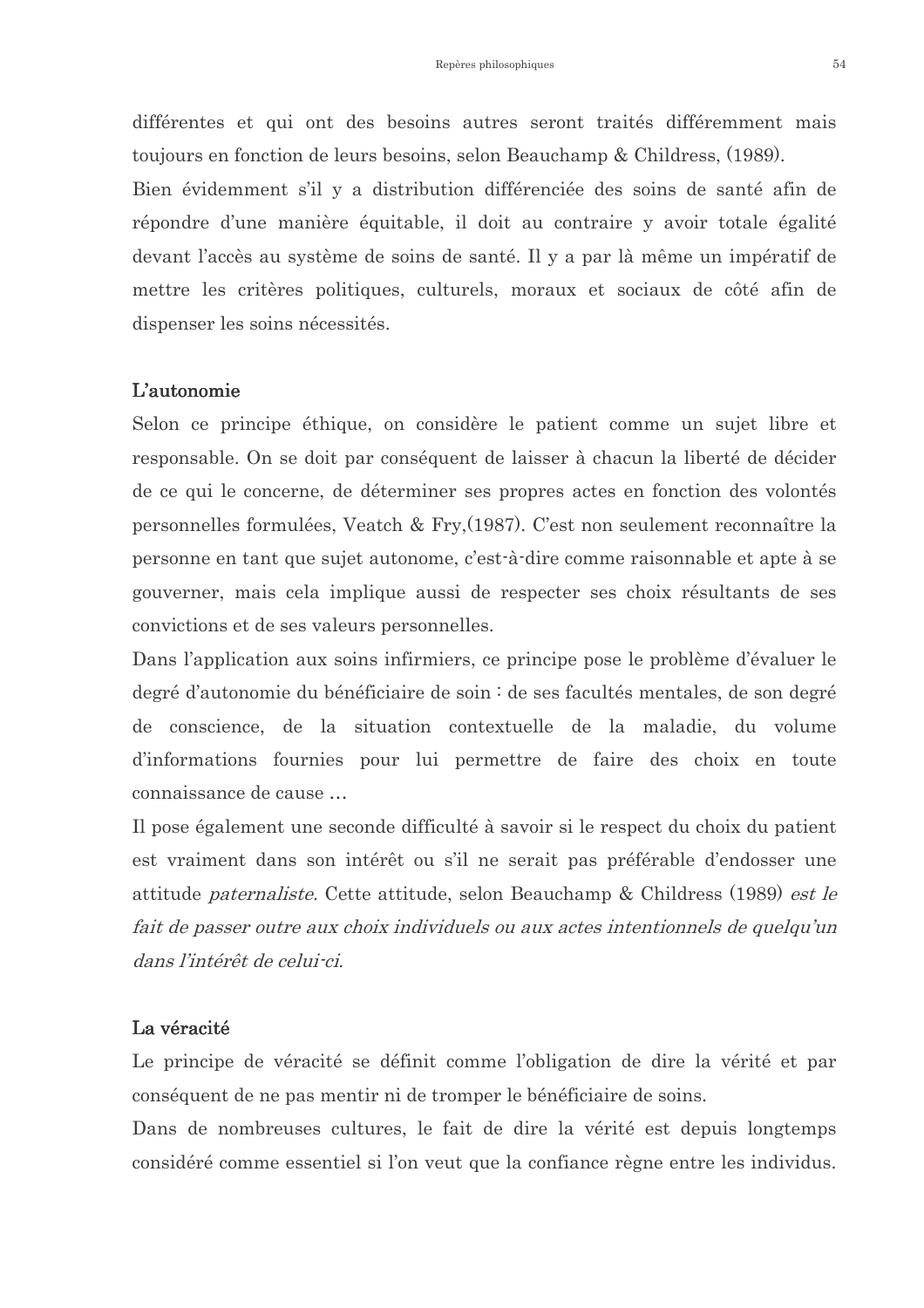CII/ S. Fry. (1994)note : « *du fait de cette tradition bien établie*. *la véracité occupe* une place importante dans les relations de soins de santé dans de nombreuses régions du monde. Dire la vérité est considérée comme faisant partie du respect qui est dû à autrui ».

Tout individu à droit à la vérité et à une relation de confiance et si une vérité ne peut pas se dire c'est toute l'efficacité de la prestation de soins qui est en jeu. Néanmoins dans certaines cultures et la France en faisait et ou en fait dans une certaine mesure encore partie, le patient semble avoir le droit de ne pas savoir. Comme la vérité doit être dite, c'est alors à la famille que cette révélation sera faite à l'insu du patient. C'est alors à la famille qu'incombe la responsabilité de choix entre dire au patient la vérité ou la cacher. Peut-être estime-t-on que la famille est la mieux placée pour juger ce qui est bon ou pas pour le membre de sa famille et ce qu'il est capable d'entendre. Toujours est-il que la charge morale ainsi infligée aux familles est lourde de conséquences sur les relations familiales futures.

#### La fidélité

Le principe de la fidélité se définit comme l'obligation de rester fidèle à ses propres engagements.

Ces engagements sont directement en lien avec la relation de confiance qui s'établit entre l'infirmière et le bénéficiaire de soins. Cette relation implique de respecter le caractère confidentiel de certaines informations et de tenir ses engagements envers le sujet et sa famille.

Parfois le personnel soignant peut penser qu'il est moralement acceptable de ne pas tenir ses promesses, ou de ne pas respecter la close de confidentialité, dans la situation par exemple ou un tiers pourrait être mis en péril si on se maintenait à ses engagements. D'autres personnes affirment qu'il ne faut jamais enfreindre le principe de la confidentialité quelles que soient les conséquences.

L'une des facons de mieux comprendre le caractère conceptuel des engagements moraux concernant le respect de la confidentialité et la tenue des promesses est de placer ces obligations dans le cadre d'un principe indépendant de fidélité, Veatch & Fry, (1987).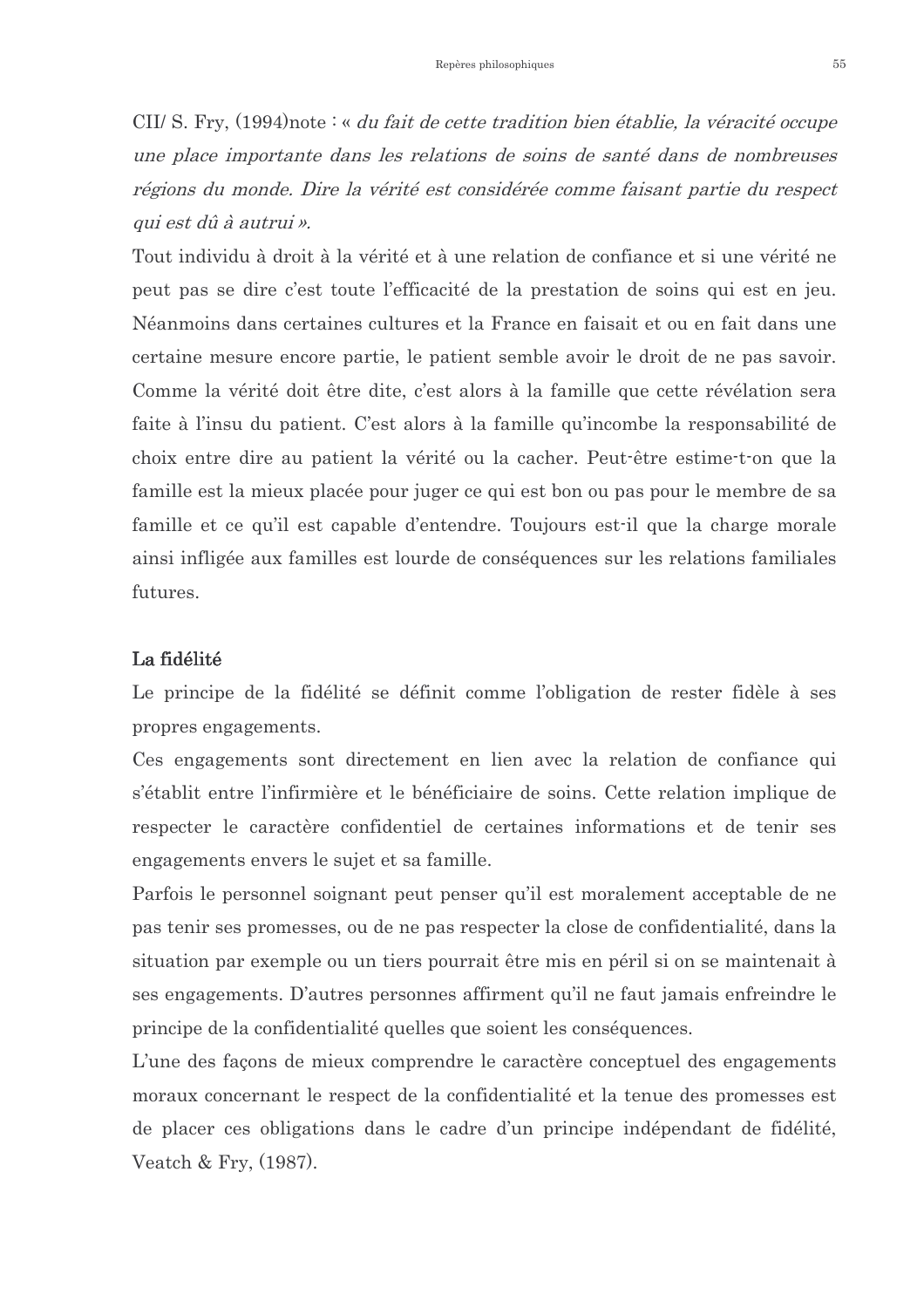Afin de pouvoir rester fidèle à ses engagements, l'infirmière devra clarifier dans les informations reçues celles qui devront rester confidentielles et celles qui pourront raisonnablement être partagées avec l'équipe afin d'améliorer la prestation de soins.

L'éthique traditionnelle a été souvent critiquée dans la pratique des soins, notamment en ce qui concerne la relation entre l'infirmière et le patient. Plusieurs philosophes ont critiqué la théorie de l'éthique traditionnelle comme ne tenant pas suffisamment compte des émotions humaines, du rôle de la souffrance et de la compassion dans nos délibérations morales, et de la séparation de la pensée éthique avec le contexte culturel, historique et social dans lequel elle se développe, S. Fry (1996). D'autres encore ont critiqué l'approche de l'éthique des soins de santé basée sur les principes parce qu'elle s'appuie sur une structure de justification morale pour déterminer la validité éthique d'un acte au lieu de tenir compte du contexte dans lequel se posent les questions d'éthique et dans lequel doivent être prises les décisions, Toulmin (1981), Noddings (1984).

> « L'homme ne se laisse pas enfermer dans les systèmes de valeurs, autrement il ne serait plus homme. Depuis toujours, *l'homme invente et s'adapte* », Robert Dutel (1983).<sup>22</sup>

<sup>&</sup>lt;sup>22</sup> DUTEL, R. *Valeurs, identités et pratiques infirmières*. Paris : CCPS, 1983.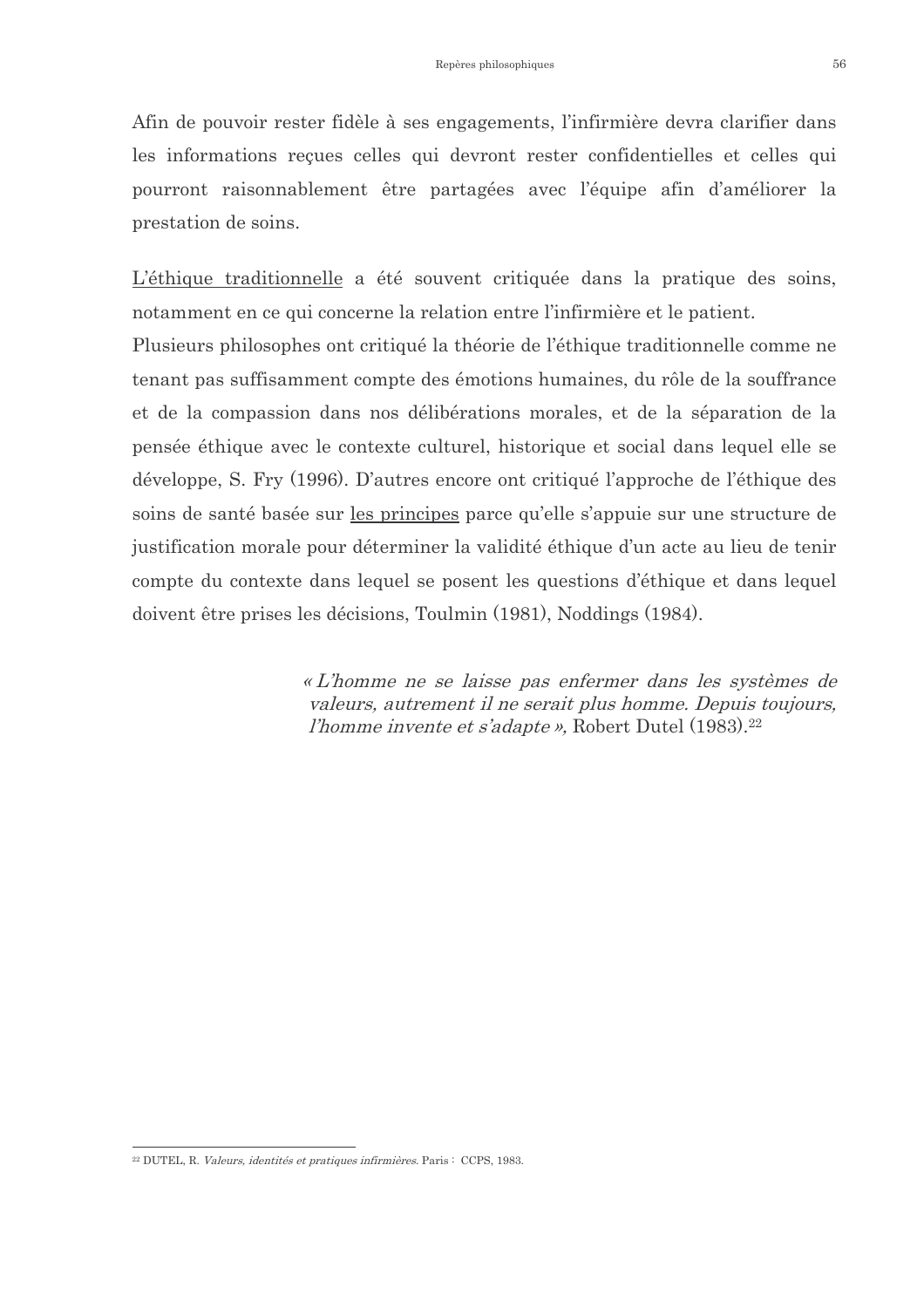# $2.2$ REPERES RELIGIEUX ET CULTURELS

#### 2.2.1 Ethique et spiritualité

Il semble qu'aujourd'hui, le phénomène massif de laïcisation au sein de notre société ait conduit l'individu à un rapport différent vis-à-vis de la maladie. Autrefois, la maladie était vécue comme la conséquence d'une faute divine, elle était interprétée comme une épreuve ou une punition juste et méritée. L'homme qui « tombait malade » y voyait le signe d'un châtiment mérité pour ses fautes et péchés passés et un sentiment de culpabilité l'habitait.

La guérison était vécue comme une nouvelle chance, une possibilité de rachat en s'améliorant. La maladie avait alors un sens théologique et métaphysique.

De nos jours, toute l'étiologie scientifique tend à rendre le sujet non responsable en expliquant le comment de la maladie. La médecine met à jour les causes mécaniques qui ont amené à une telle maladie. Ainsi la laïcisation de la maladie, le fait qu'elle soit moins ressentie comme le jugement de nos fautes, a été notamment permise par le développement de la connaissance scientifique. La science est devenue notre nouvelle religion, tout ce qui est sous l'étiquette scientifique remporte la créance.

Cependant si le patient « laïc » ne voit plus sa maladie comme une malédiction qu'il pense consciemment méritée, la culpabilité demeure sous d'autres formes. Bien sûr la maladie est expliquée scientifiquement, ses mécanismes et ses rouages sont mis en pleine lumière. Mais pourtant le patient se refuse à se voir réduire à une machine, le comment de sa maladie ne lui suffit pas, il part à la recherche du pourquoi. Pourquoi ce virus? Les médecins répondront par une cause mécanique. Mais toutes ces explications d'ordre mécanique ne suffisent pas. Pourquoi moi ? Qu'ai-je fait ? C'est injuste, je ne mérite pas cela, voilà les questions que se pose le patient qui ne peut se contenter d'une explication rationnelle.

Il faut du sens pour justifier telle maladie, ce n'est plus la faute qui est vraiment importante, mais la dette dont on va s'acquitter (pris au sens de Nietzsche).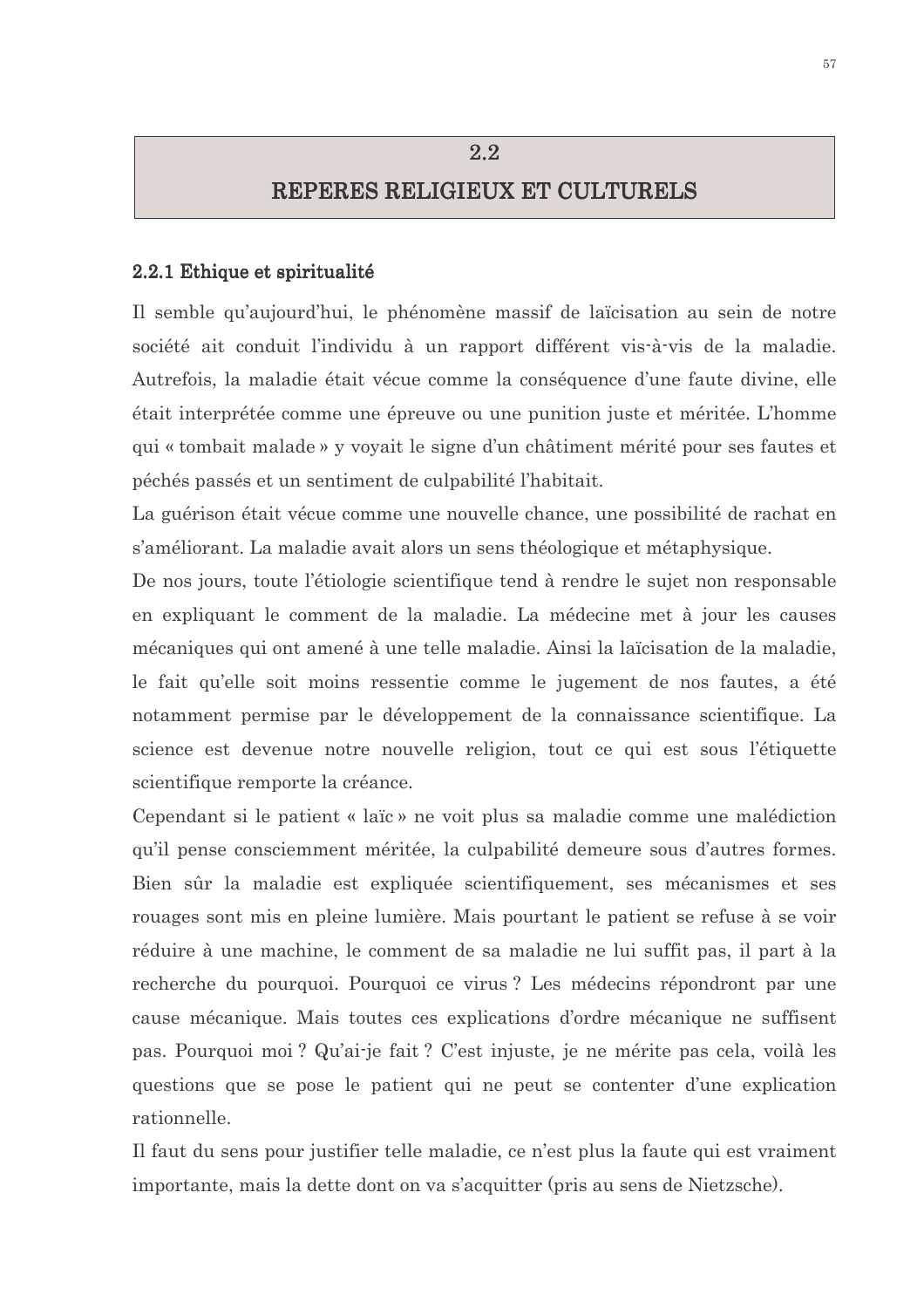La culpabilité dès lors ne relève plus seulement de l'acte coupable, mais de l'être tout entier.

Nous pouvons remarquer d'une manière générale, que l'épreuve de la maladie est toujours vécue comme quelque chose allant contre la volonté « qu'elle soit expliquée par notre nature biologique ou par des instances divines. Elle ranime en nous, notre désir de vie car c'est un moment où la fragilité de notre existence est fortement éprouvée, et la conscience de la mort devient omniprésente. En effet quand nous sommes en bonne santé nous ne vivons pas heureusement chaque instant avec la pensée de notre mort imminente, cela paralyserait nos actions. Ainsi le moment de la maladie, pose un arrêt à toutes nos actions et nous met en posture de réflexion sur le sens de notre existence (ce que nous faisons rarement), elle impose un temps de méditation qui permet de dresser des bilans, de prendre du recul pour faire le point de notre existence. La maladie et la convalescence sont des moments ou le sujet est nécessairement réinvesti, et peut être, malgré lui, d'un questionnement existentiel. L'athée, comme le croyant, est lui aussi confronté à ce type de questionnement et s'il ne trouve pas sa réponse en un Dieu dans une religion particulière, la quête d'un sens va formuler ses besoins spirituels. Pour le croyant, le moment de la maladie va être des plus importants. C'est là qu'il va tenter de faire valoir ses valeurs religieuses, de se maintenir en accord avec les principes de sa foi. Comment les respecter en les conciliant avec la pratique des soins?

Une femme islamique refuse d'enlever son voile pour descendre au bloc opératoire. Le bloc exige que toutes personnes arrivant au bloc aient pour seuls vêtements la chemise de l'hôpital. Par conséquent d'un côté le bloc refuse de l'opérer et de la recevoir avec son voile, mais de l'autre, la femme, elle, refuse de quitter son voile. Comment agir étant donné que l'opération est jugée urgente de la part des médecins ?

Les données religieuses doivent être prises en compte non pas seulement dans ces situations extrêmes mais dans le quotidien du prendre soin et dans la manifestation du souci de l'autre. L'infirmière pourra témoigner une attitude respectueuse envers ces pratiques religieuses qui ne sont pourtant pas toujours si facilement conciliables avec la pratique soignante.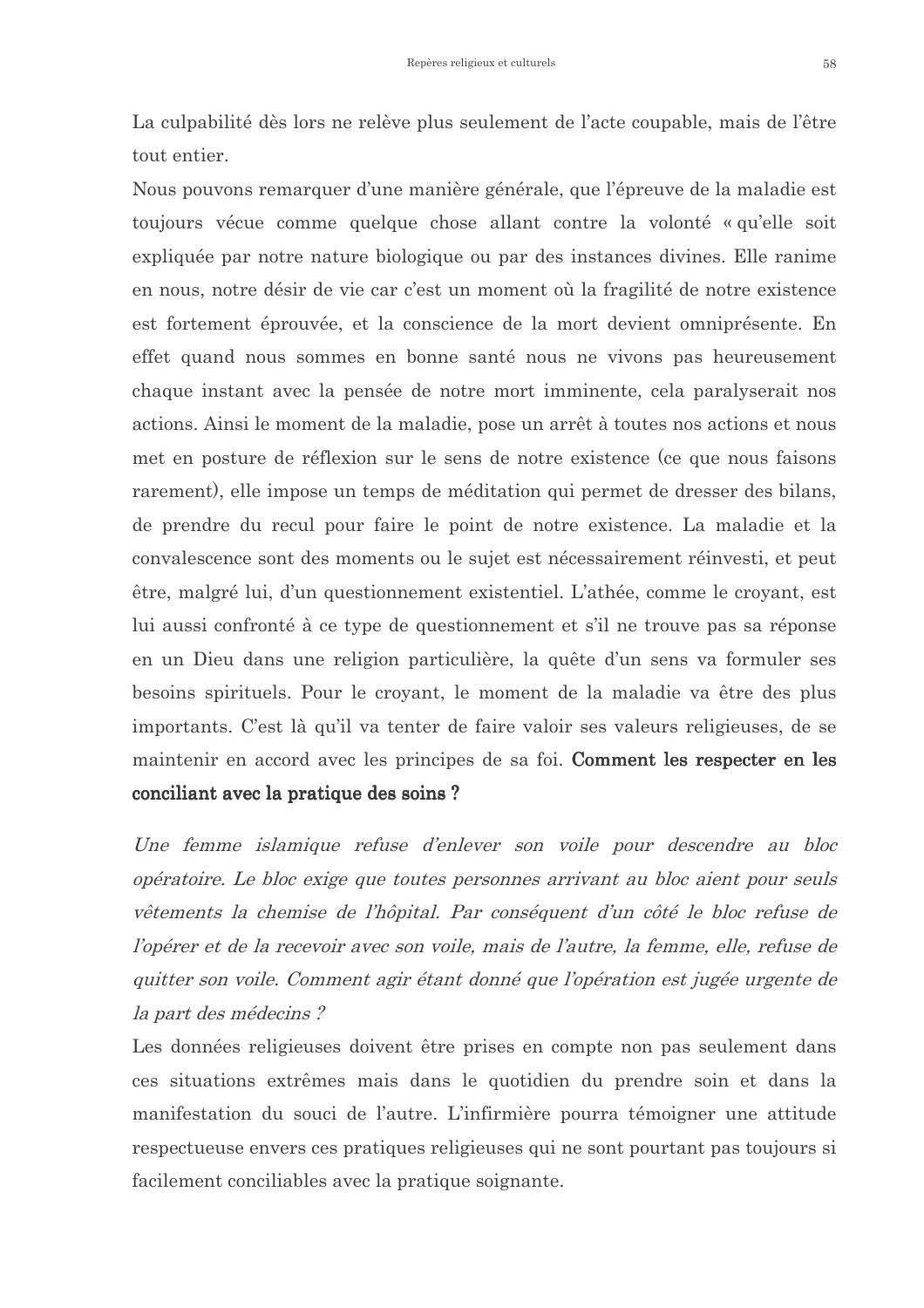Ce respect d'autrui se reconnaît dans le droit à la différence culturelle et religieuse et par une attitude de tolérance éclairée, A.M. David, (1997).<sup>1</sup>

Pourtant si la prise en compte du respect de la culture et de la pratique religieuse paraît relativement bien intégrée dans la pratique de soin<sup>2</sup>, il peut amener néanmoins le soignant à un problème de conscience quand celui-ci induit des pratiques qui peuvent entraîner des préjudices graves pour la santé du sujet.

# Jusqu'où est-il possible d'intégrer dans la pratique soignante cette diversité de foi, de règles et de rites?

Certaines pratiques religieuses questionnent aujourd'hui notre société tout entière et posent aux autorités morales et religieuses de sérieuses difficultés et obligent à une réflexion éthique.

La connaissance des principaux courants de pensée religieuse peut aider les professionnels et les étudiants en soins infirmiers, en leur apportant quelques éléments de réponse pour nourrir leur réflexion éthique.

Nous vous invitons à vous référer à l'annexe (1) sur les repères des pratiques et des comportements religieux et à l'annexe (2) sur l'influence de la pensée et des pratiques religieuses dans le contexte des soins : « La connaissance est le premier pas vers la tolérance éclairée », A.M. David, (1997).

Ces courants de pensée religieuse exigent, nous venons de le voir, une ritualisation quotidienne qui va façonner les liens sociaux.

La ritualité d'un point de vue anthropologique, se caractérise par trois concepts.

Premièrement elle est toujours *collective*, puisqu'elle manœuvre l'idée d'un collectif. «Le rituel actualise des expressions identitaires, renforce les sentiments d'appartenance, régénère les solidarités», Baudry, P. (1998).<sup>3</sup>

Selon Emile Durkheim la ritualité contribue fortement au *ciment social*, c'est-àdire qui opère un lien culturel dans la mise en scène d'événements singuliers dont la théâtralisation touche à l'universel.

<sup>&</sup>lt;sup>1</sup> DAVID, A.M. *Ethique et soins infirmiers*. Paris : Ed. Lamarre, 1997.

<sup>&</sup>lt;sup>2</sup> Voir résultats de la thèse

<sup>&</sup>lt;sup>3</sup> BAUDRY, P.Rituel et ritualisation. Jalmalv No 52, 1998.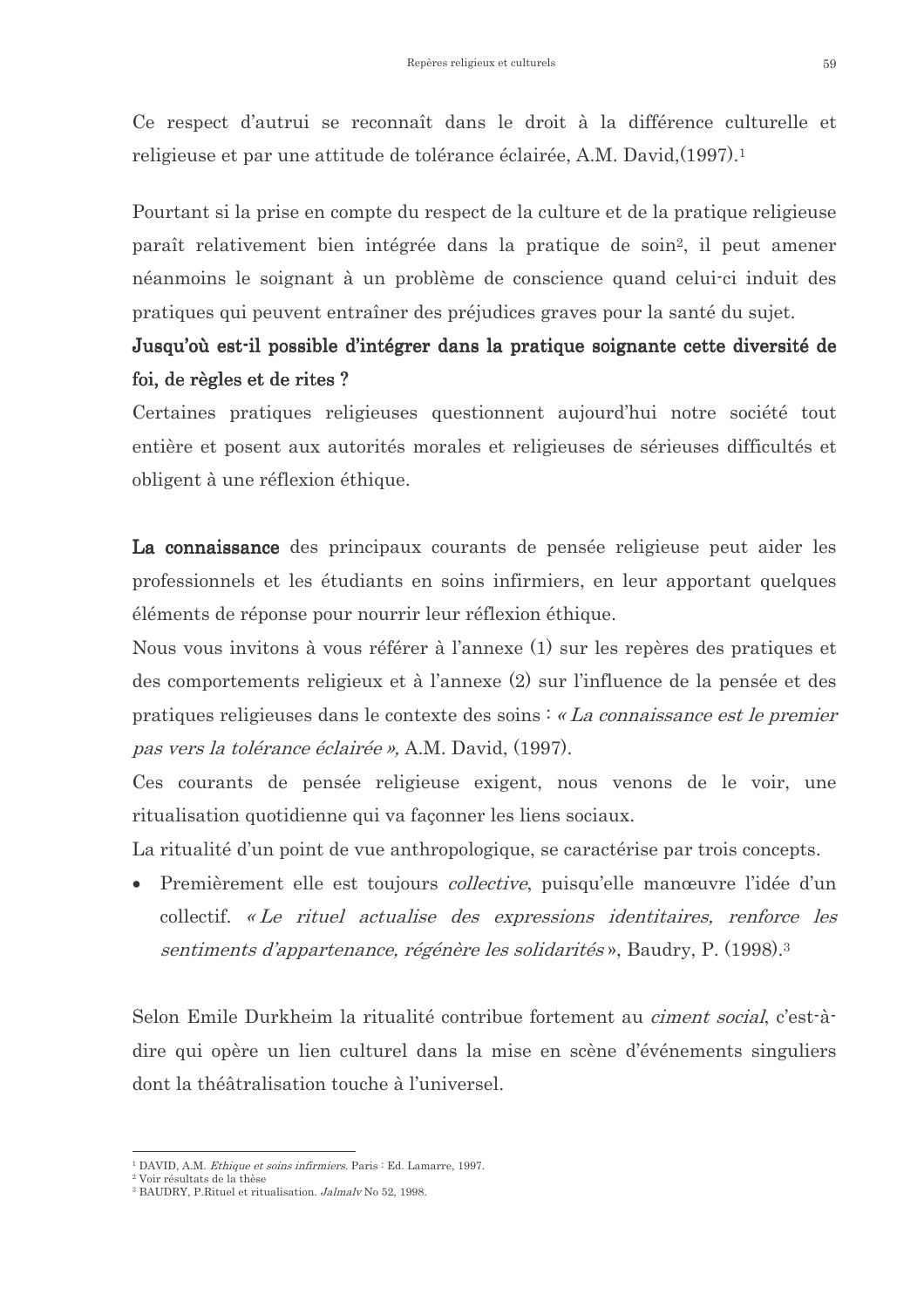- Deuxièmement le rituel est de l'ordre de *l'obligation*, chacun a le devoir de  $\bullet$ prendre part à ces conventions religieuses et on ne saurait se soustraire au devoir. Le rituel procède toujours « à l'élaboration d'un sens, elle constitue le moyen de construction de signification, et ce faisant, déborde du cadre d'une stricte rationalité», P. Baudry,  $(1998)$ .
- Troisièmement, la ritualité n'est pas qu'utilitaire, elle ouvre un espace de *compréhension*. La ritualité construit une manière d'être qui fait référence à des principes fondateurs et des interdits qui viennent donner des raisons de vivre. Le rite n'a de sens qu'aux yeux des participants, c'est de leur interprétation que peut naître un sens subjectif collectif.

Enfin, la ritualité n'est pas séparable des mythes qui soutiennent les visions communes. Cependant elle n'est pas simplement une application des textes religieux, *mais une composition avec ce que le mythe indique aussi bien qu'avec* ce qu'il ne dit pas», P. Baudry, (1998). Chacun se rappropriant les textes sacrés et les rituels à sa manière.

La ritualité consiste à marquer un événement, un passage et associe la situation singulière à des dimensions culturelles. Elle permet d'instituer un échange de mots, d'attitudes et de gestes compris par l'ensemble des personnes présentes.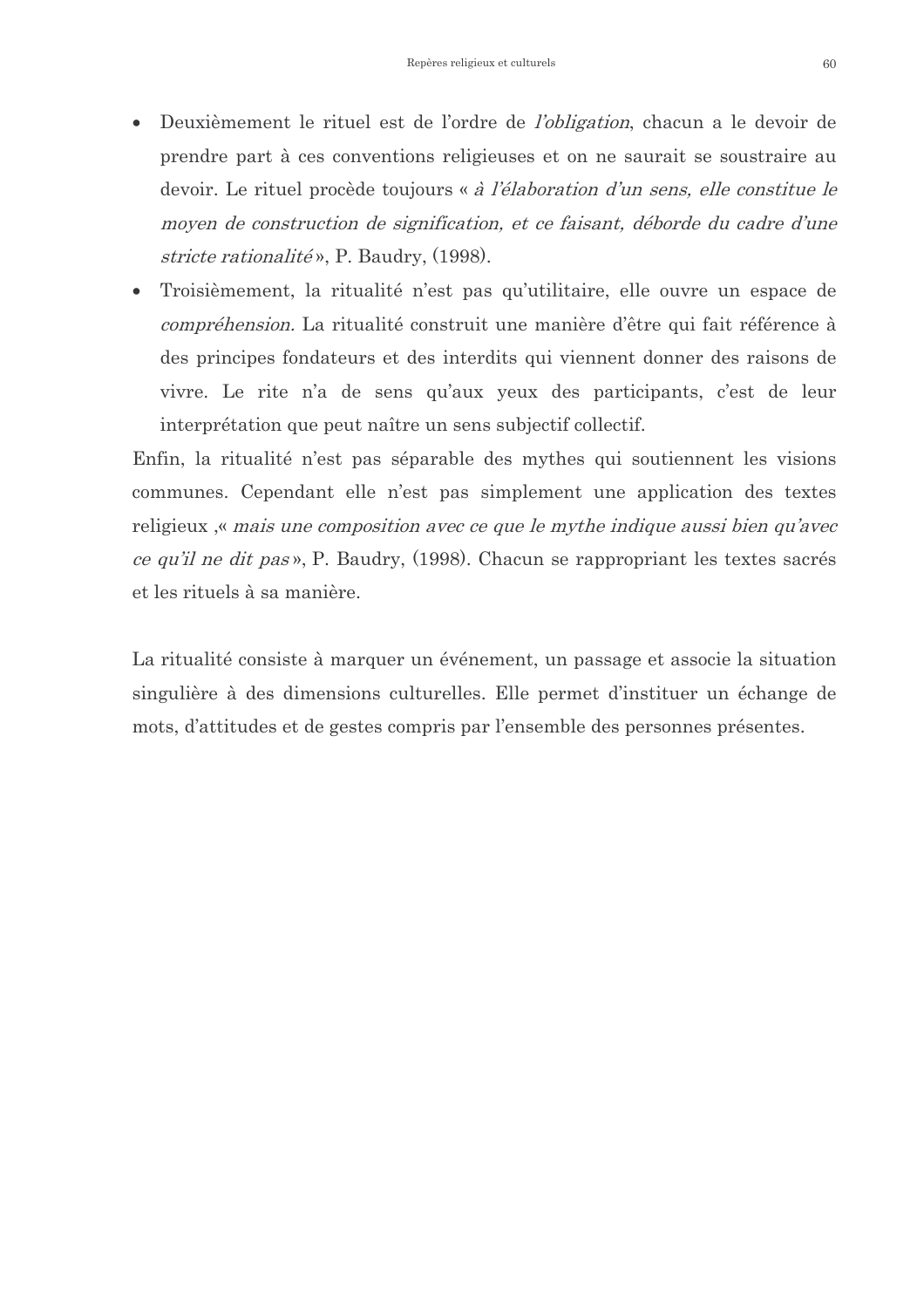# 2.2.2 Répercussion et questionnement de la pratique soignante

Si nous avons souhaité nous attarder sur les pratiques religieuses et le sens que peuvent prendre certains rites, c'est qu'au sein même de la profession infirmière française ce thème est souvent polémique et amène certaines infirmières à des positions extrêmes qui ne facilitent aucunement la réflexion éthique.

Certaines infirmières se sont opposées à un diagnostic infirmier s'intitulant « Bien être spirituel ». La définition qui en est donnée est la suivante : « Le bienêtre spirituel est le cheminement d'une personne qui cherche à découvrir le sens caché de la vie en créant une unité harmonique entre soi et le monde grâce à sa force intérieure. Le bien-être spirituel est la capacité de donner à la vie un sens, une valeur et un but qui soient source d'harmonie, de paix intérieure et de satisfaction. Il permet de maintenir des liens positifs avec soi-même, un être suprême, la collectivité et l'environnement », Doenges, M.E.(1996).<sup>4</sup>

La réticence de certaines infirmières s'exprime par les risques selon elles, d'une infiltration sectaire par l'utilisation de termes favoris de l'église de la scientologie. La réaction et les arguments paraissent quelque peu équivoques.

Quelles pourraient être les justifications de ce positionnement, le questionnement ou les peurs sous-jacentes ?

- Depuis la séparation de l'Etat et de l'Eglise il semble qu'en France il soit particulièrement difficile de parler de religion, de spiritualité et parfois même de morale dans des lieux publics, scolaires ou de soins, sous peine de se faire attaquer de prosélytisme ou de sectarisme
- La vie spirituelle du patient peut-elle faire l'objet d'un diagnostic infirmier?  $\overline{\phantom{a}}$ quelles sont alors les *limites* du rôle autonome de l'infirmière et jusqu'où va aller le champ de compétence de l'infirmière ?
- La provenance des diagnostics infirmiers comme presque la totalité des modèles de soins infirmiers proviennent des Etats-unis. Les infirmières américaines appartiennent à une autre culture que la nôtre. D'autre part peut-on et va t-on se laisser dicter en permanence notre avenir professionnel, dans notre manière de penser et d'agir? peuvent penser certaines infirmières ?

<sup>&</sup>lt;sup>4</sup> DOENGES, M.E. LEFEBVRE, M. MOORHOUSE, M.F. *Diagnostics infirmiers et interventions*. Paris : Ed. Seli Arslam, 1996.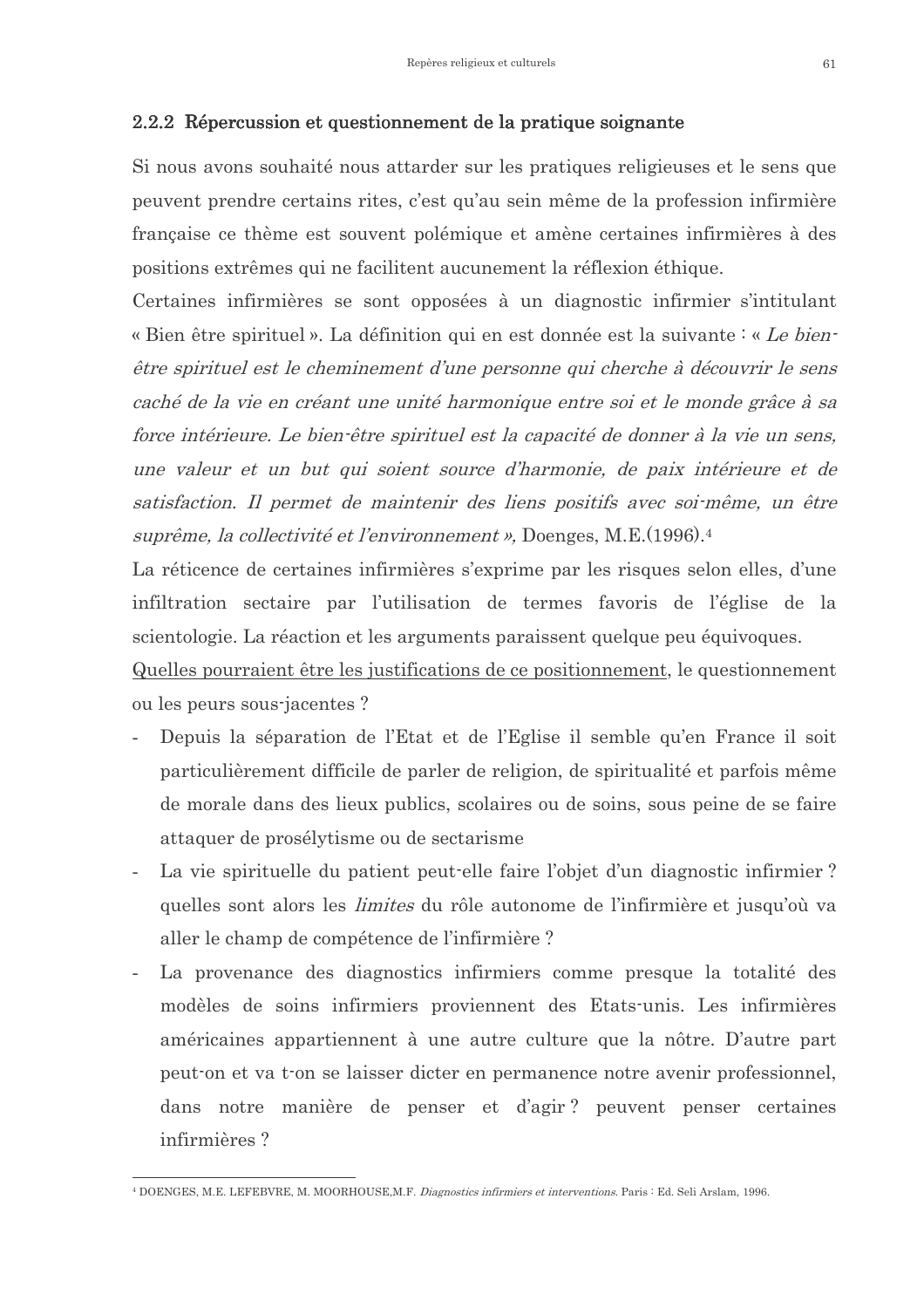Dans notre « jargon professionnel », prendre soin du bénéficiaire de soin et de sa famille signifie prendre soin de l'être, c'est-à-dire prendre soin du désir de l'autre. Cela nécessite une approche holistique, c'est-à-dire que l'attention particulière qui lui sera portée touchera non seulement la globalité de son être (et non une seule partie de sa personne) mais s'adressera aussi aux interrelations avec son milieu familial, social, culturel et spirituel, dans un souci permanent du bien-être de la personne

Les besoins spirituels, particulièrement en fin de vie, prennent une importance considérable et peuvent s'articuler entre eux d'après J.H. Thieffy, (1990)<sup>5:</sup>

- le besoin d'être reconnu comme une personne
- le besoin de relire sa vie et de faire des liens entre les événements
- la quête de sens, le sens trouvé face à la mort redonne du sens à la vie
- le besoin de se déculpabiliser et de se réconcilier
- le besoin de croire à la continuité de l'homme, de s'ouvrir à la transcendance.

Le besoin spirituel diffère du besoin religieux puisque ce dernier implique afin d'y répondre un membre de la même communauté dans son accompagnement. Cette intervention sort par conséquent du champ de compétences de l'infirmière.

« Sans besoins spirituels, la religion serait une fortaiture, un discours mythique, car le besoin religieux est ce qu'est le besoin spirituel mais repris dans une nouvelle dimension, celle de la foi, qui a une grille de lecture différente», Matray, (1994).<sup>6</sup>

Carole Kohler, (1999)<sup>7</sup> a mené une recherche dans des unités de soins palliatifs afin d'identifier les besoins spirituels et de délimiter le champ possible d'interventions des infirmières dans le cadre de leur rôle propre.

93% des patients interrogés reconnaissent ressentir un malaise d'ordre spirituel qui se traduit par des répercussions :

d'ordre physique impossibilité de se détendre, boule à la gorge, mal au ventre, serrement à la poitrine,

<sup>&</sup>lt;sup>5</sup> THIEFFRY, J.H. Besoins spirituels au cours de maladies graves, analyse théologique.. Communauté du Chemin Neuf, 1990.

 $6$  MATRAY. Les besoins spirituels. Cours dans le cadre du  $\overline{D}U$  de soins palliatifs. Paris Sud.

<sup>&</sup>lt;sup>7</sup> Cadre Expert à l'Hôpital Bichat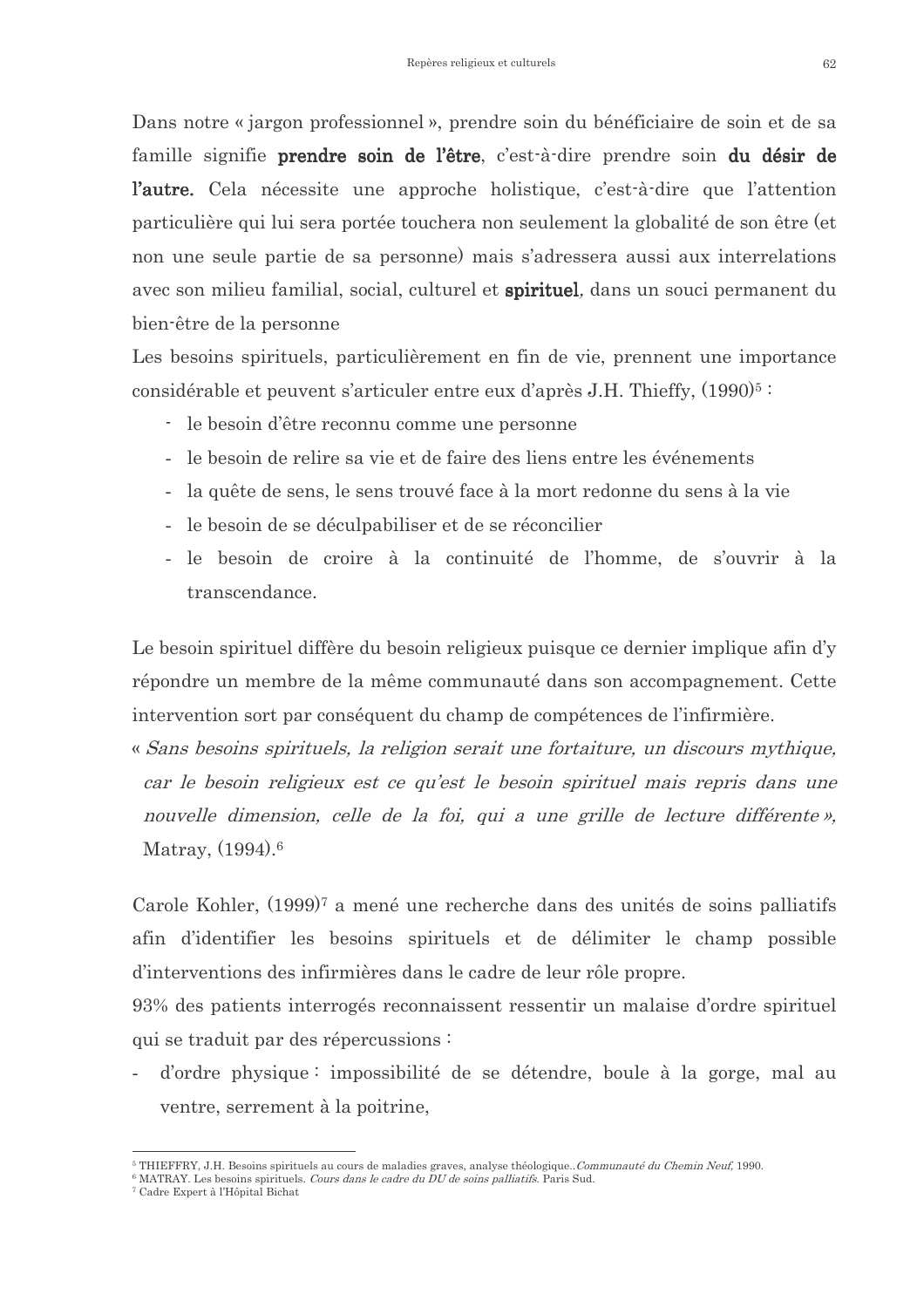d'ordre moral: interrogations sur le sens de la vie, de la maladie, de la souffrance, quels que soient l'âge, le sexe ou l'appartenance religieuse. Sur le sens de la mort : des sentiments de colère, de peur, de révolte et souvent de culpabilité.

Les résultats de cette recherche ont pu démontrer qu'un tiers des patients souhaitait évoquer la dimension spirituelle avec les soignants, dont un quart la dimension religieuse. La quête de sens apparaît comme une nécessité en fin de vie. La confrontation à la souffrance, aux différentes pertes liées à la maladie, à la détresse et à la solitude renvoient à la question du sens.

La compétence de l'infirmière se définit aussi par cette capacité de savoir accueillir ce questionnement pour accompagner la personne dans sa dignité. Cet accompagnement de fin de vie oblige à une réflexion éthique permanente pour comprendre notre agir professionnel:

- se questionner jusqu'où a-t-on le droit d'aller,
- distinguer ce qui est nécessaire de ce qui est futile,
- savoir quelle place est laissée au choix de la personne et quels sont véritablement ses choix,
- réfléchir aux aspects qu'il faut privilégier dans les interventions de soins si tout ne peut être réalisé par manque de temps,
- savoir prendre la place de médiateur entre la personne et l'équipe interdisciplinaire, afin que la personne puisse être entendue et respectée dans ses désirs.

Si le respect de la dimension spirituelle du bénéficiaire de soin est fondamental dans le soin, il semble tout aussi primordial que l'infirmière réfléchisse comment sa propre éducation religieuse (ou son absence) a forgé ses valeurs morales et comment celle-ci modèle ses choix éthiques et influence par conséquent la construction de la compétence éthique

DAVID, A.M. Ethique et soins infirmiers. Données religieuses, Paris : Ed. Lamarre, 1997.

RIVIERE, C. Les rites profanes. Paris : Ed. PUF, 1995.

CONSEIL de l'Europe. La santé face aux droits de l'homme, à l'éthique et aux morales. Ed. du Conseil de l'Europe, 1996. Déclaration du Conseil permanent de conférence des évêques de France. Documentation catholique, N0 2036, 1991.

KOHLER, C. La détresse spirituelle chez les patients en fin de vie. Objectifs soins, No 71, 1999.

PAYCHENG, O. SZERMAN, S. A la rencontre de l'éthique. Paris : Ed. Heures de France, 1997.

RIVIERE, C. Socio-anthropologie des religions. Paris : Ed. Armand Colin, 1997.

SOGYAL RINPOCHE. Le livre tibétain de la vie et de la mort. Ed de la table Ronde, 1993. THIEFFRY, J.H. Besoins spirituels au cours de maladies graves, analyse théologique.. Communauté du Chemin Neuf, 1990.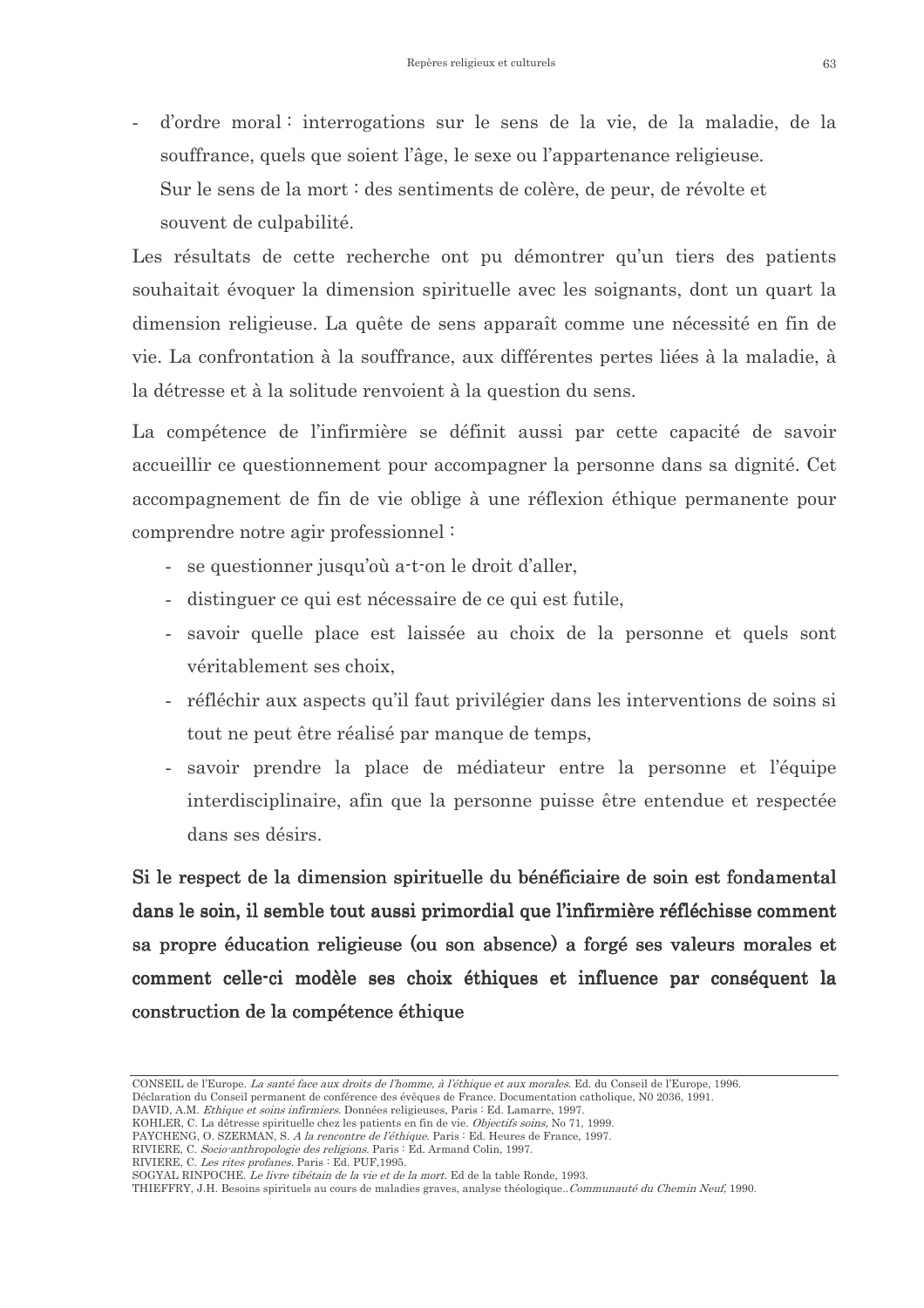# REPERES JURIDIQUES ET NORMES DU **COMPORTEMENT ETHIQUE**

2.3

« Agit de telle sorte que tu traites l'humanité aussi bien dans ta personne que dans la personne de tout autre toujours en même temps comme une fin, et jamais simplement comme un moyen », Emmanuel Kant, 1785.

#### 2.3.1 L'éthique et loi

L'équipe soignante face à un dilemme éthique est immédiatement confrontée au problème de la légalité.

La connaissance des textes qui régissent la profession ainsi que ceux concernant les droits du patient sont indispensables pour appréhender une situation éthique. Ces normes légales élaborées dans un contexte historique, culturel et philosophique ne doivent pourtant pas être l'unique référence de résolution d'une situation. D'abord parce que la norme abstraite doit pouvoir trouver sa formulation par un contexte concret. D'autre part le légal n'étant pas toujours éthique et réciproquement, il est de la plus haute importance qu'un individu fasse appel à sa propre conscience afin de questionner la légitimité d'une loi. Le soignant en effet n'est pas un automate qui obéit simplement aux lois. Il doit avoir le recul nécessaire pour pouvoir les évaluer et refuser de les appliquer si cela paraît juste. La situation n'est pas toujours aussi claire et il n'est pas toujours facile de s'opposer à ce qui fait autorité impunément. Mais c'est aussi la garantie d'améliorer progressivement le dispositif légal en vigueur en faisant jurisprudence afin de le rapprocher du droit naturel. (ce qui est légitime, moral mais pas forcément en vigueur)

Le terme légal est emprunté au latin l*egalis*, dérivé de *legis*, signifiant *relatif à la* loi et en latin chrétien : conforme à la loi divine. C'est un terme qui correspond à la loi dans son sens juridique et théologique. Il a été longtemps utilisé dans un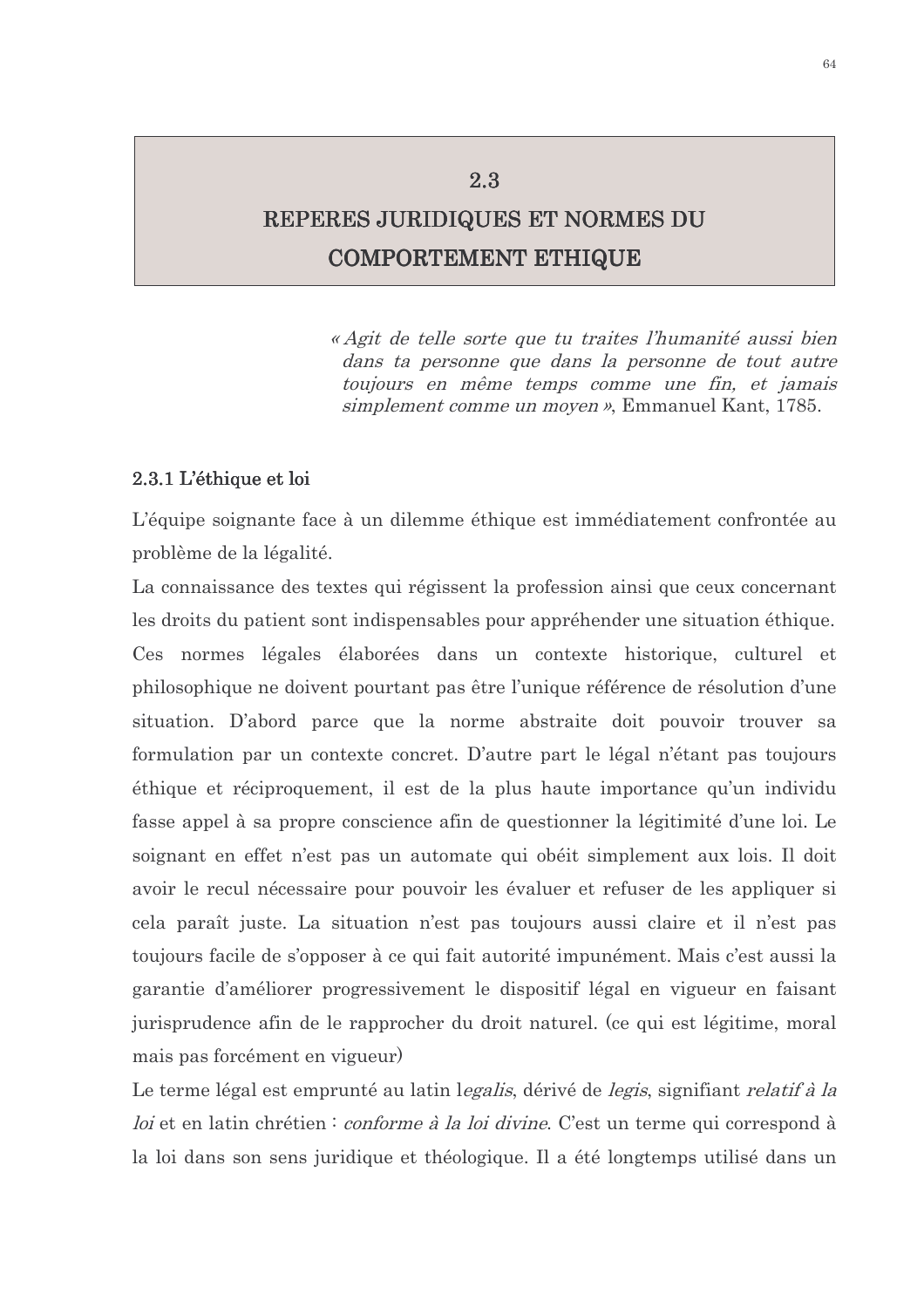sens moral. Le terme éthique, correspond à ce qui est juste et conforme aux valeurs morales.

Dans une situation clinique idéale un soin peut être à la fois légal et éthique, c'est-à-dire légitime :

Un patient qui souhaite être informé de ses problèmes de santé et des soins que l'on va lui prodiguer et qui, une fois l'information donnée, consent bien volontiers au soin.

Pourtant dans la pratique un soin, un acte n'est pas toujours légal et éthique à la fois car la loi n'est pas forcément morale.

Un soin peut être parfois légal mais pas forcément éthique, par exemple :

La nécessité de devoir poser une sonde gastrique prescrite par le médecin, chez un patient qui refuse de s'alimenter et lui attacher les mains pour qu'il ne puisse *l'arracher* 

Si par contre on accède au désir du patient, le soin deviendrait éthique, mais peut être considéré comme non légal, puisqu'en privant la personne âgée d'alimentation on se situe dans l'euthanasie passive : laisser mourir quelqu'un qui ne souhaite plus vivre.

Donnons un second exemple qui pose une véritable crise de conscience aux soignants:

Le respect du choix d'un patient, qui est témoin de Jéhovah et qui refuse la transfusion sanguine pourtant jugée vitale de la part de l'équipe médicale et accepte de prendre le risque que cette personne décède, sans avoir reçu les soins nécessaires.

Notre éthique nous dit de respecter le choix du patient, donc de respecter son éthique. Mais si ce témoin de Jéhovah décède et si même nous sommes convaincus d'avoir moralement bien agi, il est fort difficile de ne pas se sentir responsable de la mort de cette personne, (légalement condamnable pour non assistance à personne en danger).

L'éthique et la loi bien que se référant à des normes différentes s'expriment toutes deux par des droits.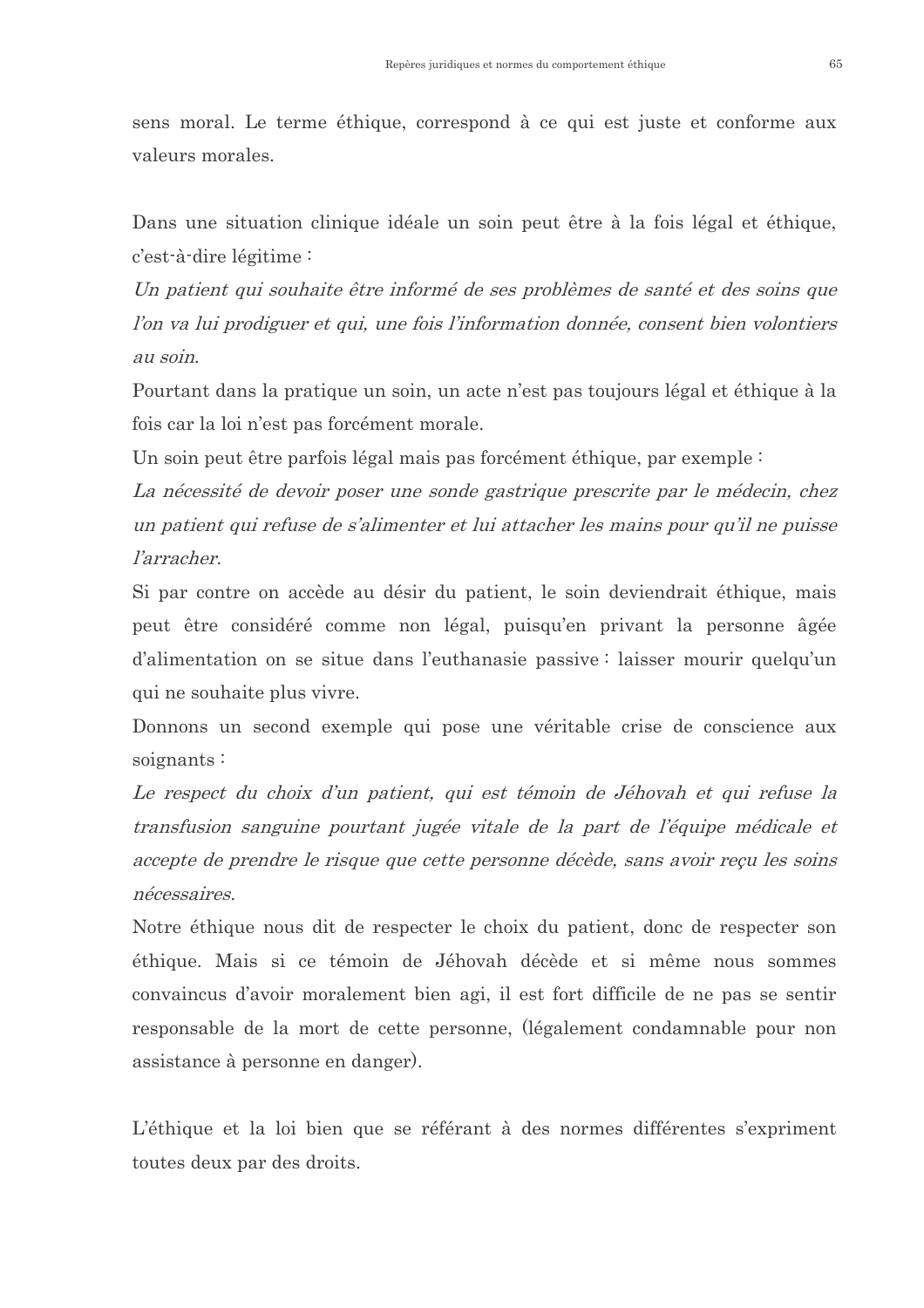L'être humain a des droits légaux, défini par la loi, article premier « Tous les êtres humains naissent libres et égaux en dignité et en droits » mais il a aussi des droits moraux.

Depuis 1995, les dix principes moraux<sup>1</sup> sont devenus des droits légaux pour le bénéficiaire de soin, puisqu'il dispose du droit de demander réparation des préjudices qu'il estime avoir subis, (principe No 10).

D'autres droits moraux ne figurent bien évidemment pas dans la charte.

Par exemple, le droit moral de ne pas être maintenu en vie artificiellement à l'aide d'une machine pour le ventiler ou l'alimenter.

Ce droit moral va à l'encontre du droit légal sauver la vie, qui risque de primer sur le droit moral de mourir dans le respect et la dignité. Nous retrouvons cependant ce droit reconnu dans certaines chartes de quelques services des soins palliatifs en France.

<sup>&</sup>lt;sup>1</sup> Principes moraux exprimés dans la Charte du patient hospitalisé 6 mai 1995. Voir annexe No 6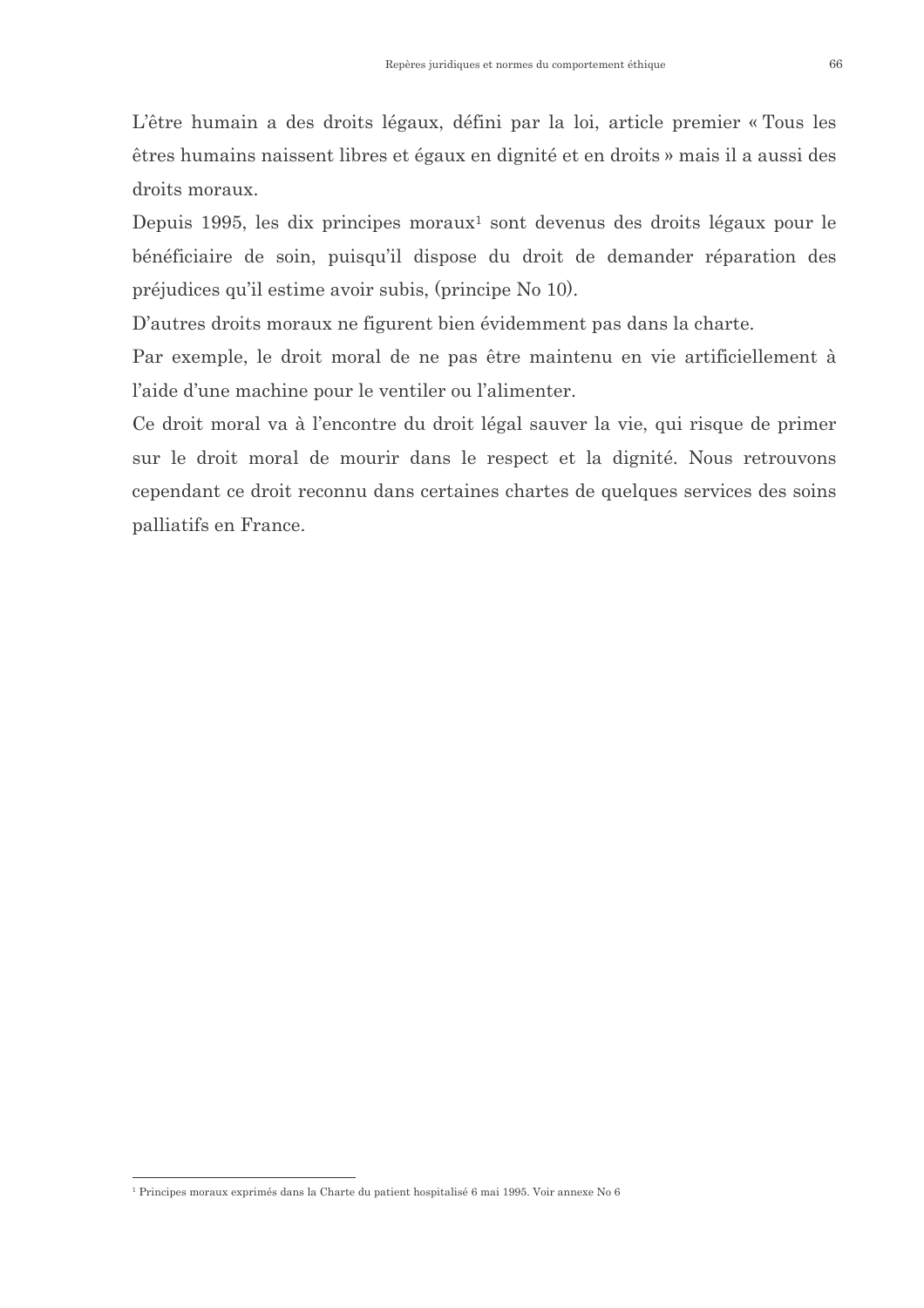## 2.3.2 L'éthique médicale et le code de déontologie

« Je promets et je jure d'être fidèle aux lois de l'honneur et de la probité dans l'exercice de la médecine. Je donnerai mes soins gratuits à l'indigent et n'exigerai jamais un salaire audessus de mon travail. Admis dans l'intérieur des maisons, mes yeux ne verront pas ce qui s'y passe. Ma langue taira les secrets qui me seront confiés, et mon état ne servira pas à corrompre les mœurs ni à favoriser le crime. Respectueux et reconnaissant envers mes maîtres, je rendrai à leurs enfants l'instruction que j'ai reçue de leurs pères. Que les hommes m'accordent leur estime si je suis fidèle à mes promesses ! Que je sois couvert d'opprobre et méprisé de mes confrères si j'y manque ».

Serment d'Hippocrate.

La médecine a été influencée par la médecine hippocratique qui laisse une double empreinte à la médecine occidentale particulièrement jusqu'au XIXème siècle : le serment d'Hippocrate et le concept de nature médicatrice, Ambroselli (1988).<sup>2</sup>

La médecine hippocratique est surtout une médecine d'observation reposant sur le dialogue entre le médecin et le malade confiant dans la nature, qui a une force *médicatrice.* Ce principe naturisme, d'une force naturelle et spontanée de guérison se retrouvera chez Socrate, Platon, Aristote et même Descartes qui après avoir espéré sans succès, pouvoir trouver une médecine qui soit fondée « en démonstrations infaillibles. » Ambroselli (1988).

Progressivement cette nature bienfaitrice et médicatrice sera remplacée par le recours à la technique. La théorie de Lavoisier sur les régulations organiques à partir de l'approche expérimentale va modifier la place de la nature E. Aziza-Shuster  $(1972)$ <sup>3</sup>

« Le médecin n'est plus le médiateur inspiré par la Nature s'interposant entre le malade et sa maladie vécue, il est le médiateur suscité par la société s'interposant entre la maladie et la connaissance de la maladie ».

<sup>&</sup>lt;sup>2</sup> AMBROSELLI, C. L'éthique médicale, Paris : Ed. PUF, 1988.

<sup>&</sup>lt;sup>3</sup> ARIZA-SHUSTER, E. Le médecin de soi-même. Paris : Ed. PUF, 1972.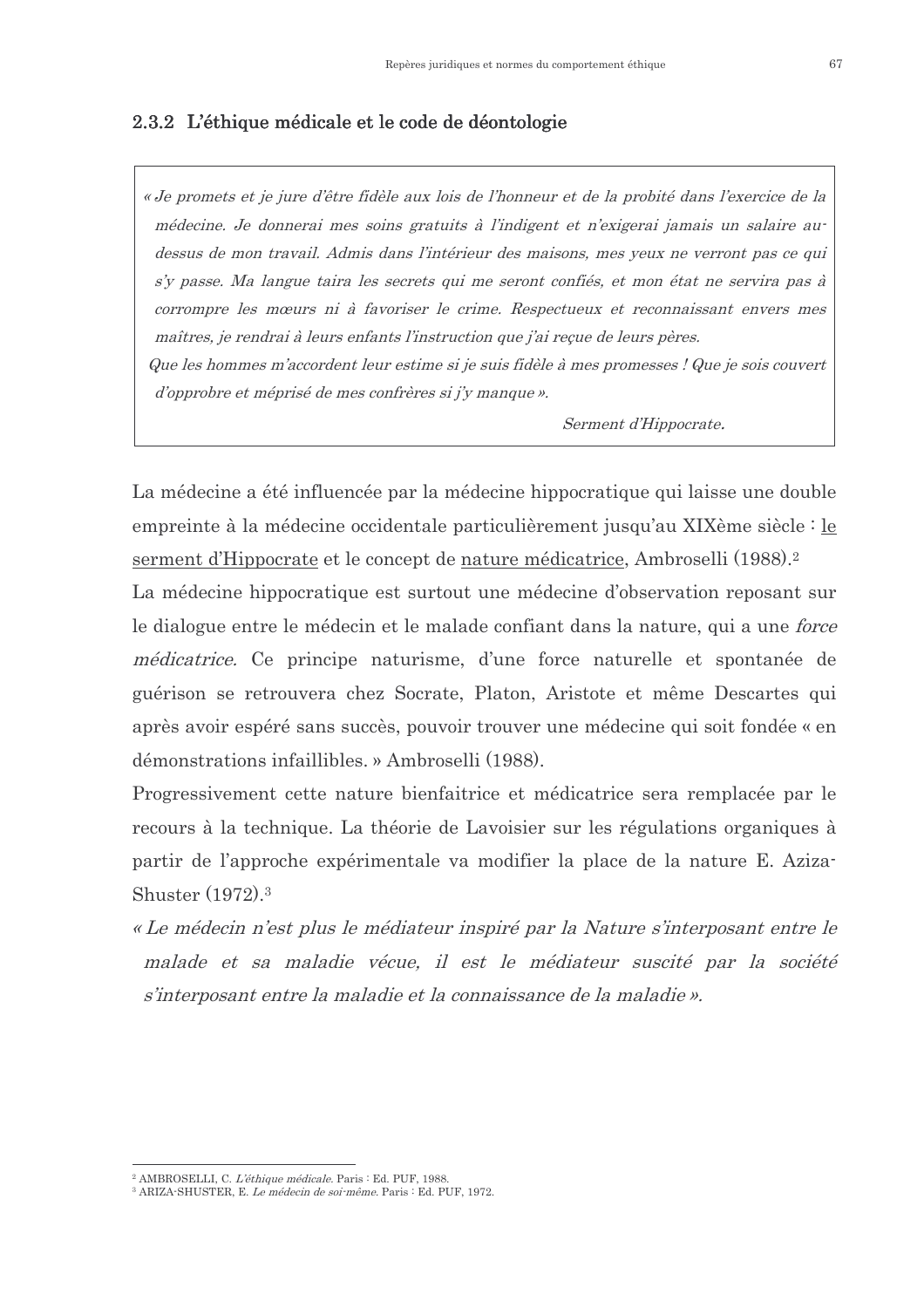# Le code de déontologie médicale

Inspiré très fortement du serment d'Hippocrate, le code de déontologie médicale est devenu un code écrit réglementaire, sous forme de textes, décrivant les règles et les devoirs du médecin.

Un code international d'éthique médicale a vu le jour en 1949 à Londres pour être révisé en 1968 à Sydney puis en 1983 en Italie<sup>4</sup>

Les codes édictés de 1947, 1955, 1979, puis en 1995<sup>5</sup> s'organisent autour de 5 chapitres distincts:

- Devoirs généraux des médecins (31 articles)
- Devoirs envers les patients (24 articles)
- Rapports des médecins entre eux et avec les membres des autres professions de santé (13 articles)
- De l'exercice de la profession (40 articles)
- Dispositions diverses (6 articles)

Le code définit des principes fondamentaux de la médecine

- *la bienfaisance. Primum non nocere*, en premier lieu ne pas nuire
- le respect du malade
- celui du choix du médecin
- le respect du secret médical
- le devoir d'informer son malade et de rechercher son consentement.
- le devoir de soulager la souffrance

Le code de déontologie médicale sert non seulement de règles professionnelles à la pratique médicale mais est un outil précieux de référence pour la juridiction de l'Ordre des médecins<sup>6</sup> dont la mission est de définir la déontologie.

A travers ses différents organes elle permet la juridiction disciplinaire et gestionnaire de la profession dans un but de maintenir un juste équilibre entre le poids syndical et l'autonomie professionnelle face aux pouvoirs de l'Etat.

<sup>&</sup>lt;sup>4</sup> Par la 35<sup>ème</sup> assemblée médicale mondiale à Venise en 1983

<sup>&</sup>lt;sup>5</sup> Décret No 95-1000 du 6 septembre 1995 portant code de déontologie médicale

<sup>&</sup>lt;sup>6</sup> instauré par l'Ordonnance du 24 septembre 1945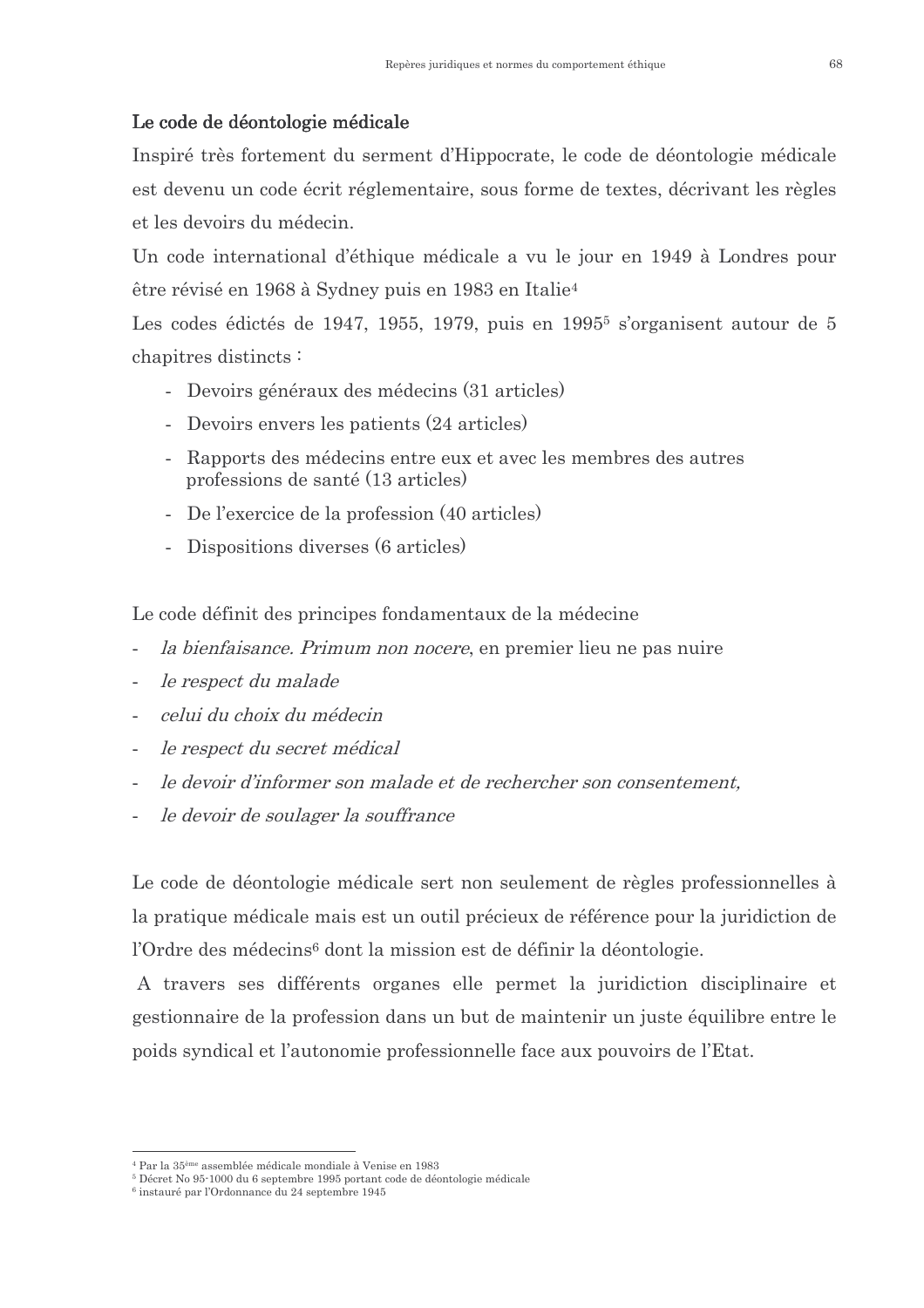# 2.3.3 Les normes du comportement éthique de l'infirmière

« Je promets devant Dieu et en présence de cette assemblée de vivre dignement et d'exercer fidèlement ma profession.

Je m'abstiendrai de tout ce qui est nuisible et ne prendrai ni administrerai sciemment aucune drogue nocive.

Je ferai tout ce qui est en mon pouvoir pour élever le niveau de ma profession et je garderai en confidence toutes les informations personnelles qui me seront confiées

et toutes les affaires de famille dont j'aurai connaissance à travers les pratiques de ma vocation.

J'aiderai loyalement le médecin dans son travail, et je me dévouerai au service de ceux qui me seront confiés pour que je les soigne. »

Serment de Florence Nightingale 1852

Pour Florence Nightingale au XIXe siècle, la personne qui s'orientait vers les soins infirmiers, était quelqu'un qui avait un idéal très élevé, qui devait faire le bien, et qui avait répondu à un appel religieux.

« Etant un personnage de haute tenue morale, elle était chaste, sobre, honnête, sincère, digne de confiance, ponctuelle, calme et gaie», d'après Nutting & Dock  $(1907).7$ 

Cette infirmière, selon Robb (1921), <sup>8</sup>ne devait pas seulement « être forte à la fois physiquement et moralement, mais aussi être digne, cultivée, courtoise, instruite, réservée et de bonnes manières »

Robb, comme F. Nigthingale, estimait que l'infirmière devait accomplir sa tâche dans le même esprit qu'elle concevrait un devoir religieux, c'est à *dire être au* service de son prochain, avec une vertu morale irréprochable afin de réaliser un devoir moral.

Cette ligne de conduite sera le fondement de la conduite morale de l'infirmière de l'époque : accomplir ses devoirs avec politesse et courtoisie, ponctualité et propreté. Etre l'assistante discrète, obéissante et soumise du médecin, avoir une attitude de sacrifice de soi et de discrétion, et être loyale envers son médecin et son hôpital employeur.

<sup>&</sup>lt;sup>7</sup> NUTTING, M.A. & DOCK, L. L. *A history of nursing*, Vol. 2 New York : GP Putnam's Sons. 1907.

<sup>&</sup>lt;sup>8</sup> ROBB, J.H. *Nursing ethics : For hospital and private use*. Cleveland : E.C. Koeckert, 1921.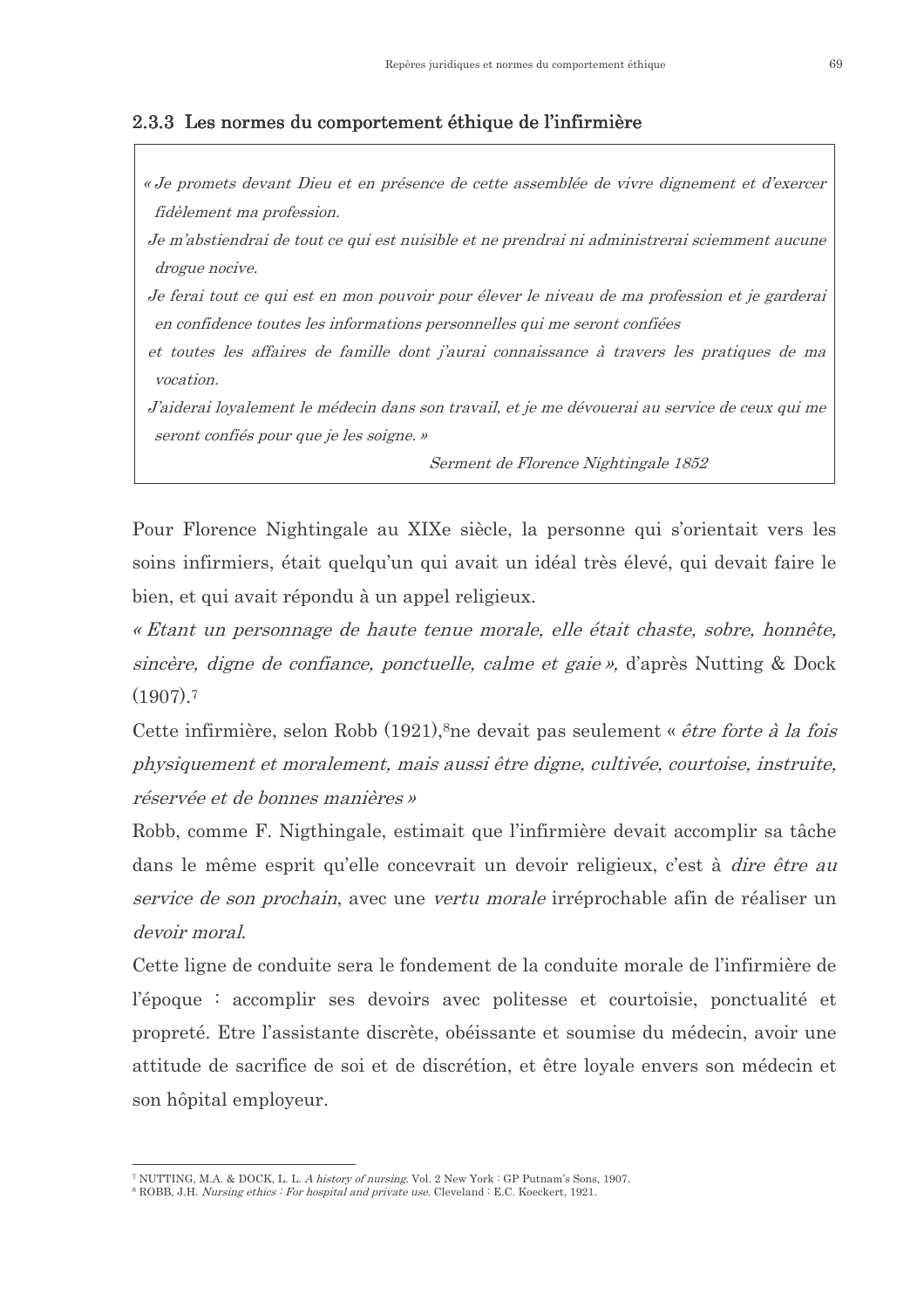Gladwin (1930)<sup>9</sup> considérait que le fait de faire son devoir avec compétence et en s'efforçant d'atteindre la perfection morale constituait l'éthique des soins infirmiers comme l'ensemble des règles de conduite suivies par l'infirmière quand elle s'occupe d'un malade.

Morison (1957)quant à elle, recommande aux infirmières la loyauté dans leurs relations professionnelles, une attitude respectueuse ainsi qu'un investissement dans leur travail.

Selon le CII, l'éthique était centrale dans la formation des infirmières « l'éthique occupait une place tellement importante dans l'ancienne formation des infirmières qu'elle était considérée comme une science, dont la connaissance pouvait permettre à l'infirmière de mener à bien les tâches dont elle était chargée avec perfection et compétence morale », S. Fry, (1994).

La science de l'éthique était en lien avec la manière dont l'infirmière traduisait dans la pratique les tâches qui lui étaient confiées, Robb (1921), ce qui reflètait sa vertu morale.

Progressivement l'infirmière, qui était l'assistance dépendante du médecin est devenue une praticienne autonome pouvant être tenue comme responsable de ses actes et de ses choix envers le patient.

Les termes utilisés quant à la responsabilité morale ne se sont plus progressivement rapportés exclusivement à l'obéissance et à la loyauté envers le médecin et ses supérieurs.

Influencées certainement par les valeurs de la société, les infirmières vont revendiquer le désir de prendre elle-même les décisions concernant les soins infirmiers et aussi certains choix éthiques.

Le CII a commencé à travailler lors de son Congrès de 1923 à Montréal sur le Code de déontologie des infirmières, mais celui-ci n'a vu le jour qu'en 1953 au Brésil sous le projet de « Code international de déontologie des soins infirmiers » qui a été adopté puis traduit dans diverses langues pour être distribué aux différentes associations nationales membres du CII.

<sup>&</sup>lt;sup>9</sup> GLADWIN, M. E. *Ethics : Talks to nurses*. Philadelphia : W.B. Saunders, 1930.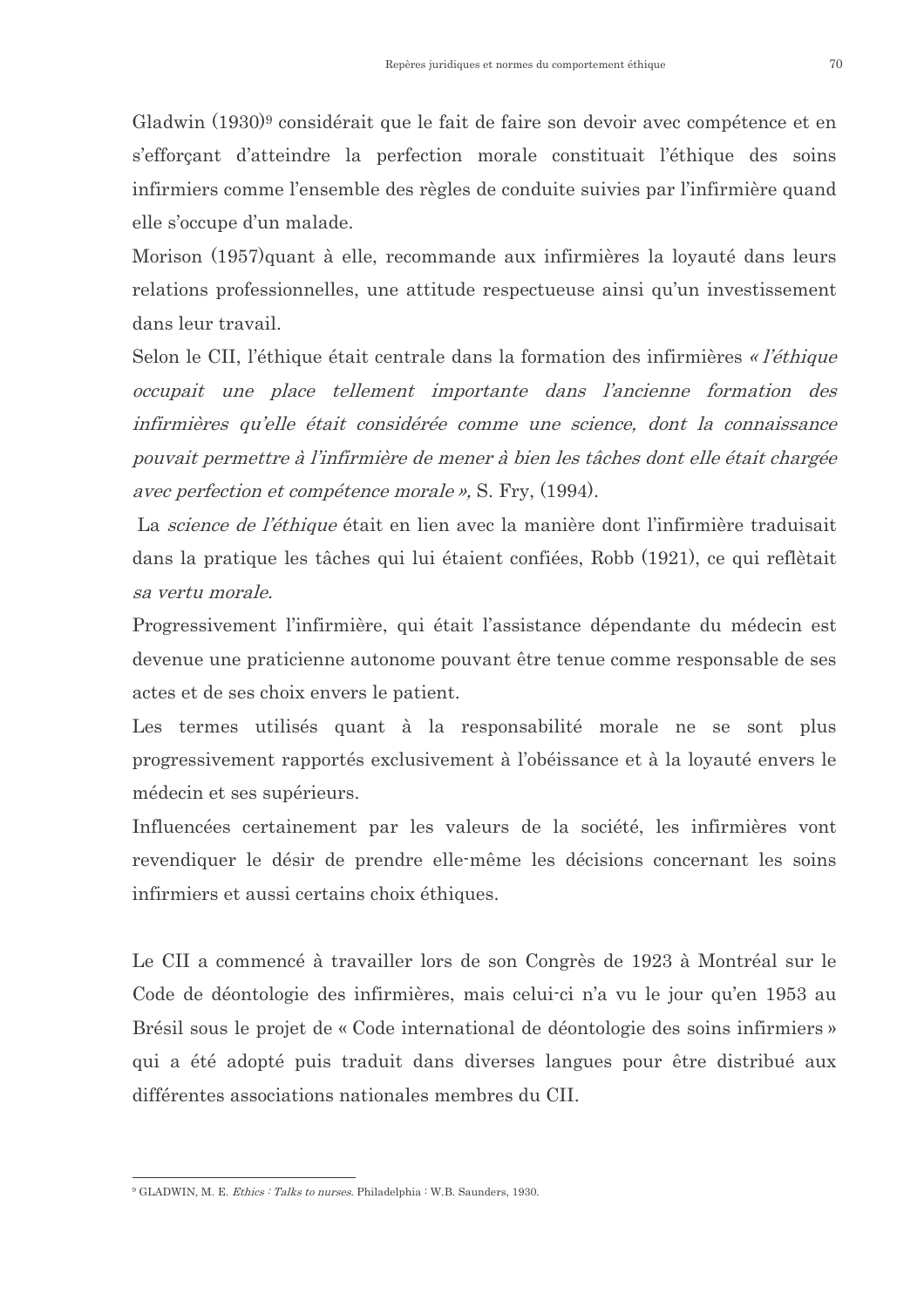Ce texte a recu des modifications en 1965 et 1973 pour être revalidé en 1989 sous le titre : « Code de l'infirmière du Conseil international des infirmières. Principes déontologiques appliqués aux soins infirmiers »

Selon le CII, la majorité des pays affiliés se réfère au Code international, qui a permis de servir de modèle et d'inspirer les Codes de Déontologie Nationale.

Il y a eu cependant une évolution dans la réalisation de ces différents codes de déontologie. Au départ, il semblait important de « mettre l'accent sur le comportement personnel de l'infirmière et ces codes avaient pour but de bâtir une *image de l'infirmière* », selon S.Fry, (1994).

Plus tardivement, c'est la responsabilité de l'infirmière envers le patient qui était souligné ainsi que le respect des normes de pratique.

Les codes de déontologie ont en commun de nos jours les thèmes suivants :

- les relations des infirmières avec leurs collègues
- le devoir qu'à l'infirmière de signaler l'incompétence éventuelle d'un autre membre du personnel de santé
- la responsabilité de l'infirmière lorsqu'elle délègue certaines fonctions.
- L'obligation de respecter la vie et la dignité du patient
- La responsabilité de l'infirmière en ce qui concerne le respect du caractère confidentiel de certaines informations
- La non-discrimination à l'égard des patients

Dans le Code de l'Infirmière du CII les pratiques sont classées sous 5 chapitres <sup>10 :</sup>

- 1. L'infirmière et l'individu (celui qui a besoin des soins infirmiers)
- 2. L'infirmière et l'exercice des soins infirmiers (normes déontologiques pour la pratique des soins infirmiers)
- 3. L'infirmière et la société (l'infirmière en tant que citoyenne et membre de la collectivité)
- 4. L'infirmière et ses collègues *(conduite professionnelle)*
- 5. L'infirmière et la profession (application des normes d'exercice des soins infirmiers et maintien des conditions de travail équitables.

<sup>&</sup>lt;sup>10</sup> Voir annexe 2 pour le contenu du Code.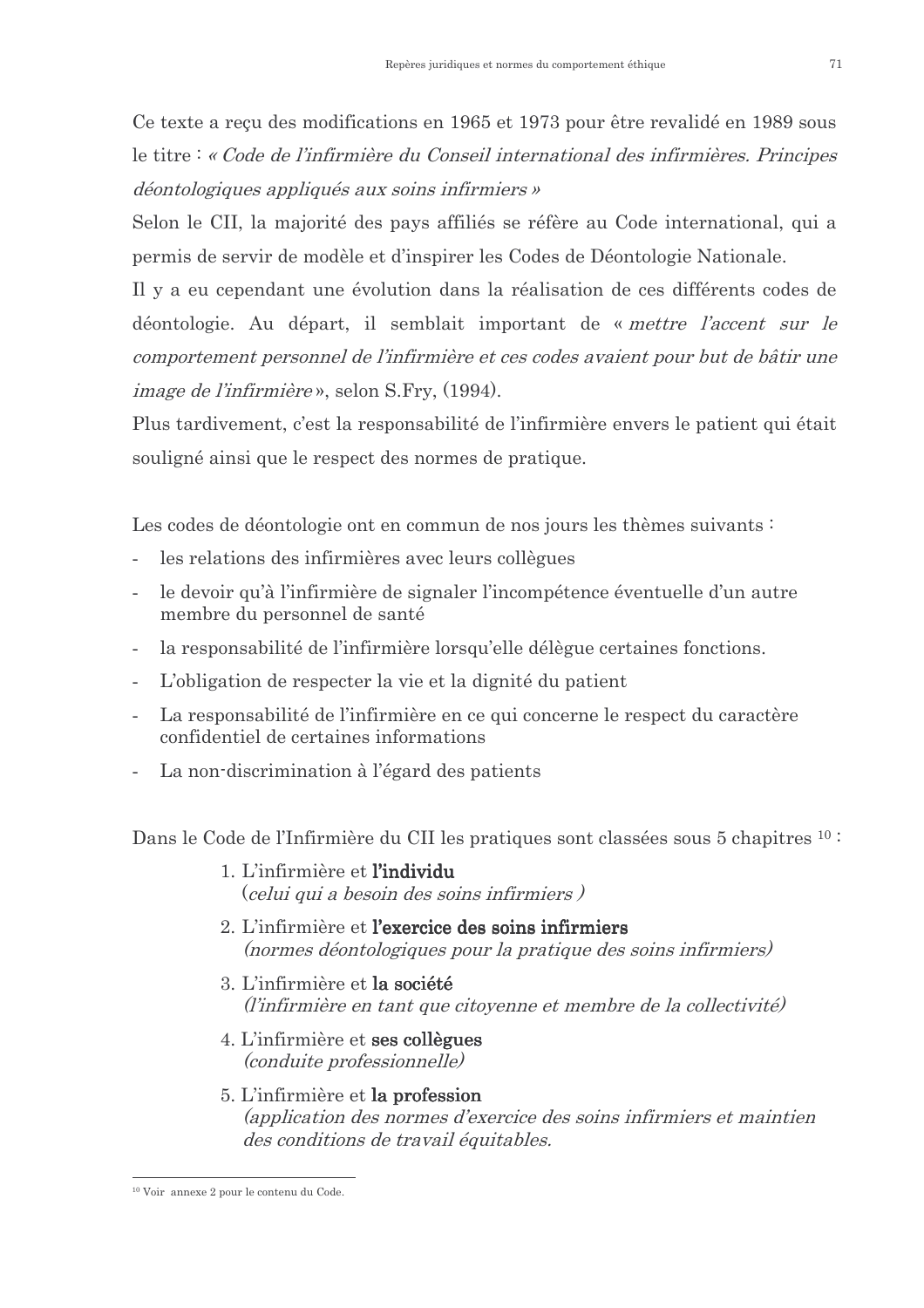Les soins infirmiers sont centrés sur la personne et s'exercent par une relation humaine dont le principe éthique fondamental est le respect.

Pour Anne-Marie David (1997), ce principe s'exprime par les qualités suivantes : La compassion, la compétence, la conscience (au sens moral ce qui est bien ou mal) la fiabilité (qualité qui favorise le développement et le maintien des rapports de confiance), l'engagement (décision prise délibérément de s'employer à respecter ses obligations professionnelles).

# Le Code français

Le cheminement de la profession infirmière française a conduit à la publication d'un décret relatif aux « règles professionnelles des infirmières salariées ou exercant en libéral »<sup>11</sup> constituant 48 articles<sup>12:</sup>

- Devoirs généraux (31 articles)  $\overline{a}$
- Devoirs envers les patients (10 articles)
- Devoirs envers les confrères (3 articles)
- Règles applicables aux infirmiers salariés et dispositions diverses (4 articles)

Chaque infirmier devra respecter les valeurs communes dans l'exercice de sa pratique professionnelle ainsi que les devoirs qui lui sont assignés.

Nous pouvons regrouper ces articles selon M.C. Grenouilleau (1994)<sup>13</sup> autour de quatre thèmes principaux:

le respect de la vie, la spécificité des compétences, le secret professionnel, la probité.

Lorsque nous relisons ces règles professionnelles qui servent de code de déontologie aux infirmières, nous pouvons faire un certain nombre de remarques. Nous retrouvons principalement les principes suivants :

- le respect de la vie et de la personne humaine, le respect de sa dignité et de son intimité
- le secret professionnel qui recouvre ce qu'il a entendu, vu, lu et ce qu'il lui a été confié
- le respect de la confidentialité des soins dispensés

<sup>&</sup>lt;sup>11</sup> Décret No 93-221 du 16 février 1993 pris sur la base de l'article L-482 du Code de la santé publique qui prévoit la soumission de l'exercice infirmier à des règles professionnelles instituées par décret en Conseil d'Etat.

<sup>&</sup>lt;sup>12</sup> Voir annexe 3 pour l'intégralité du texte.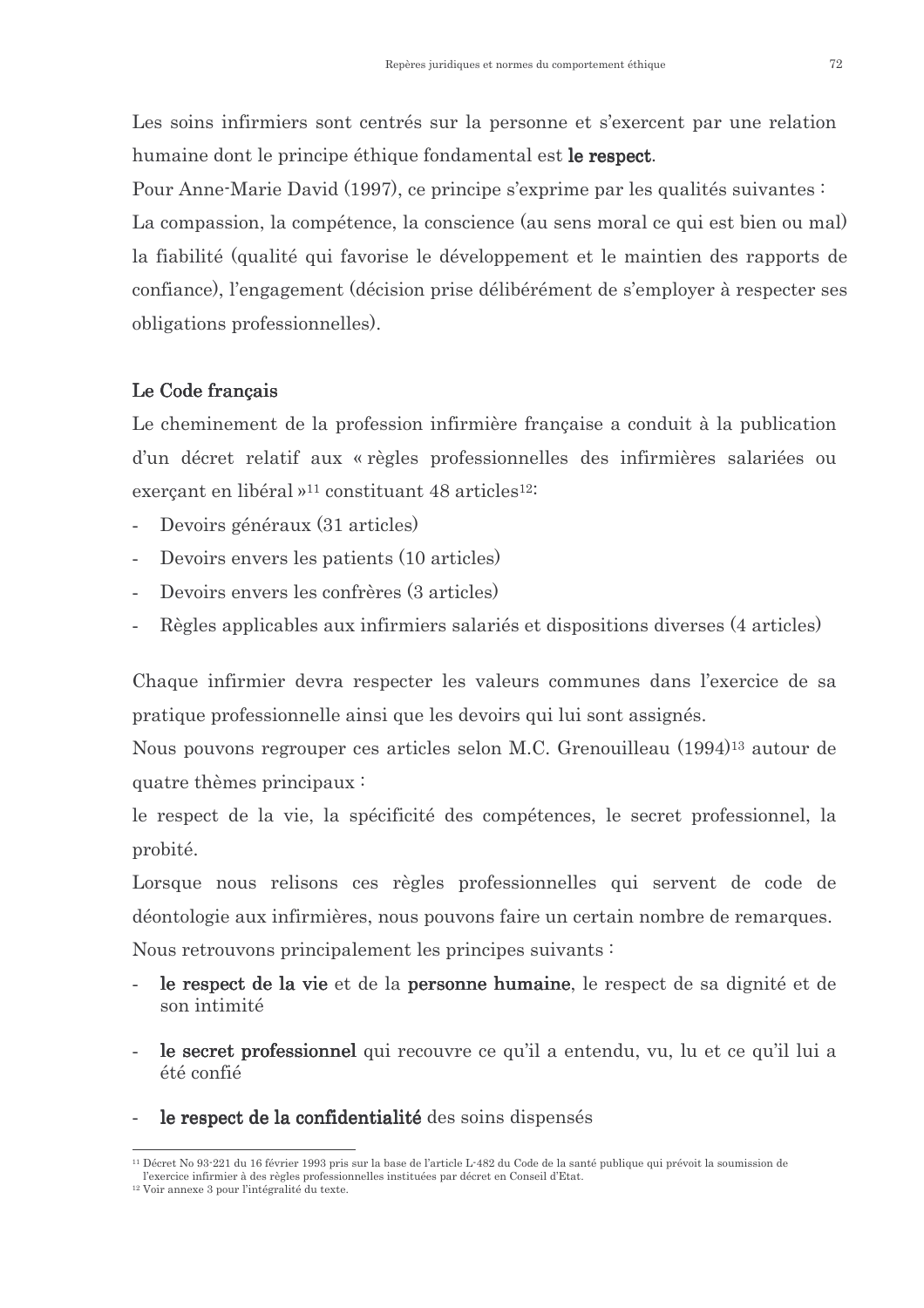- l'obligation de protéger un mineur qui serait victime de sévices ou de  $\mathbf{r}$ privation et d'alerter si nécessaire les autorités
- le respect du droit du patient de s'adresser au professionnel de son choix
- La responsabilité des actes professionnels relevant de sa compétence
- Agir avec la même conscience quels que soient les sentiments éprouvés à l'égard du patient ou de l'origine de la personne, de son sexe, de son âge, de sa religion, de ses mœurs, de sa situation de famille ou de son handicap.

Nous devons nous interroger sur certains manques et sur les principes qui ne figurent pas aux articles du Décret.

Nous pouvons rappeler que ce code date de 8 ans et que le respect des droits du patient ont énormément évolué.

En effet nous ne trouvons rien qui se rattache à la défense de droits du patient<sup>14</sup> qui situerait l'infirmière dans une fonction de défenseur de la cause du patient au sein du système de santé. L'infirmière aurait un rôle d'arbitre pour la protection des droits de l'homme et des droits moraux du patient.

Son rôle consisterait:

- à informer le patient de ses droits.
- à s'assurer que le message est bien compris
- à servir de médiateur entre le patient et l'équipe interdisciplinaire de soins
- à s'efforcer de faire respecter ses droits et signaler toutes violations  $\sim$ éventuelles

Cela signifierait bien sûr de respecter dans sa fonction l'autonomie du patient. Ce qui est aujourd'hui, largement enseigné et pratiqué généralement en France, n'est pas encore formalisé en tant que règles professionnelles mais uniquement comme recommandation dans les différentes chartes

S'il est bien précisé que l'infirmière ne peut faire de différence dans la manière de soigner des personnes venant d'horizons différents, il n'est pas explicitement précisé que dans tout acte professionnel, le respect des valeurs du patient doit être obligatoirement respecté et pris en compte.

<sup>&</sup>lt;sup>13</sup> GRENOUILLEAU. M.C. Ethique et déontologie. *Infirmier à l'hôpital public : droits et devoirs*. Les Guides de l'AP-HP. Doin. 1994.

<sup>&</sup>lt;sup>14</sup> A part le droit de s'adresser au professionnel de son choix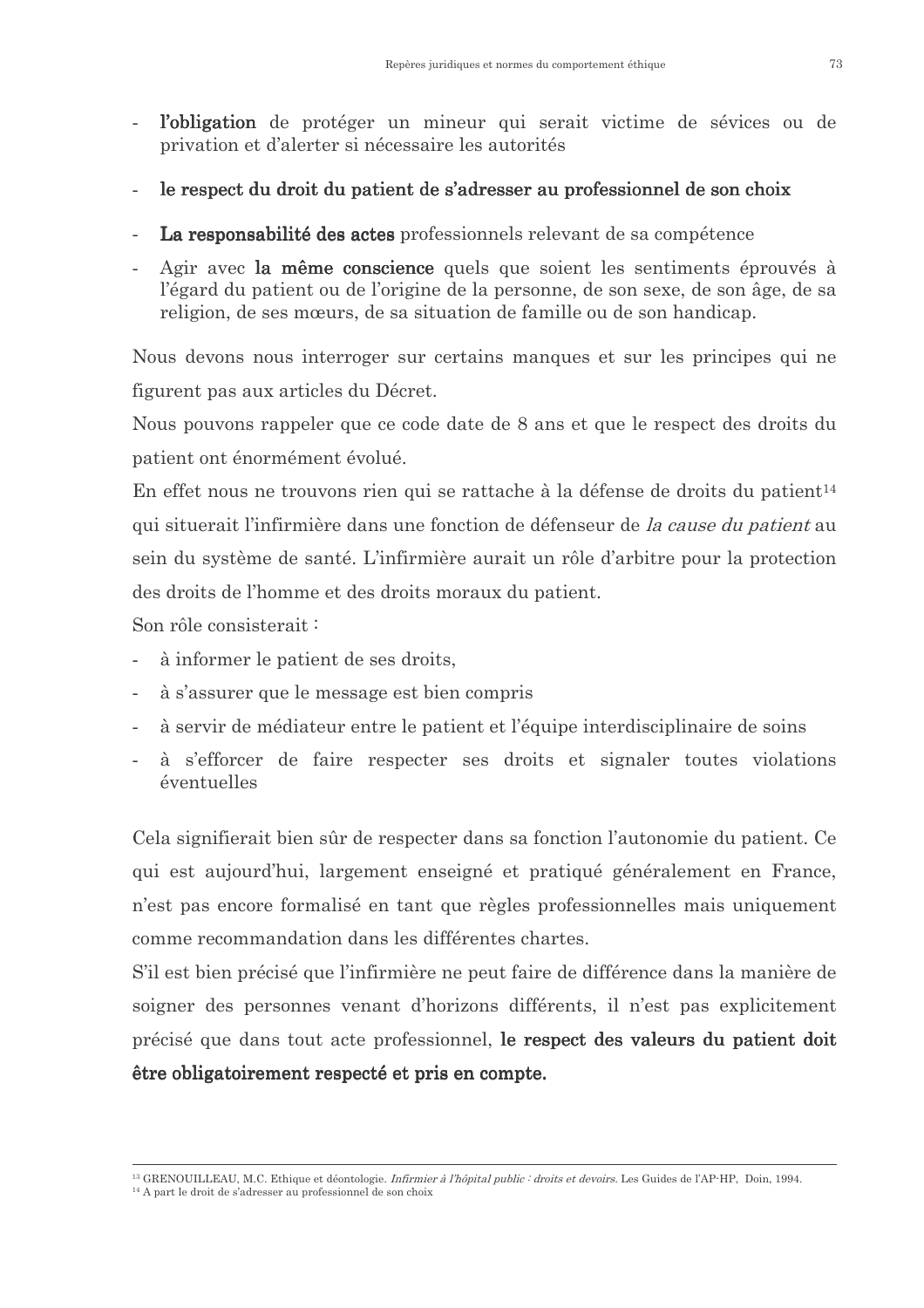Un autre axe nous semble important, c'est l'obligation de rendre comptes au **patient et à sa famille** quelle que soit l'intervention en soin accomplie. (courant international de la professionnalisation d'après la sociologie des professions) Nous terminerons sur la responsabilité engagée de l'infirmière dans son rôle propre et sur son rôle prescrit. Le texte (les règles professionnelles) nous dit qu'elle est personnellement responsable des actes professionnels qu'elle est habilitée à effectuer, mais il n'est rien dit sur l'engagement de cette responsabilité sur les choix et décisions éthiques.

Nous espérons que ces règles professionnelles pourront être révisées prochainement afin de combler les insuffisances de ce décret. N'oublions pas, cependant qu'au-delà de ce texte législatif écrit, ce qui est fondamental c'est l'usage que l'on en fait dans la pratique de soins.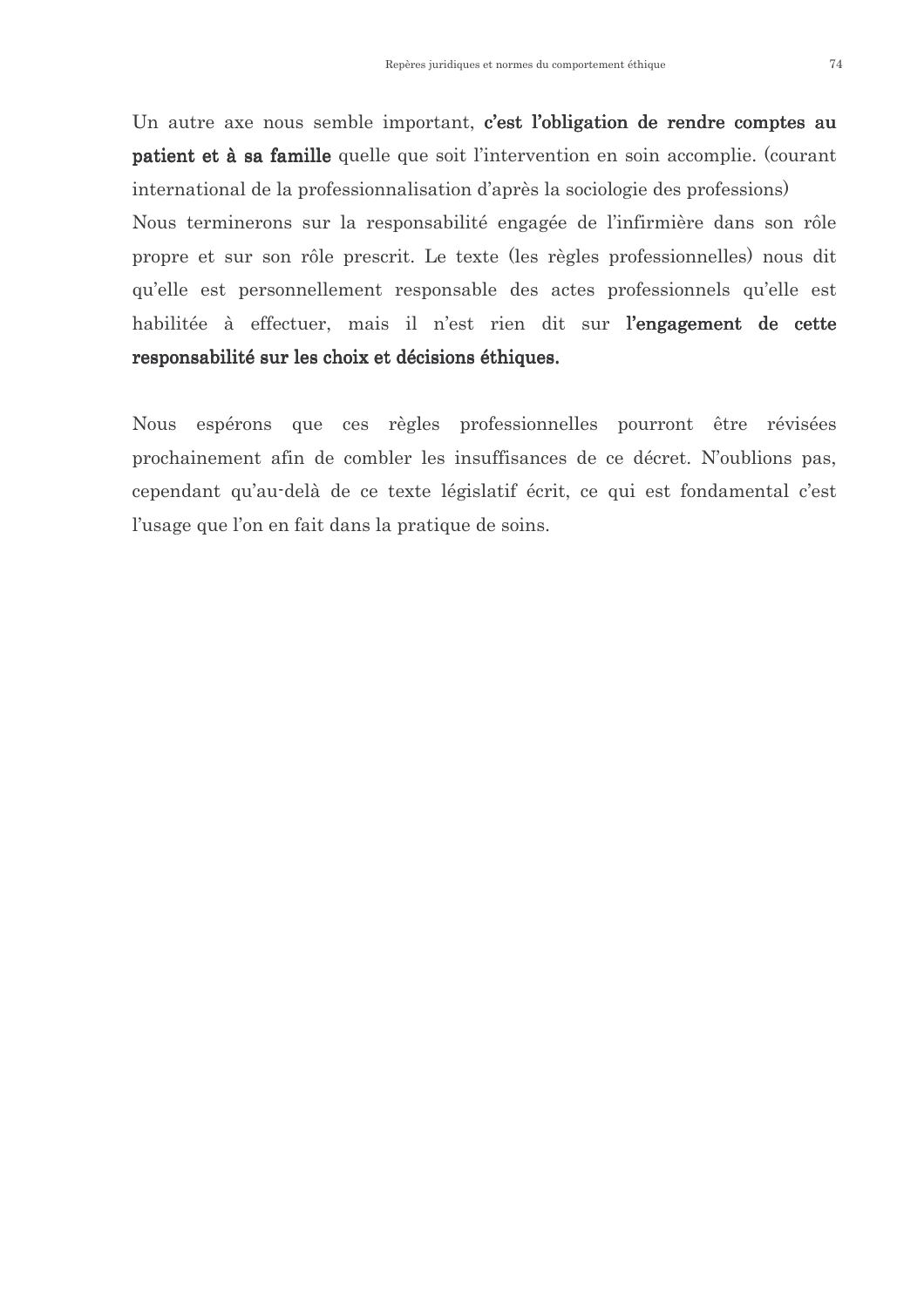## 2.3.4 La charte du patient

La Déclaration des Droits de l'Homme et du Citoyen de 1789 qui affirme les droits fondamentaux de liberté, de conscience et d'opinion, de sécurité et d'égalité ignore pratiquement les droits sociaux dans l'époque individualiste de la Révolution. Ce n'est qu'au XIXème siècle qu'apparaît l'idée d'assistance à travers un ensemble de lois, Anne-Marie David (1997).

- Loi de 1851, prévoyant de recevoir et de soigner gratuitement les vieillards et les incurables.
- Loi de 1893, instituant l'assistance médicale gratuite

- Loi de 1905, assurant l'assistance obligatoire aux indigents sans ressources.

Du droit à l'assistance naîtra le droit à la santé et à l'hospitalisation qui sera préconisé dans le préambule de la Constitution de 1946 : « la nation garantit à tous, notamment à l'enfant, à la mère, aux vieux travailleurs, la protection de la santé. » Ce droit sera réaffirmé dans la Charte sociale européenne de 1961.

Ainsi, progressivement, les Droits de l'Homme vont finir par se faire valoir dans les droits de la personne soignée, dans le droit à l'hospitalisation, dans la politique d'humanisation des hôpitaux, dans l'amélioration des conditions matérielles et morales de la vie quotidienne du patient pour enfin en 1970 dans le droit à l'information.

Une succession de textes de loi vont voir le jour, y compris une circulaire de 1974 relative à la Charte du malade hospitalisé, mais qui ne définissent pas encore précisément les droits du patient contrairement à la charte européenne du 9 mai 1979. Il faudra attendre le 6 mai 1995 pour que la Charte du patient puisse faire reconnaître les droits fondamentaux du patient hospitalisé.

Le préambule de la circulaire ministérielle<sup>15</sup> dit : « le patient hospitalisé n'est pas seulement un malade. Il est avant tout une personne avec des droits et des devoirs »

L'objectif de cette charte est *que chacun puisse connaître ses droits pour les faire connaître.* Elle doit être distribuée, selon les recommandations, obligatoirement au patient ou à sa famille le cas échéant, dès son entrée dans l'établissement. La

<sup>&</sup>lt;sup>15</sup> Circulaire ministérielle DGS/DH No 95-22.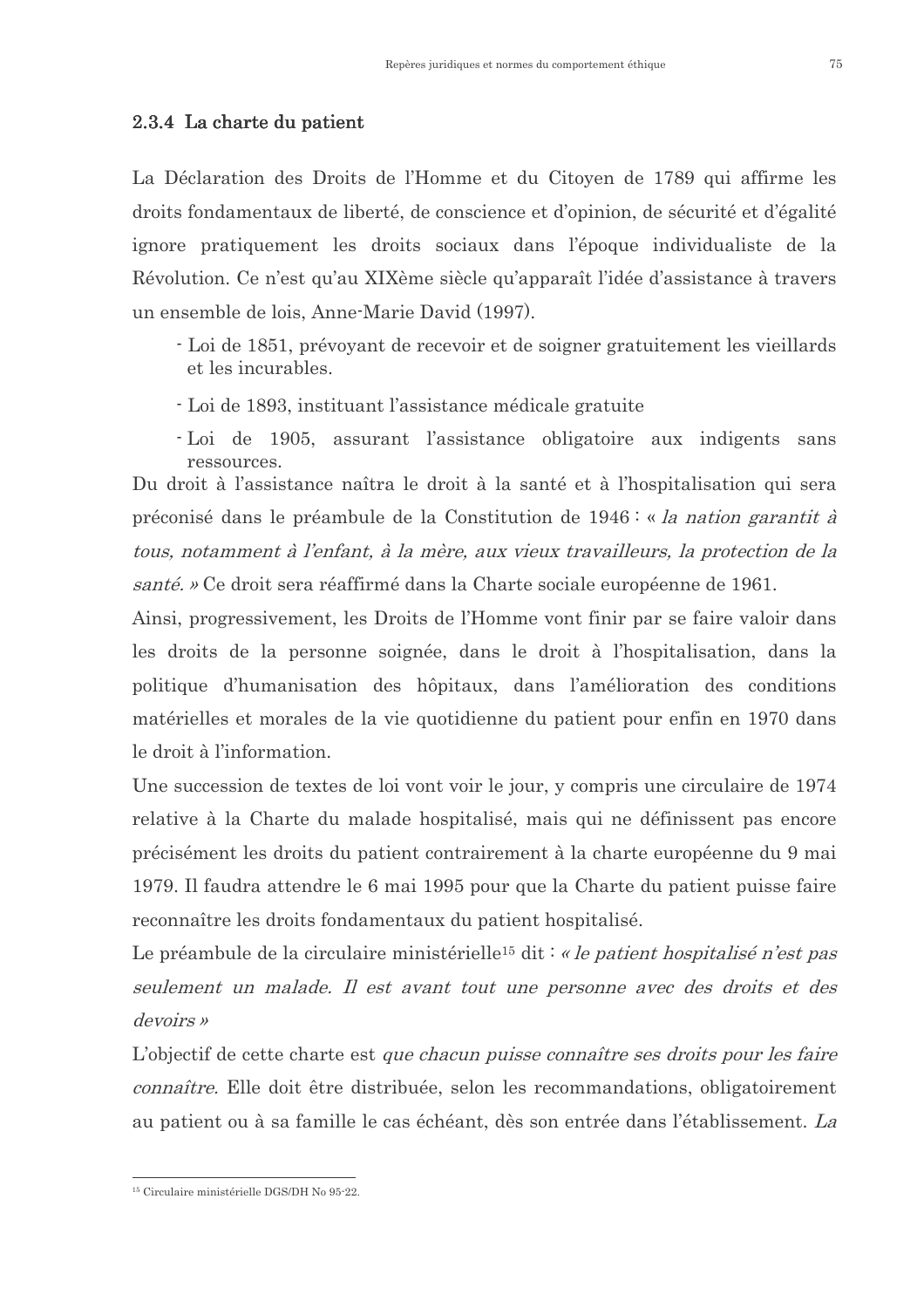version intégrale de la charte sera annexée ou insérée au livret d'accueil systématiquement remis à chaque patient.<sup>16</sup>

Les principes fondamentaux de la charte<sup>17</sup> sont relatés dans son introduction :

- « les établissements de santé doivent veiller au respect des droits de l'homme et du citoyen reconnus universellement ainsi que des principes généraux du droit français : non-discrimination, respect de la personne, de sa liberté individuelle, de sa vie privée, de son autonomie »
- « le malade ne saurait être considéré uniquement, ni même principalement du point de vue de sa pathologie de son handicap ou de son âge. »
- « Les établissements doivent s'assurer que les patients ont la possibilité de faire valoir leurs droits et de veiller à la bonne application des règles de déontologie »

# Cette charte<sup>18</sup> est construite autour de 10 principes généraux concernant :

- 1. l'accès au service hospitalier
- 2. la qualité des soins dispensés et la prise en compte de la douleur
- 3. l'information du patient et sa participation aux choix thérapeutiques
- 4. l'obligation du consentement libre et éclairé
- 5. le consentement du patient pour tous dons ou recherches thérapeutiques
- 6. la liberté du patient de choisir de quitter l'établissement hospitalier
- 7. le respect des croyances, de l'intimité et de la tranquillité des personnes
- 8. le respect de la vie privée et la confidentialité des informations reçues
- 9. l'accès aux informations des dossiers administratifs et médicaux
- 10. le droit de réparation pour préjudices

Les changements induits par cette charte sont sans précédent et amènent tout le personnel hospitalier à repenser sa mission et plus particulièrement les limites de la fonction de chacun. La personne soignée est pour la première fois en pleine possession de tous ces droits fondamentaux qui prescrivent:

<sup>17</sup> Voir glossaire

<sup>&</sup>lt;sup>16</sup> Un questionnaire de sortie sera impérativement annexé au livret d'accueil

 $18$  Voir annexe  $6$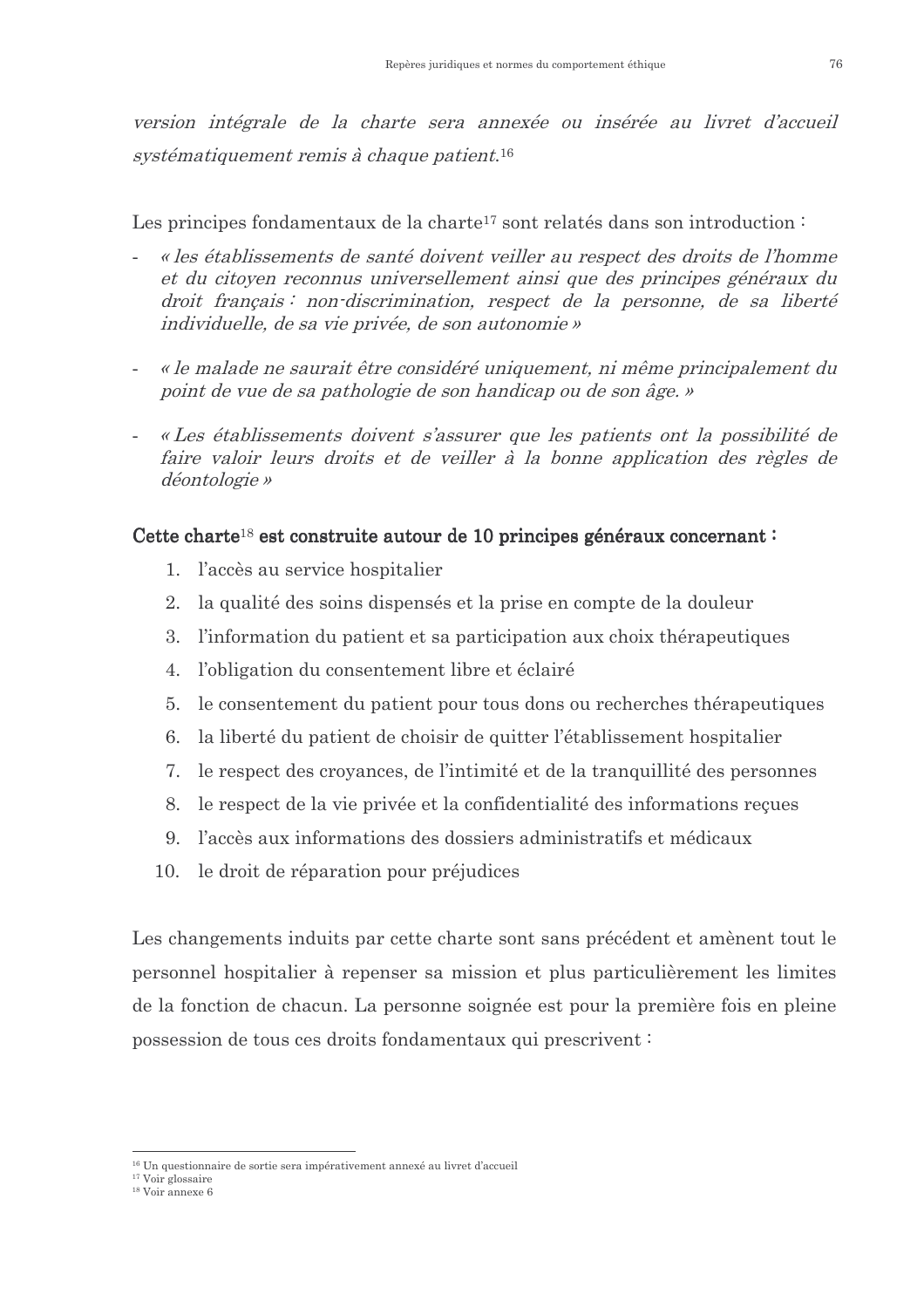- Le respect de la personne dans son intimité et dans sa vie privée, sujet qui ne doit pas souffrir de propos ni d'attitudes équivoques de la part du personnel. Le respect de ses croyances et de ses convictions personnelles sont essentielles et la personne doit pouvoir suivre les préceptes de sa religion. Ces droits s'exercent dans le respect de la liberté des autres. L'établissement doit assurer la tranquillité des patients en respectant les heures de repos et de sommeil. Le droit à la confidentialité pour tout ce qui concerne le patient doit être respecté.
- L'égalité devant les soins, le droit pour chacun à l'accès du service hospitalier quels que soient *leur origine*, *leur sexe*, *leur situation familiale*, *leur âge*, *leur* état de santé, leur handicap, leur opinion politique, syndicale, philosophique *ou religieuse* est affirmée il s'agit de garantir le droit à l'égalité de l'information pour tous concernant aussi bien l'état de santé, les possibilités de prestations que les actes effectués.
- La liberté : le droit de participer aux décisions qui le concernent, de choisir de se faire soigner ou non, d'accepter ou de refuser une intervention chirurgicale, d'interrompre un traitement, de quitter ou de rester dans l'établissement hospitalier et ceci en toute liberté et connaissance de cause.

Liberté de participer ou non à une recherche biomédicale, à un enseignement ou à un dépistage, liberté de demander la *communication des informations* médicales contenues dans son dossier médical par l'intermédiaire d'un praticien.

En comparant cette charte avec la charte européenne du malade<sup>19</sup> qui datait pourtant de 1979, nous constatons que celle-ci reprend à peu de chose près les mêmes principes que la charte européenne à laquelle a été ajouté et précisé, la prise en compte du soulagement de la douleur, la garantie des établissements de santé des traitements des soins et de l'accueil, ainsi que le droit d'obtenir les informations contenues dans le dossier médical.

 $^{19}$  Charte du malade usager de l'hônital Comité hospitalier de la Communauté économique européenne. Luxembourg, le 9 mai 1979